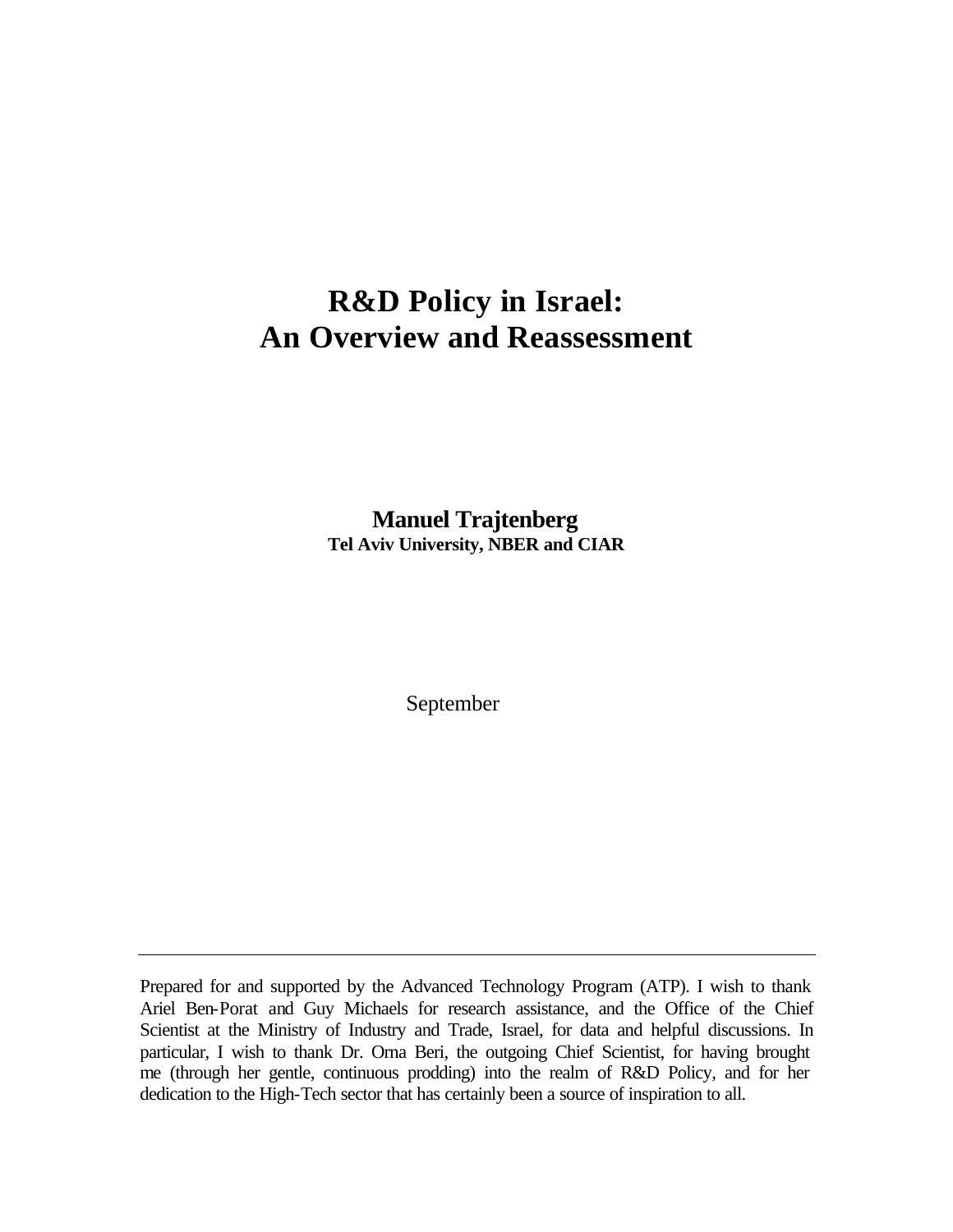## **R&D Policy in Israel:** An Overview and Reassessment

### **Abstract**

The goal of this paper is to provide an overview of R&D policy in Israel, and critically examine the policies currently in place as well as proposals to change them. We review in Part I the various programs of the Office of the Chief Scientist (OCS) of the Ministry of Industry and Trade in Israel, followed by a discussion of studies on the impact of OCS support, and an overview of the rise of the High-Tech sector in Israel with the aid patent data. Part II examines outstanding policy issues and suggestions for reform. It opens with a discussion of allocation schemes for the OCS Grants Program in view of a rigid budget constraint, and an assessment of possible departures from "neutrality". We then examine the payback system, the conditionality of production in Israel, the "Magnet" program for the support of generic R&D, and related issues. Next we review the difficulties in setting a policy target for R&D spending, and lastly we ask whether government policy should perhaps be aimed also at the supply side (of the market for R&D personnel), rather than just keep subsidizing the demand side. Clearly, these policy issues are of relevance not just for Israel but for any economy contemplating active government involvement in R&D.

Key words: R&D Policy, High-Tech, Innovation.

JEL: O38, L52

Manuel Trajtenberg Eitan Berglas School of Economics Tel Aviv University Tel Aviv 69978 Israel

manuel@post.tau.ac.il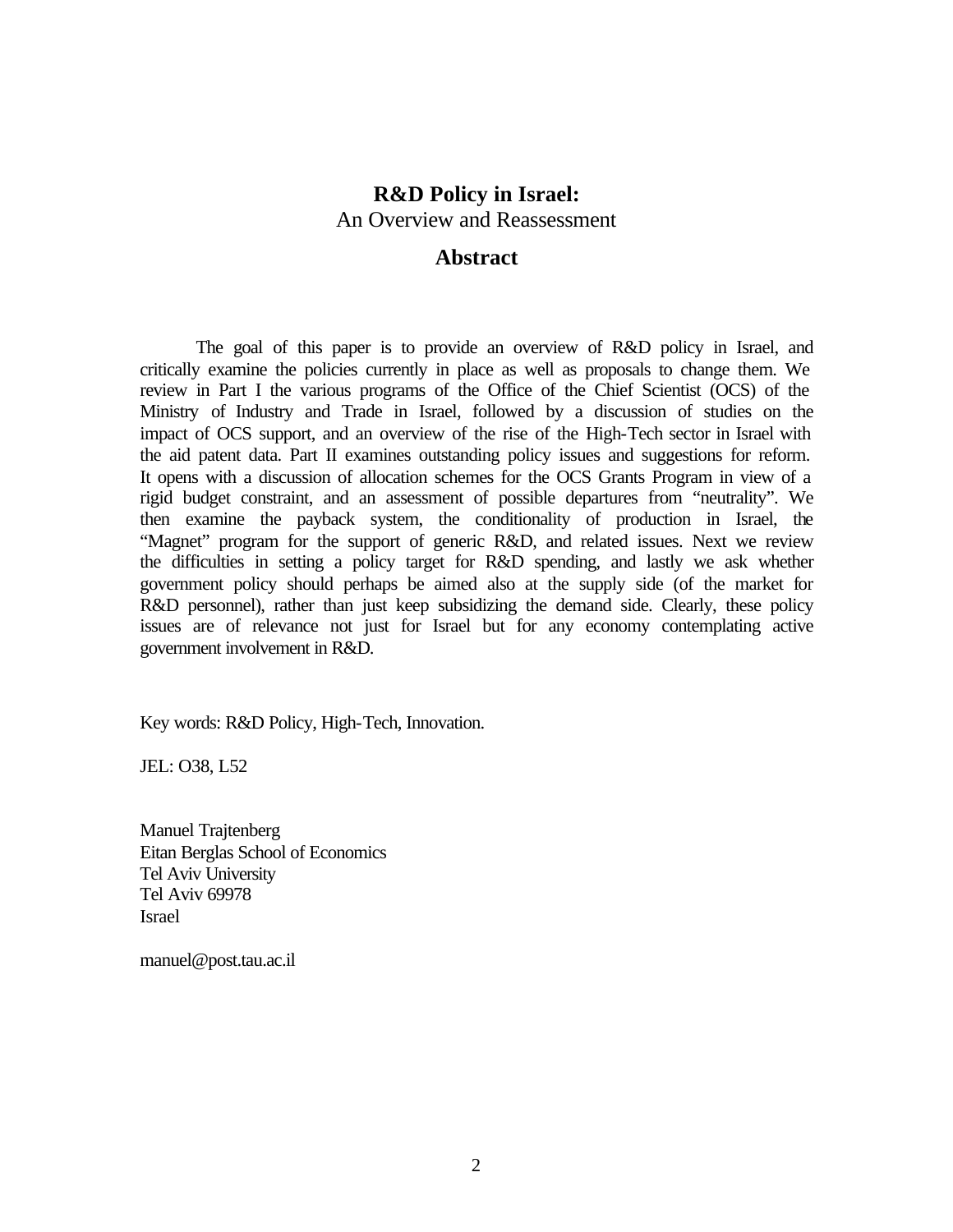#### **Introduction**

The High-Tech sector in Israel has turned in the course of the last decade into a striking economic success story, both by local and by international standards. In fact, Israel stands as one of the most prolific innovating economies, and as one of the few "Silicon Valley" types of technology centers in the world. There is no doubt that Government policy was key to the emergence and early success of the sector, a policy embedded for the most part in the programs and budgetary resources of the Office of the Chief Scientist (OCS) at the Ministry of Industry and Trade. However, the very success of the sector and its relentless dynamism call for the periodic revision and reexamination of those policies. Moreover, the policy impasse of the late 1990s (due to tight government funding at a time of growing demand for R&D grants) brought to the surface basic tensions that were built into the policies, and that could no longer be ignored.

Interest in R&D Policy as an area of research has experienced recently a marked upsurge within mainstream economics (see for example Klette, Moan and Griliches, 1999, David and Hall, 2000, Jones and Williams, 1998, etc.). This probably reflects the perception that technical advances in Information Technologies (IT) and related areas have had a noticeable and sustained impact on productivity growth in recent years (contrary to the previous uneasiness in that respect vividly articulated in "Solow's Paradox"). Since R&D is driving the relentless flow of innovations that fuel IT and the "New Economy", policies that affect R&D have thus become an attractive field of inquiry. Moreover, advanced economies other than the US, and in particular European countries, see it as a major goal to partake in the processes associated with the current wave of innovations, and therefore their interest in R&D Policy is immediate and pragmatic. So it is for Israel, where early recognition that its comparative advantage resides in its highly skilled labor and world-class academic resources (contrasted to its relatively poor endowment in natural resources) led the Government to actively promote commercial R&D for the past three decades.

The main goal of this paper is to provide the basic ingredients for the understanding of R&D policy in Israel, and to critically assess it in light of recent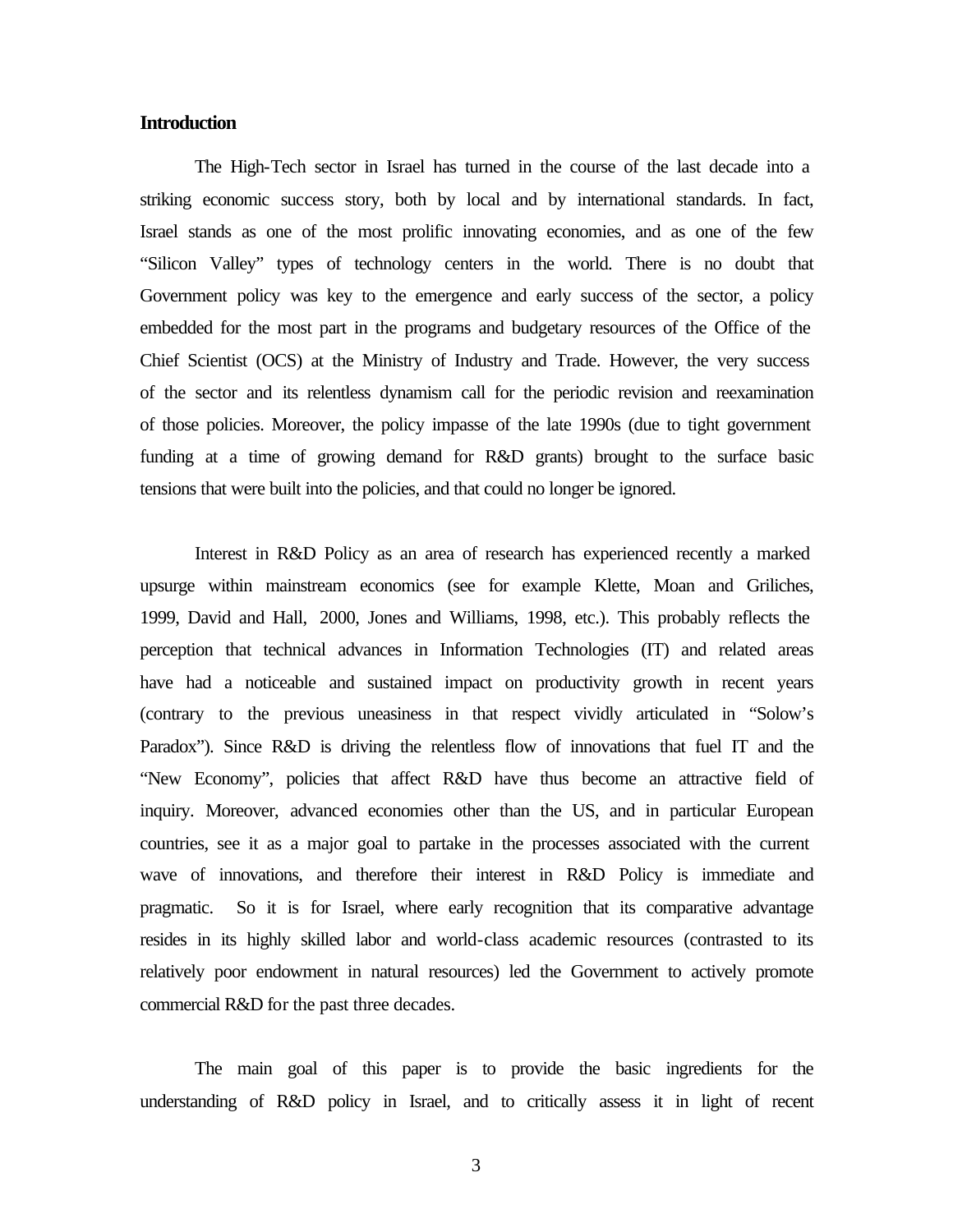developments. It consists of a descriptive first part, whereby the various programs of the OCS are laid out in some detail, and a second chapter where we examine the outstanding policy issues. Following a brief account of the functioning and history of the OCS, we review in section I.2 the OCS main programs, including their mission, mode of operation, budget and composition. Section I.2.1 describes the standard R&D Grants Program, followed by the "Magnet" Program, and the Incubators Program; section I.2.4 touches on International Cooperation, including the BIRD Program. Section I.3 presents quantitative indicators of OCS activities over time, including budgets and projects by size of firms, followed in section I.4 by a review of econometric studies on the contribution of the OCS, and an overview of the rise of the High-Tech sector in Israel with the aid patent data.

Part II opens with a discussion of allocation schemes for the regular OCS Grants Program in view of a rigid budget constraint, followed by an examination of possible ways of departing from the principle of "neutrality". Section II.2 deals with a host of related issues, such as the payback system, the conditionality of production in Israel, and the need for ongoing economic assessment of the various programs. Section II.3 attempts to assess the "Magnet" program for the support of consortia engaged in generic R&D, and raises the question of the desirability of supporting it versus the regular commercial R&D projects. In section II.4 we review the difficulties in setting a policy target for R&D spending, and lastly we ask in section II.5 whether government policy should be aimed also at the supply side (of the market for R&D personnel), thus shifting away from the present exclusive focus on the demand side.

It should be emphasized once again that this paper is meant to be first and foremost a *descriptive account* of ongoing R&D government programs in Israel, with the goal of providing a suitable framework for a much needed discussion on outstanding policy issues. Hopefully, these issues are of relevance not just for Israel but also for any economy contemplating active government involvement in R&D.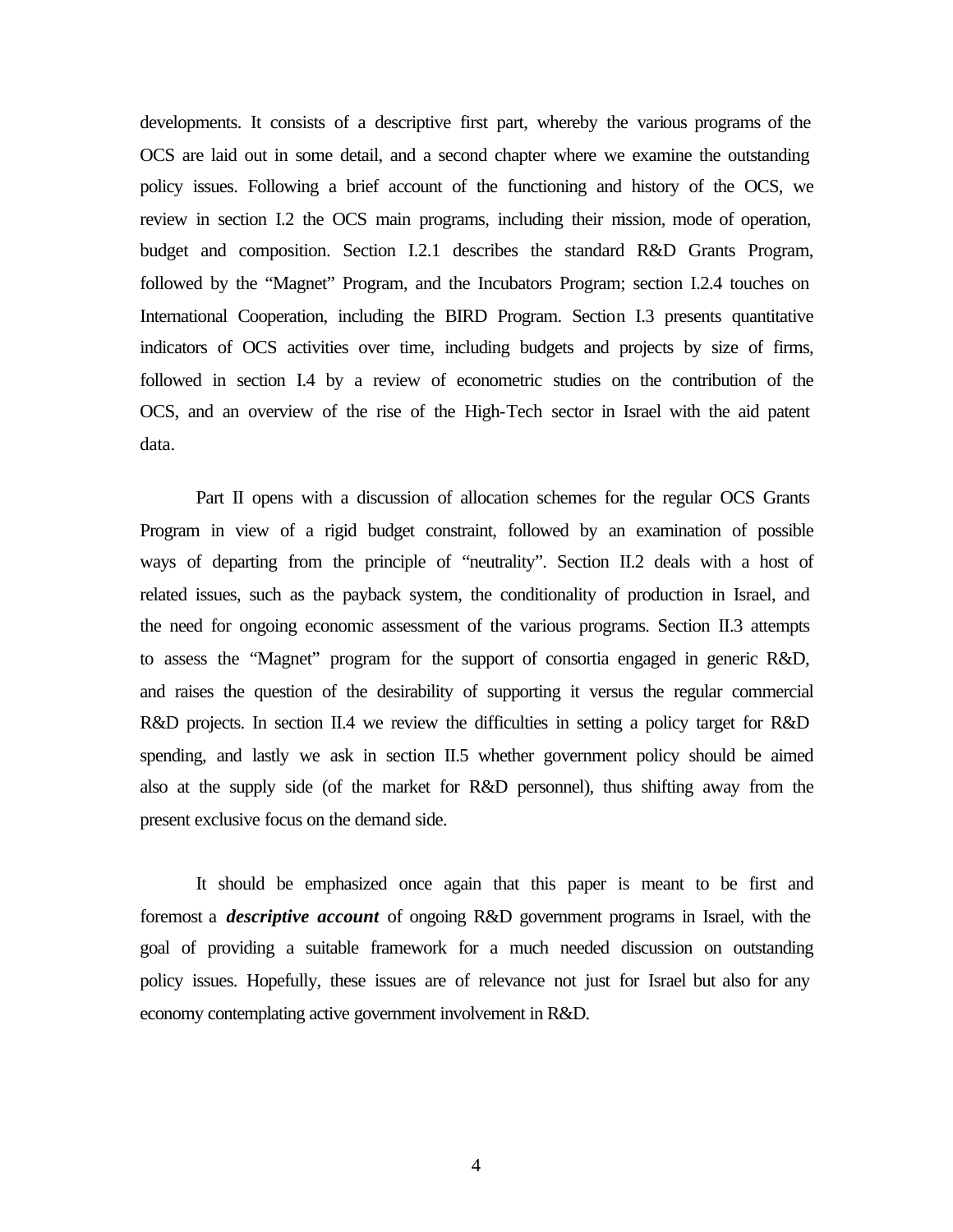#### **Part I**

## **Government Support for Industrial R&D in Israel: An Overview<sup>1</sup>**

#### **I. 1 Background**

The beginning of government support for industrial (civilian) R&D in Israel dates back to 1968: a government commission, headed by Prof. Kachalsky, recommended the creation of the Office of the Chief Scientist (OCS) at the Ministry of Industry and Commerce, with the mandate to subsidize commercial R&D projects undertaken by private firms. Support was confined until then to National R&D Labs, and to academic R&D, in addition to the weighty resources that were devoted to defense-related R&D and to agricultural research. And indeed, industrial R&D rose rapidly following the establishment of the OCS. Between 1969 and 1987 industrial R&D expenditures grew at 14% per year, and High-Tech exports grew from a mere \$422 million in 1969 (in 1987 dollars), to \$3,316 million in 1987 (Toren, 1990).

The next key development was the passing of the "Law for the Encouragement of Industrial R&D" in 1985 (it has been revised several times since). This is the main piece of legislation that has defined the parameters of government policy towards industrial R&D ever since. The stated goals of the legislation, to be implemented by the OCS, are to develop science-based, export-oriented industries, which will promote employment and improve the balance of payments. In order to do this, the legislation was supposed to provide the means to expand and exploit the country's technological and scientific infrastructure, and leverage its high-skilled human resources. The 1985 Law may soon undergo a significant revision, in view of the changes undergone by the High-Tech sector in the course of the last decade, and the budgetary restraint of the late 1990s that has resulted in excess demand for R&D grants under the present system.

At the heart of the law is a program of financial incentives. Companies – whether big corporations or small startups – which meet certain eligibility criteria, are entitled to

<sup>&</sup>lt;sup>1</sup> As the title indicates, we confine ourselves to *civilian, industrial* R&D. Both defense R&D and academic R&D have played all along a pivotal role in Israel's overall research enterprise, and fueled to some extent the growth of High Tech via a variety of spillovers, but these are beyond the scope of this paper.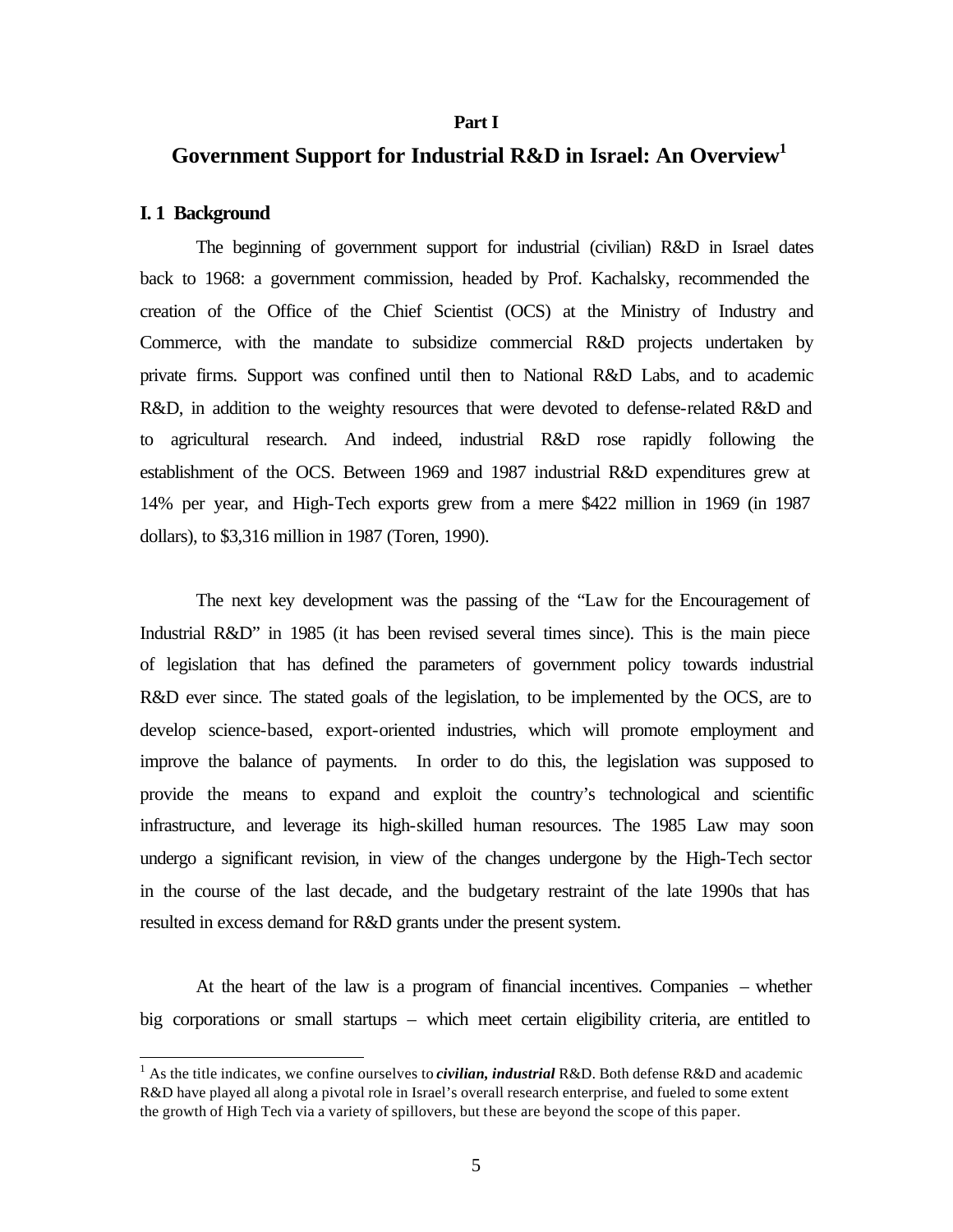receive matching funds for the development of innovative, export-targeted products. The OCS funds up to 50 percent of R&D expenses in established companies, and up to 66 percent for start-ups. The OCS supports and administers a wide range of additional programs, the main ones being: (*i*) "Magnet", a program to encourage pre-competitive generic research conducted by consortia; (*ii*) a program of technological incubators; (*iii*) various programs involving bilateral and multilateral international R&D collaboration. We review these programs here in some detail. Other, relatively minor programs aimed at specific stages along the innovation cycle or at particular segments in the progression from an innovative idea to a full-fledged commercial enterprise are described in Appendix 1. In section I.3 we present quantitative indicators of the various programs.

## **I.2 A Review of OCS Programs <sup>2</sup>**

 $\overline{a}$ 

#### **I.2.1 Support for Standard R&D Programs**

This is by far the largest program, and administering it constitutes the main activity of the OCS. The way it works is as follows. Qualifying firms submit grant applications for specific R&D projects, these are reviewed by a Research Committee, and if approved (about 70% are) the applicants receive a grant of up to 50% of the stated R&D budget for the project. Successful projects (i.e. those leading to sales) are required  $3$  up to

the dollar-linked amount of the grant. Recipients of the R&D grants have to abide by the following conditions: (1) the R&D project must be executed by the applicant firm itself; (2) the product(s) that emerge from the R&D project must be manufactured in Israel; (3) know-how acquired in the course of the R&D may not be transferred to third parties.<sup>4</sup>

 $2$  We draw for this section from a variety of material from the OCS (see Israel Ministry of Industry and Trade, 1994, 1999a, 1999b and 1999c), as well as from personal involvement with the OCS, in particular with the Magnet Program.

<sup>&</sup>lt;sup>3</sup> Actually the original payback schedule was as follows: 3 % of revenues from sales of the products developed for the first 3 years; 4% in the next three years, and 5% from the seventh year onwards. This schedule has been revised a few times, and the Treasury has long been pressuring the OCS to increase these percentages, and even impose interest payments.<br><sup>4</sup> The Bessereb Committee may grant avamptions.

The Research Committee may grant exemptions to requirements (2) and (3), but as far as I have been able to establish, this has rarely happened.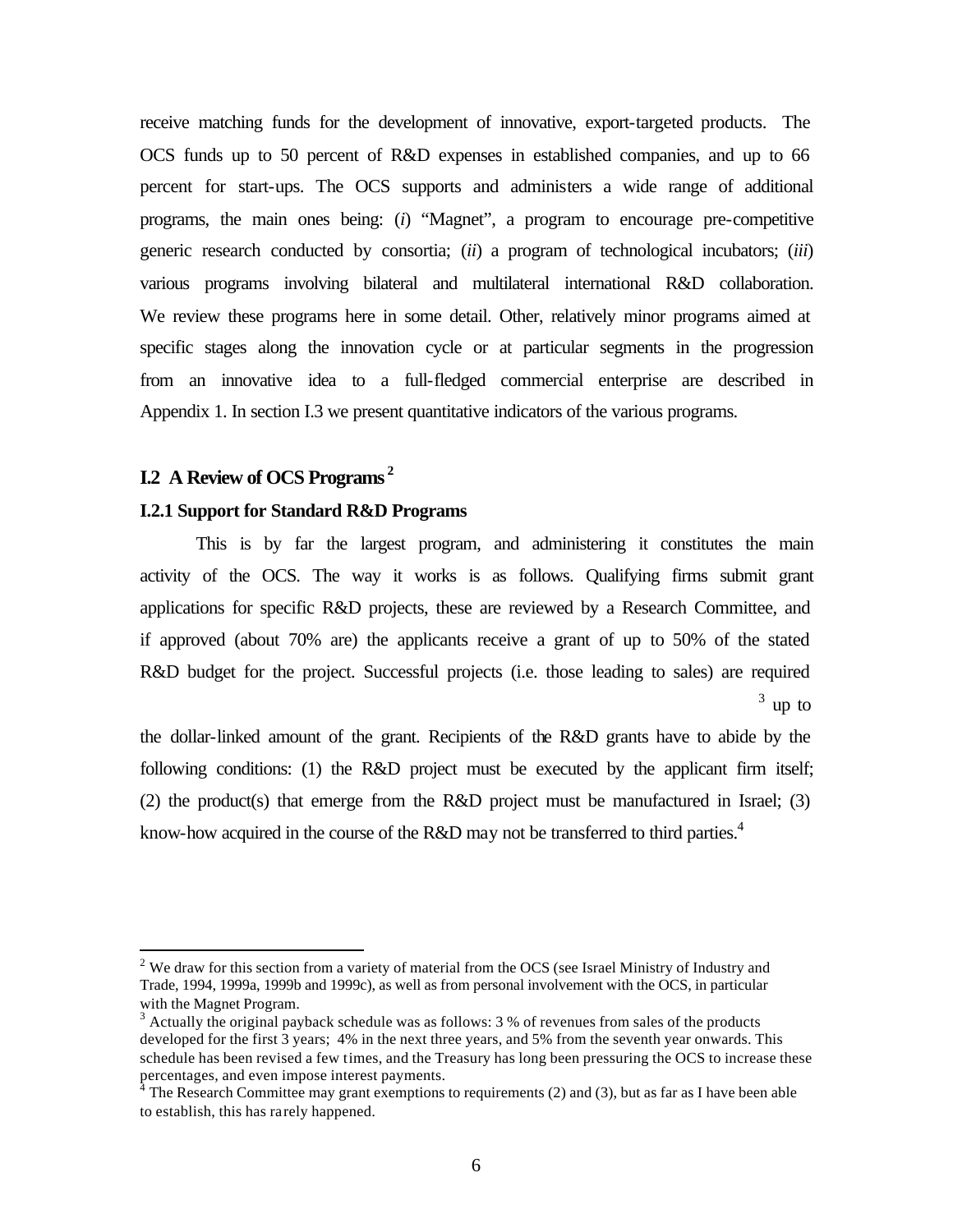The Research Committee, chaired by the Chief Scientist, is responsible for defining the conditions for granting aid (within the confines of the 1985 Law), and for reviewing the applications and selecting the recipients. The committee is staffed both by qualified government officials and by public representatives, but it relies on (outside) professional referees and advisers to review the applications. Decisions of the Research Committee can be appealed before an Appeals Committee.

Grants of (up to) 50% of the total R&D costs are given to projects that "lead to know-how, processes or systems for manufacturing a new product/process or substantially improving existing ones."<sup>5</sup> Grants covering 30% of R&D costs are available for projects leading to *improvements* in existing civilian products, and 20% for improvements of military products. Start-up companies qualify for grants of up to 2/3 of R&D costs, with a ceiling of \$250,000 a year for two years. Products aimed at the military (export) market qualify for grants of up to 30%.

Israel has a long-standing policy of encouraging the development of an industrial base in peripheral areas (away from the main urban centers), which is reflected also in the R&D support programs. Thus, R&D projects performed in the preferential peripheral areas ("Grade A Development Areas") are entitled to additional 10% grants: for civilian projects that means grants of up to 60% (rather then 50% for the others), and military projects are entitled to grants of up to 40% (rather than 30% for the others).

#### **I.2.2 The "Magnet" Program**

 $\overline{a}$ 

Notwithstanding the rapid growth of the High-Tech sector in Israel from the late 1960's onwards, it became clear by the early 1990s that the industrial landscape in Israel was too fragmented, and Israeli industrial companies were too small to be able to shoulder the escalating costs of developing new technologies in cutting edge fields. Moreover, Israel boosted world-class research universities, but they operated largely in isolation from surrounding industrial developments and needs, and hence the vast

 $<sup>5</sup>$  In the early 1990's the 1985 Law was amended so as to place the software industry on an equal footing</sup> with other industrial sectors, so that software development projects qualify for the same type of aid.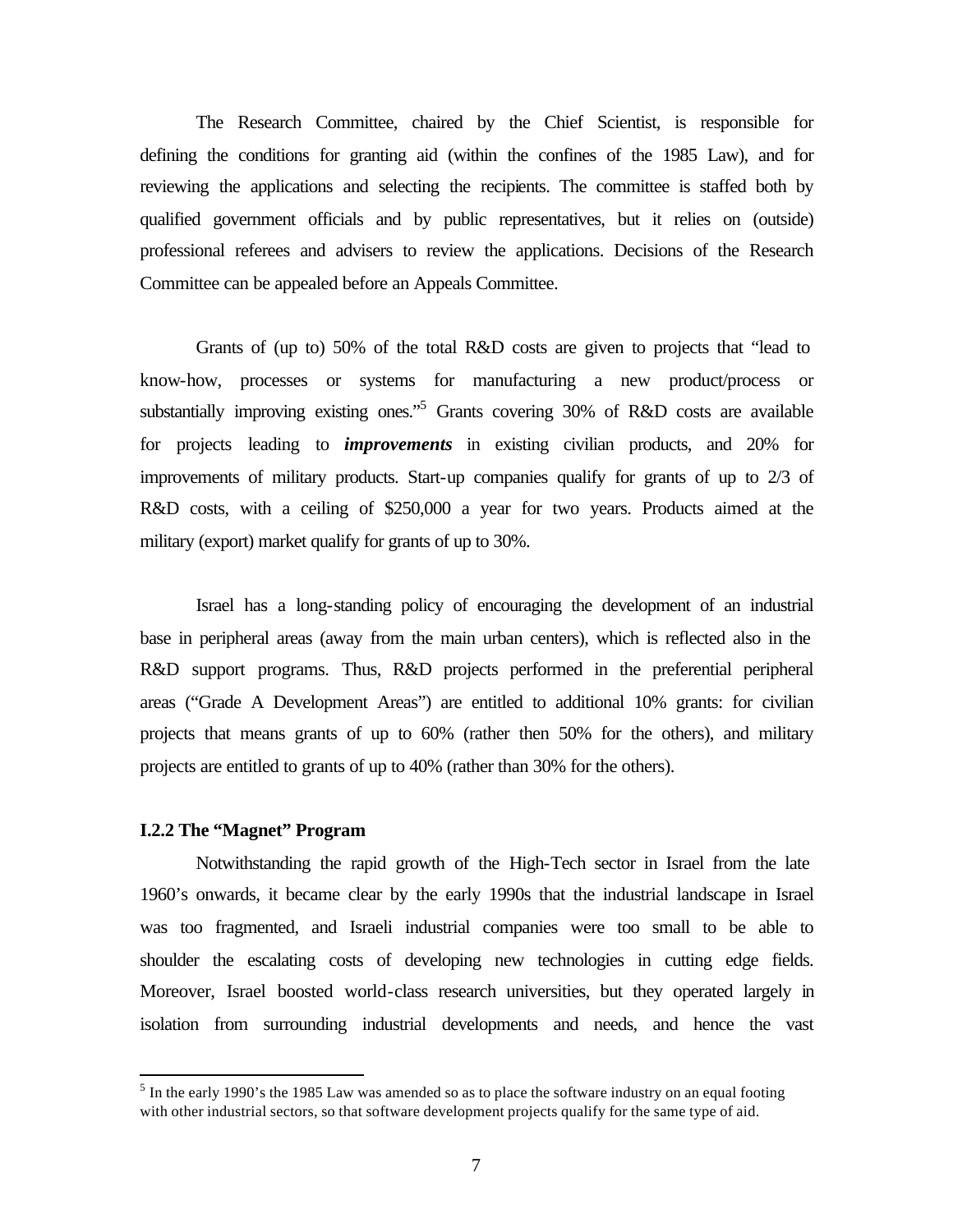economic potential embedded both in the highly qualified academic manpower and in university research remained largely untapped.<sup>6</sup>

Against this background the OCS established in 1993 the "Magnet" Program<sup>7</sup>, to support the formation of consortia made of industrial firms and academic institutions in order to develop *generic, pre-competitive* technologies.<sup>8</sup> These consortia are entitled to multi-year R&D support (usually 3 to 5 years), consisting of grants of 66% of the total approved R&D budget, with no recoupment requirement. The consortia must be comprised of the widest possible group of industrial members operating in the field,  $9^{\circ}$ together with Israeli academic institutions doing research in scientific areas relevant to the technological goals of the consortia.

Mindful of possible conflict with anti-trust provisions, consortia members must pledge to make the products or services resulting from the joint project available to any interested local party, at prices that do not reflect the exercise of monopoly power. Keeping with the mandate to encourage pre-competitive technologies, support to the consortia ceases once the equivalent of the "pilot plant stage" is reached. That is, the additional R&D required for the actual commercialization of the products is not supported by Magnet, but the member companies may then apply for regular grants from the OCS. Contrary to the regular OCS support to industrial R&D projects, the Magnet program operates on a competitive basis, that is, it is open to any number of proposals for the formation of new consortia, and it selects only those that merit support on the basis of a ranking system.

By the end of 1999 there were 18 consortia in operation, commanding a budget of about \$60 million, and four additional consortia in various stages of gestation. These

 $<sup>6</sup>$  Israeli universities have proved also to be highly capable of generating innovations having economic</sup> potential (as manifested for example in the large number of US patents assigned to them – see Trajtenberg 1999), but once again weak links with industry have prevented the extensive exploitation of such potential.

 $7$  "Magnet" is the acronym (in Hebrew) for "Generic, Pre-Competitive Research".

<sup>&</sup>lt;sup>8</sup> Magnet supports also the integration of advanced technologies into industry via users' associations, but that is a secondary activity.

<sup>&</sup>lt;sup>9</sup> Participation is limited to Israeli-based companies, or Israeli subsidiaries of foreign companies.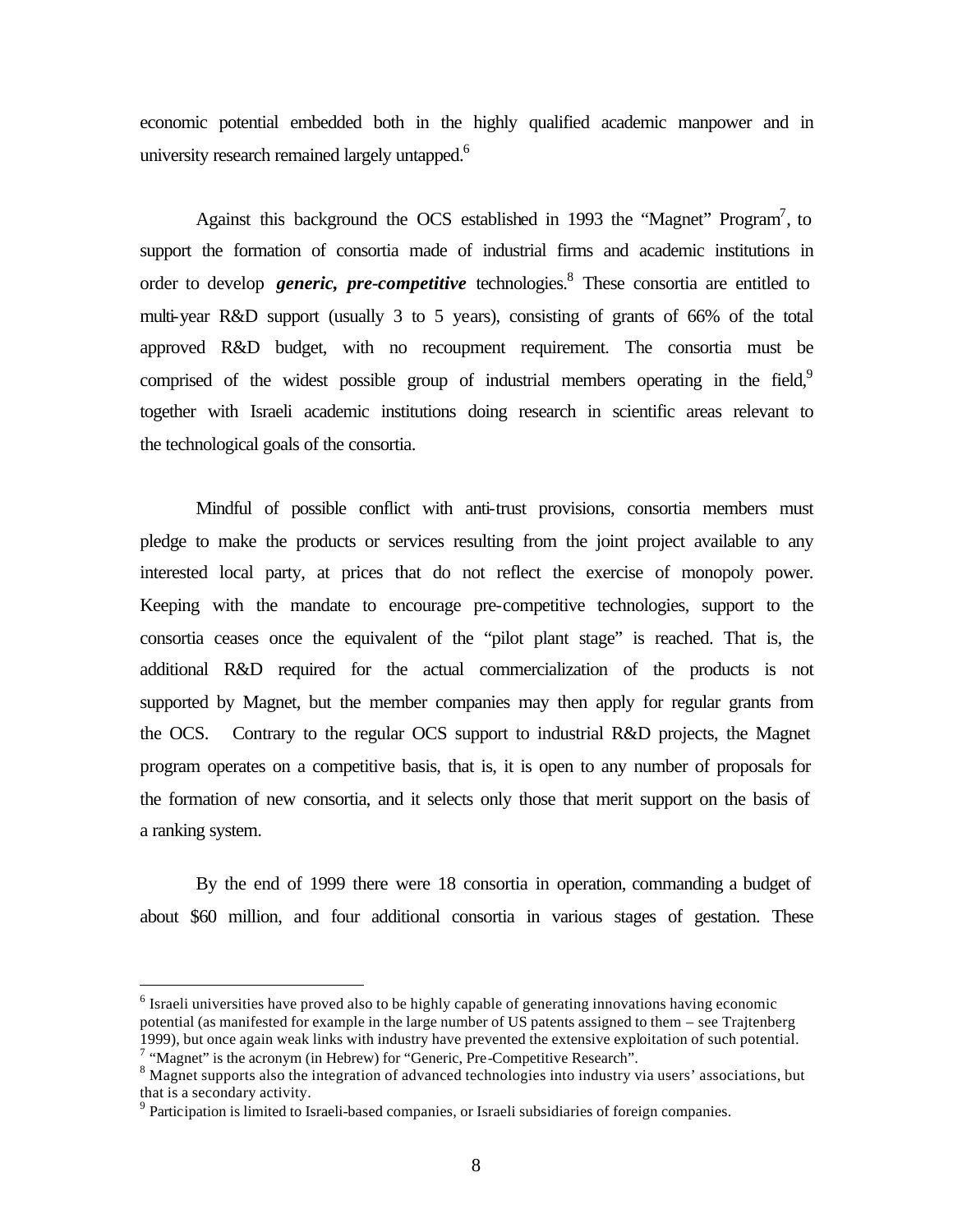## **Table 1 Active Magnet Consortia as of December 1999**

| 1.                | <b>Ground Stations for Satellite Communications</b>  |
|-------------------|------------------------------------------------------|
| $\overline{2}$ .  | <b>Digital Wireless Communications</b>               |
| 3.                | <b>Broad-Wide Band Communication (BISDN)</b>         |
| $\overline{4}$ .  | Multimedia On-Line Services                          |
| $\overline{5}$ .  | Diode Pumped Lasers                                  |
| 6.                | Multi Chip Module (MCM)                              |
| 7.                | <b>Magnesium Technologies</b>                        |
| 8.                | <b>Hybrid Seeds and Blossom Control</b>              |
| 9.                | <b>Algae Cultivation Biotechnology</b>               |
| 10.               | <b>DNA Markers</b>                                   |
| $\overline{11}$ . | Drug and Kits Design and Development ("Daa't")       |
| $\overline{12}$ . | MMIC/GaAs components                                 |
| 13.               | 0.25 micron/300 mm devices                           |
| $\overline{14}$ . | Ultra Concentrated Solar Energy ("Consular")         |
| 15.               | <b>Network Management Systems</b>                    |
| 16.               | <b>Digital Printing</b>                              |
| 17.               | Image Guided Therapy ("Izmel")                       |
| 18.               | <b>Computerized Industrial Processes</b>             |
|                   |                                                      |
|                   | <b>User Associations:</b>                            |
| 1.                | <b>Users of Advanced Technologies in Electronics</b> |
| 2.                | <b>Users of Advanced Technologies in Metal</b>       |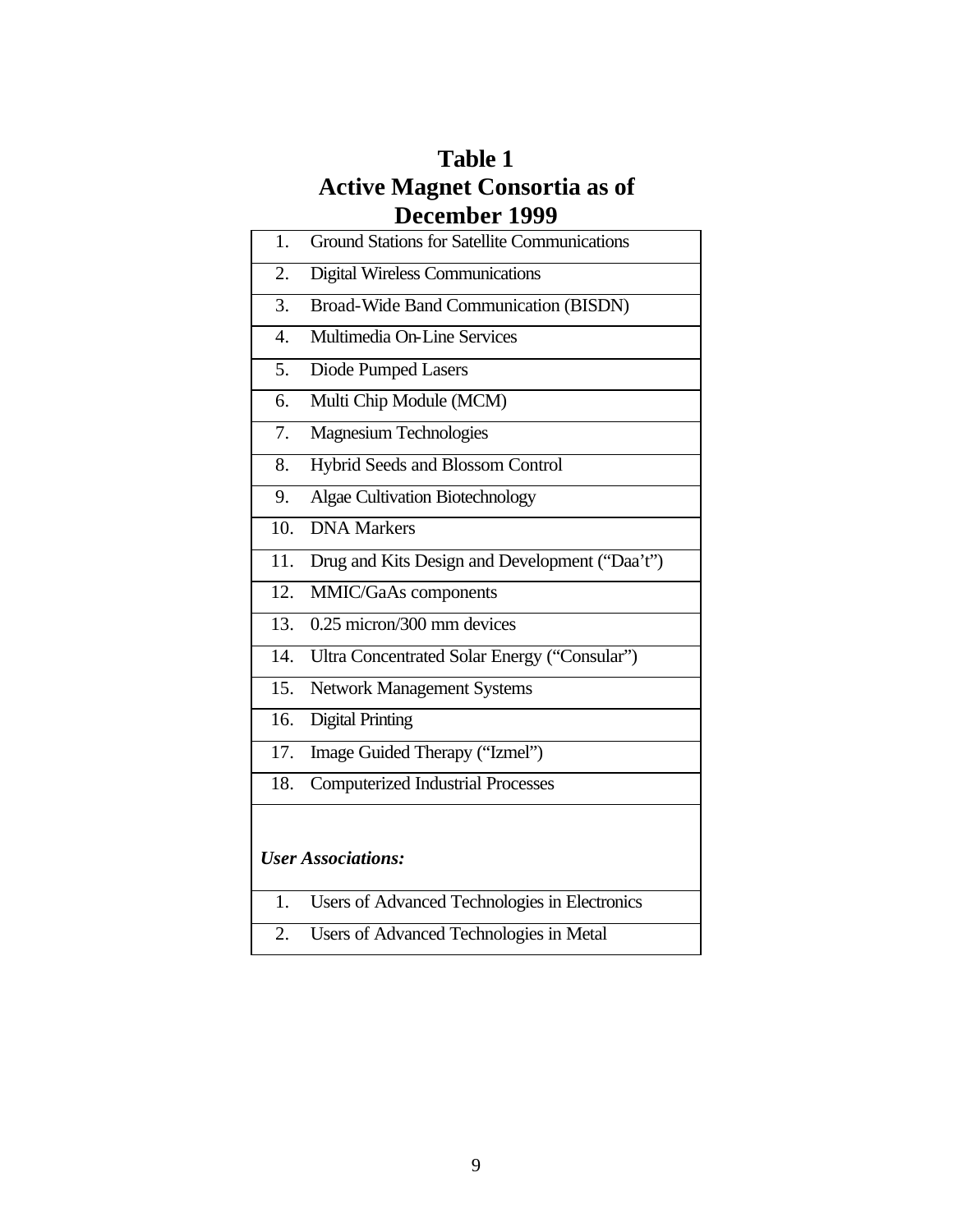consortia span a wide range of technologies, primarily in communications, microelectronics, biotechnology, and energy. Table 1 shows the complete list.

#### **I.2.3 The Incubators Program<sup>10</sup>**

 $\overline{a}$ 

Technological incubators are support organizations that give fledgling entrepreneurs an opportunity to develop their innovative technological ideas and set up new businesses in order to commercialize them. The program was introduced in the early 1990s, when immigration from the former Soviet Union had reached its peak. Many of these immigrants were scientists and skilled professionals that came to Israel with highly valuable human capital as well as with plenty of ideas for innovative products. However, they were lacking in virtually all other dimensions required for commercial success, from knowledge of the relevant languages (e.g. Hebrew and English) and of commercial practices in western economies, to managerial skills and access to capital. Even though it targeted new immigrants, the program is open to all.

The goal of the incubators is thus to support novice entrepreneurs at the *earliest* stage of technological entrepreneurship, and help them implement their ideas and form new business ventures. The premise is that the technological incubator would significantly enhance the entrepreneur's prospects of raising further capital, finding strategic partners, and emerging from the incubator with businesses that can stand on their own. Of course, this initial stage is the riskiest, and certainly in the early 1990s there were virtually no other sources of finance in Israel for such ventures. Since the mid-1990s there has been a growing influx of venture capital, and hence it may well be that the purely risk-sharing function undertaken by this program may be less critical at present than what it was at its inception.

Each incubator is structured so as to handle  $10 - 15$  projects simultaneously, and provides assistance in the following areas: determining the technological and marketing applicability of the idea, drawing up an R&D plan and organizing the R&D team, raising

<sup>&</sup>lt;sup>10</sup> In addition to the sources already mentioned, we drew material for this section from the internet site of the program, www.incubators.org.il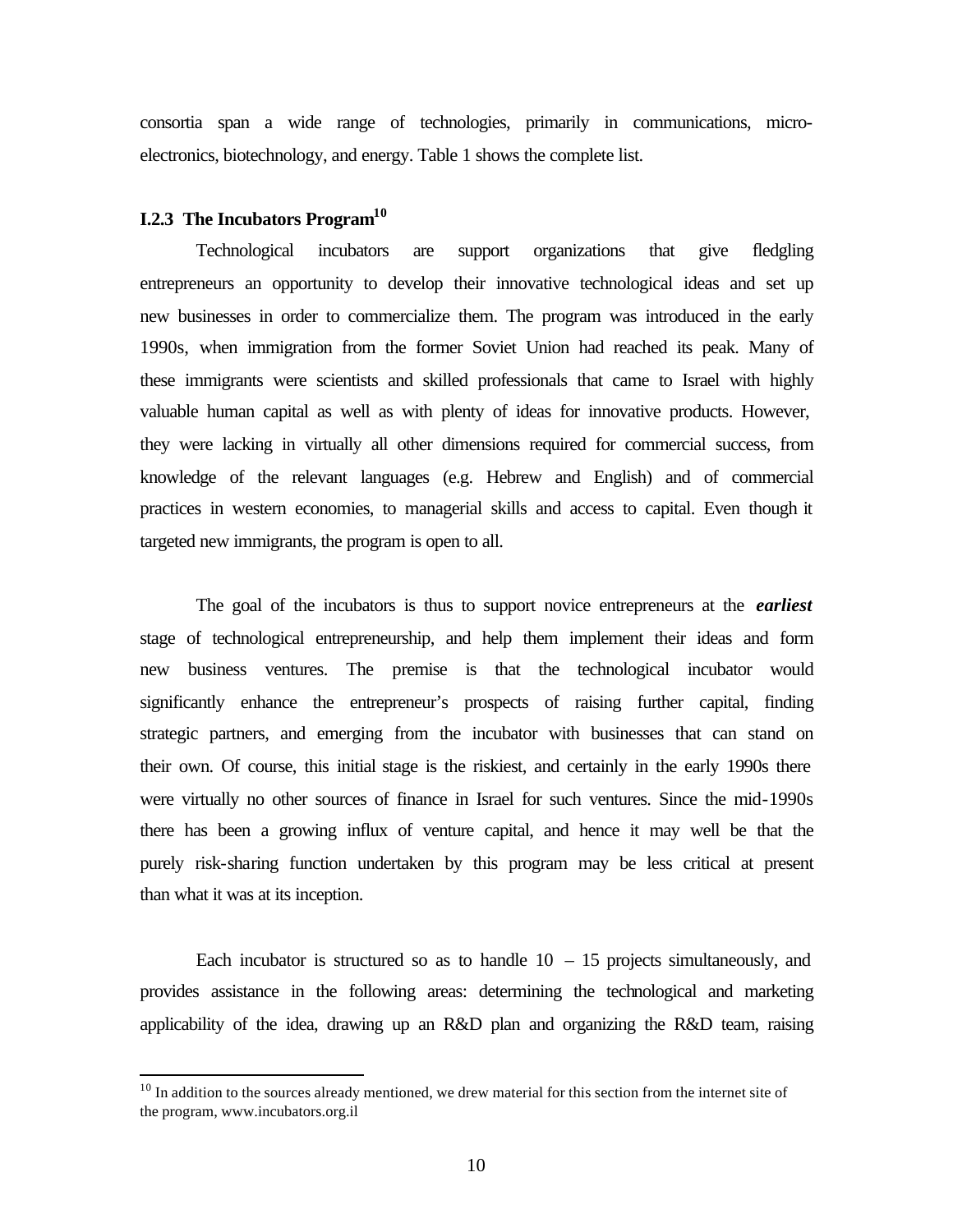capital and preparing for marketing, provision of secretarial and administrative services, maintenance, procurements, accounting, and legal advice. $^{11}$ 

To qualify, projects must be aimed at developing an innovative idea with export potential. The R&D team is to be made of 3-6 workers, and the stay at the incubator is of up to two years. The expectation is that by the end of the period there would be a prototype and an orderly business plan, and the project should be ready for further commercial investment and/or the involvement of a strategic partner. The budget for each project is of about \$150,000 per year, for two years at most.<sup>12</sup> As with the regular OCS program, the ensuing products have to be manufactured in Israel, and if successful the entrepreneur has to eventually repay the grant through "royalties" on sales.

Since its inception in 1991 and up to end of 1998, the incubators have managed close to 700 projects, of which about 200 were still running as of December 1998 in 27 incubators across the country. Current projects employ about 900 professionals, 70% of them recent immigrants, all with academic training and many with high degrees. Of the 500 "graduating" projects, the success rate was about 50%, i.e. half managed to continue on their own, the remaining half were discontinued. About 200 projects (out of the successful half) managed to attract additional investment, ranging from a mere \$50K, to several \$ million. There are no pre-determined technological areas for the submission of projects. The actual distribution of projects by fields has been as follows: Electronics 27%, Software 20%, Medical instrumentation 17%, Chemistry 27%, Miscellaneous 9%.

#### **I.2.4 International Cooperation**

 $\overline{a}$ 

The relative advantage of Israel's High-Tech sector manifests itself primarily in its technological prowess in the R&D stages. However, Israeli High-Tech companies

 $11$  Each incubator is an autonomous not-for-profit organization. Day to day operations are run by a professional (salaried) manager, and next to her operates a projects committee that selects and monitors the projects. These committees are composed of professionals from industry and academia, e.g. corporate executives, R&D managers, professors, etc. Committee members volunteer their time and expertise and do not receive any financial compensation.

<sup>&</sup>lt;sup>12</sup> The budget for the incubator's administration is of \$175,000 per year. This includes the incubator manager's salary, administrative expenses, outlays for sorting and studying of ideas, and organizational expenses for project commercialization and marketing.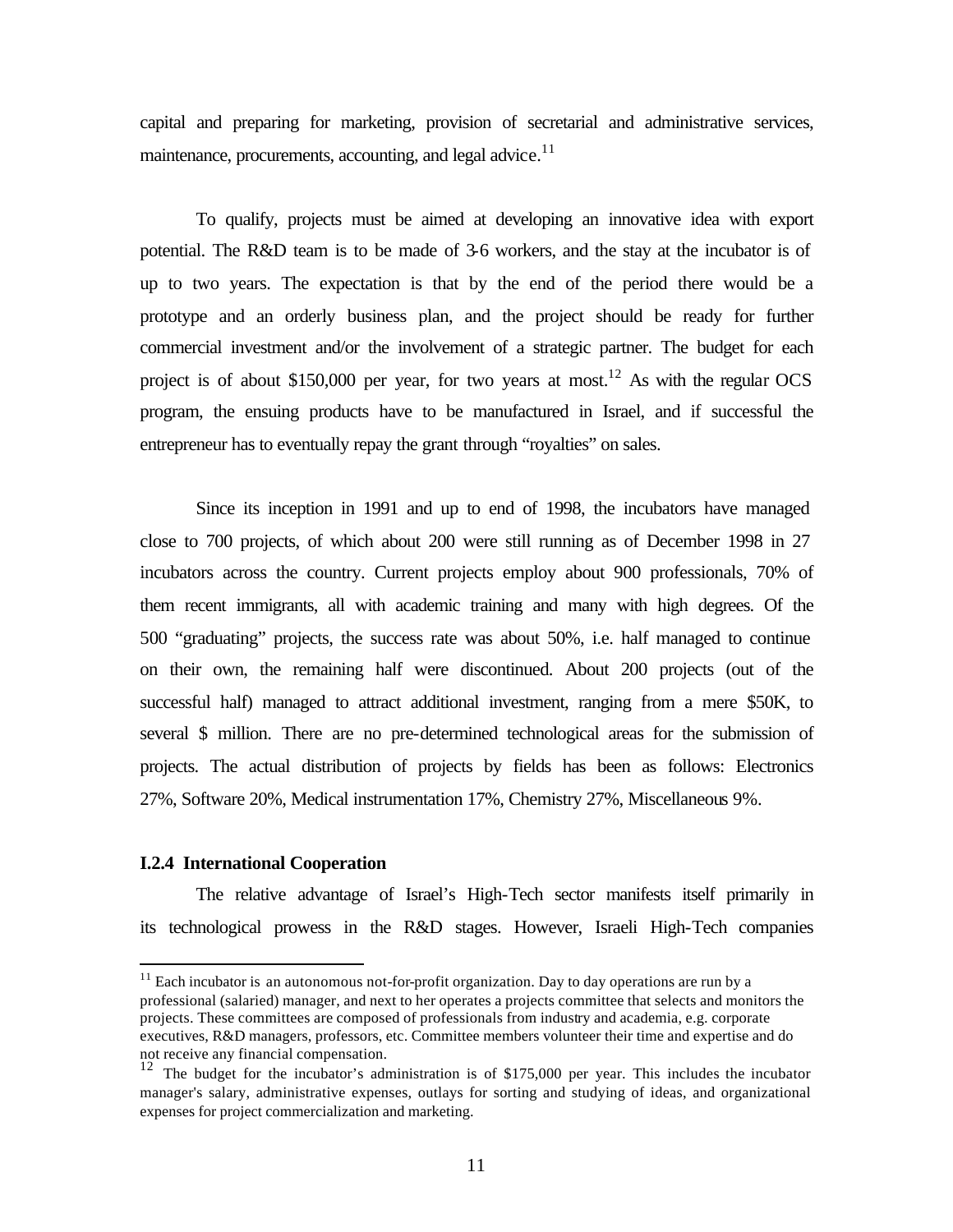suffer from serious difficulties in marketing abroad, primarily because of geographic distance from the target markets, and their relatively small size. Thus, cooperation with foreign companies active in the target markets is likely to increase the ability of Israeli technology and products to penetrate global markets. In that spirit, the Israeli government has signed in recent years a number of bilateral R&D cooperation agreements with foreign governments. These are meant to encourage contacts between Israeli and foreign companies leading to joint R&D, manufacturing and marketing. Foreign companies are expected to benefit by gaining access to advanced Israeli technology, and they are also likely to derive commercial advantages from Israel's simultaneous free trade agreements with the U.S. and the European Union (few countries enjoy both).

Joint ventures between Israeli and foreign companies, authorized by the relevant authorities in the respective countries, are entitled to aid from both governments according to the regulations prevailing in each. Bilateral agreements exist already with a number of countries, including the U.S., Canada, France, Holland and Spain; their implementation is the responsibility of the Chief Scientist, assisted by "MATIMOP" The Israeli Industry Center for R&D.

#### *The BIRD Program*

The Israel-U.S. Binational Industrial Research and Development Foundation was founded in the early 1980s under a convention signed by both governments. Its objective was to "promote and support joint, non-defense, industrial research and development activities of mutual benefit to the (private sectors of the) two countries." The Foundation has an independent legal status and its main office is in Israel. Its Board of Governors is comprised of representatives of the U.S. and Israeli governments.

BIRD participates in the funding of joint R&D via "conditional grants" amounting to 50 percent of the project costs, up to a maximum of \$1.5 million per project. If a project succeeds, BIRD receives royalties – a pre-tax expense to the payer – up to a maximum of 150 percent of the conditional grant. Only in cases where a project fails and there are no sales are the companies exempted from repaying the grants. BIRD also helps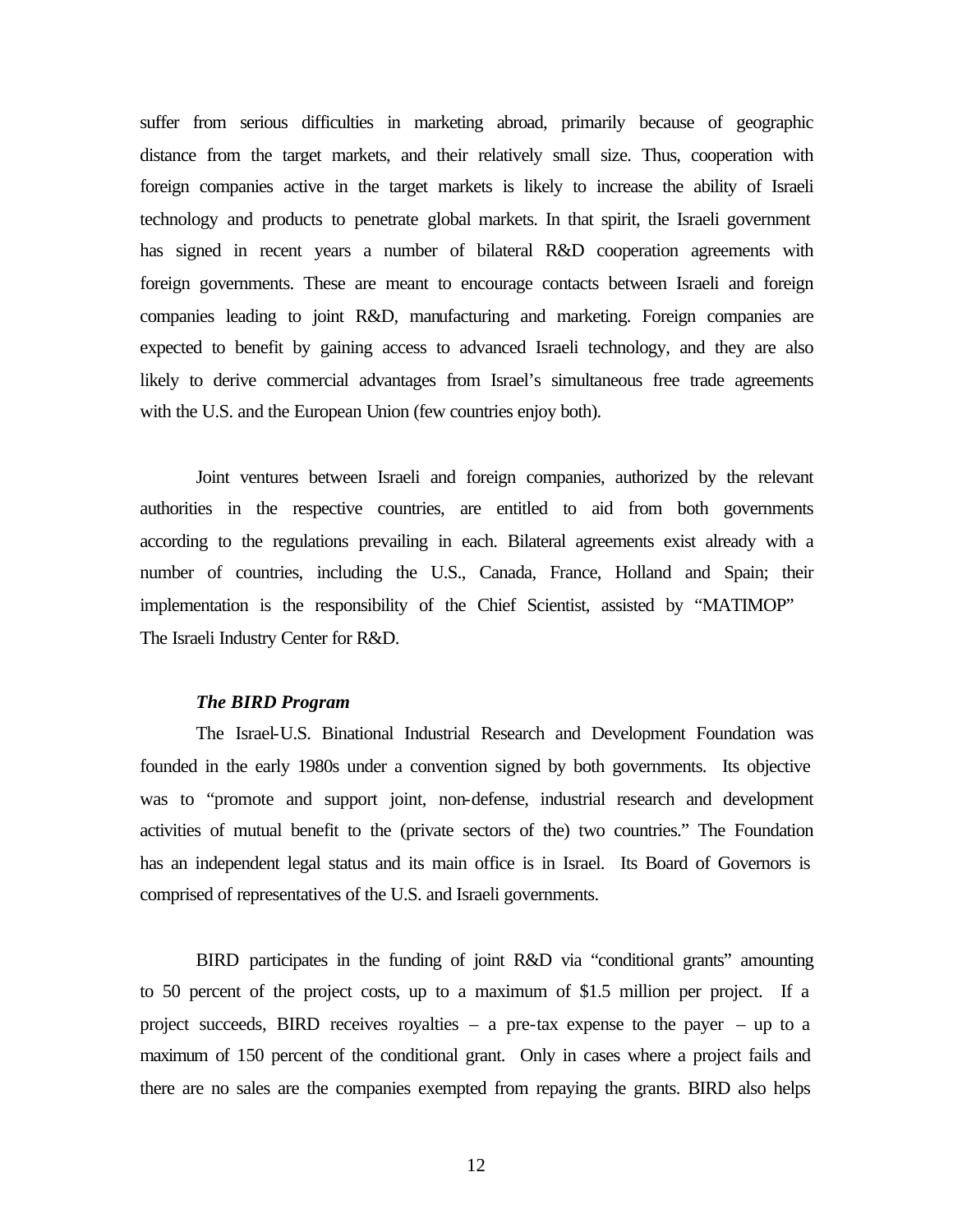Israeli or American companies identify partners in order to enable them to submit joint R&D programs for funding by the Foundation.

#### **I.3 Quantitative Indicators of OCS Support Programs**

Systematic data on the OCS are hard to obtain, and in fact there are virtually no "official" statistics on the activities and budgets of the OCS since its creation in 1969. The lack of data has been detrimental to the functioning of the OCS and has surely impaired the formulation of R&D policy at all levels. The OCS has long been aware of the problem, and efforts are being made to remedy it in a fundamental way. The data presented here are based on reports supplied to us by the OCS in January  $2000$ ,  $13$  but there still remain question marks regarding some of the figures, and hence these should be seen as tentative data, which require further scrutiny.

The dollar figures in tables 2 - 4 are all in current dollars; in order to transform them into *constant* dollars one would have to construct an appropriate R&D deflator, of which the main component would be of course the wages of R&D personnel (see section II.4.2 for a detailed discussion of such deflators in the Israeli context). Lacking at present a reliable deflator, and rather than using ready-made but potentially misleading price indices, we opt here to leave the figures in current dollars.<sup>14</sup> Thus, all statements henceforth implying comparisons of dollar figures across time need to be qualified, since these figures are not really in the same units.

Table 2 shows the OCS budget since 1988, as well as paybacks, and the amounts allocated to the Magnet and Incubators program. Total R&D grants administered by the OCS increased steeply since 1988 and up to the mid 1990s, then increased slightly until 1997, and have changed little since. Paybacks rose very fast throughout the whole period, $15$  and in fact their weight in the OCS budget has increased dramatically from a mere 7% in 1988 to 32% by the late 1990s. What this means is that about 1/3 of the

<sup>&</sup>lt;sup>13</sup> The data comes from the office of Lidia Lazens of the OCS, and was supplied by Shai Goldberg.

<sup>&</sup>lt;sup>14</sup> A common practice is to deflate just by the rate of inflation in the US, but such deflator is in fact irrelevant for the case at hand.

<sup>&</sup>lt;sup>15</sup> The projections for 2000 indicate that paybacks may have stabilized by now.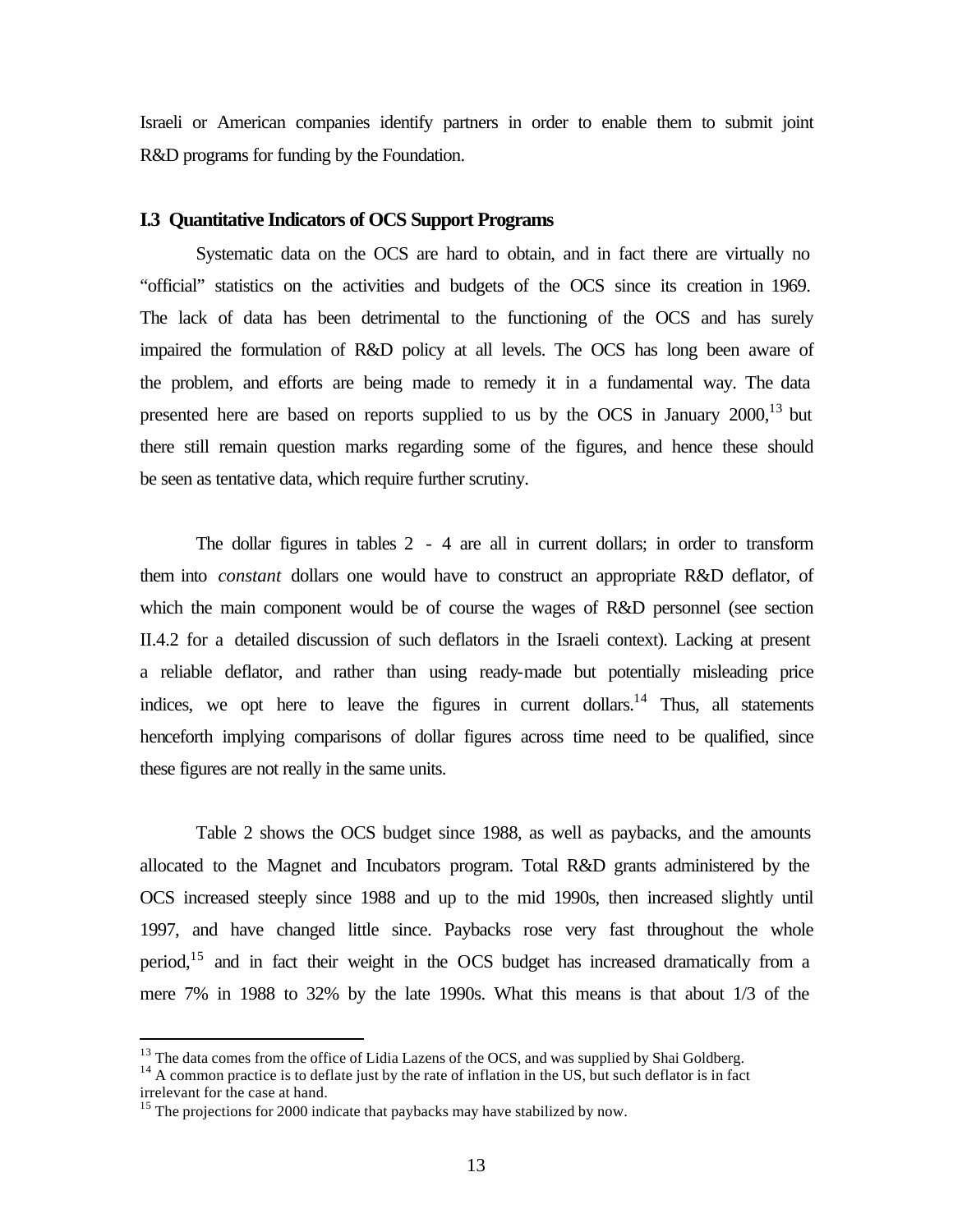present OCS budget just constitutes *"recycling" of funds within the High-Tech sector, and not Government subsidy to R&D.* The net subsidy is given in column 4 under "Net Grants": these peaked in 1995, and have since declined slightly (certainly more so in real terms). Furthermore, if we subtract the funds allocated to the Magnet and the Incubators programs, we can see that the *net* subsidy to the *regular* OCS Grants program has declined very substantially since 1995 (by about 25% up to 1999, in nominal terms).

Table 3 shows the number of firms applying to the OCS for grants, total as well as first timers. Both peaked in 1994 and have declined substantially since. The decline includes, quite surprisingly, also start-ups that applied for the first time.<sup>16</sup> Given the rapid growth in the overall number of startups throughout the economy,  $17$  the decline in the number of first-time startup applicants may well reflect a change in their funding strategy, that is, more of them may prefer to rely on venture capital funds rather than on the OCS (without "strings attached" in terms of production in Israel or the eventual sale of the firm to foreign corporations).<sup>18</sup> It is worth noting that in the course of the 1990s a total of 2,380 firms applied for support from the OCS for the first time. This is a large number by any standard, and offers further indication of the prominent role that the OCS has played in fostering the High-Tech sector.

Tables 4 (a) – (c) show the distribution of projects and grants by size of firms.<sup>19,20</sup> The annual number of projects supported averaged 1,300 for the past 5 years, declining from a high of 1,500 in 1995 to 1,200 in 1999.<sup>21</sup> On the other hand the average \$ amount per project increased from \$227,000 in 1995 to \$368,000 in 1999 (in nominal terms).

<sup>&</sup>lt;sup>16</sup> Start-ups are defined by the OCS as firms of up to 3 years of age.

 $17$  There are no official figures in that respect, but all indications are that startups have mushroomed in Israel since the mid 1990s. In fact, a recent newspaper report based on the number of startups that hired the services of accounting firms claimed that in 1999 alone 1,500 new startups were formed.

 $18$  This might also reflect a change in the technology mix of the newcomers, with more of them in Internet applications that represent novel business models rather than novel technology, and hence that may not qualify for support from the OCS.

<sup>&</sup>lt;sup>9</sup> "Large firms" are defined by the OCS as those with over \$100 million in sales; startups refer to firms of up to 3 years of age.

 $^{20}$  In table 4 some dollar series are aggregated into 5-year totals: these sums obviously don't mean much since the figures are in *nominal* \$, but may still be useful as ballparks to compare across firms of different sizes.

<sup>&</sup>lt;sup>21</sup> This figure refers to projects *approved*. In fact, the average number of projects applied for is about 1,800.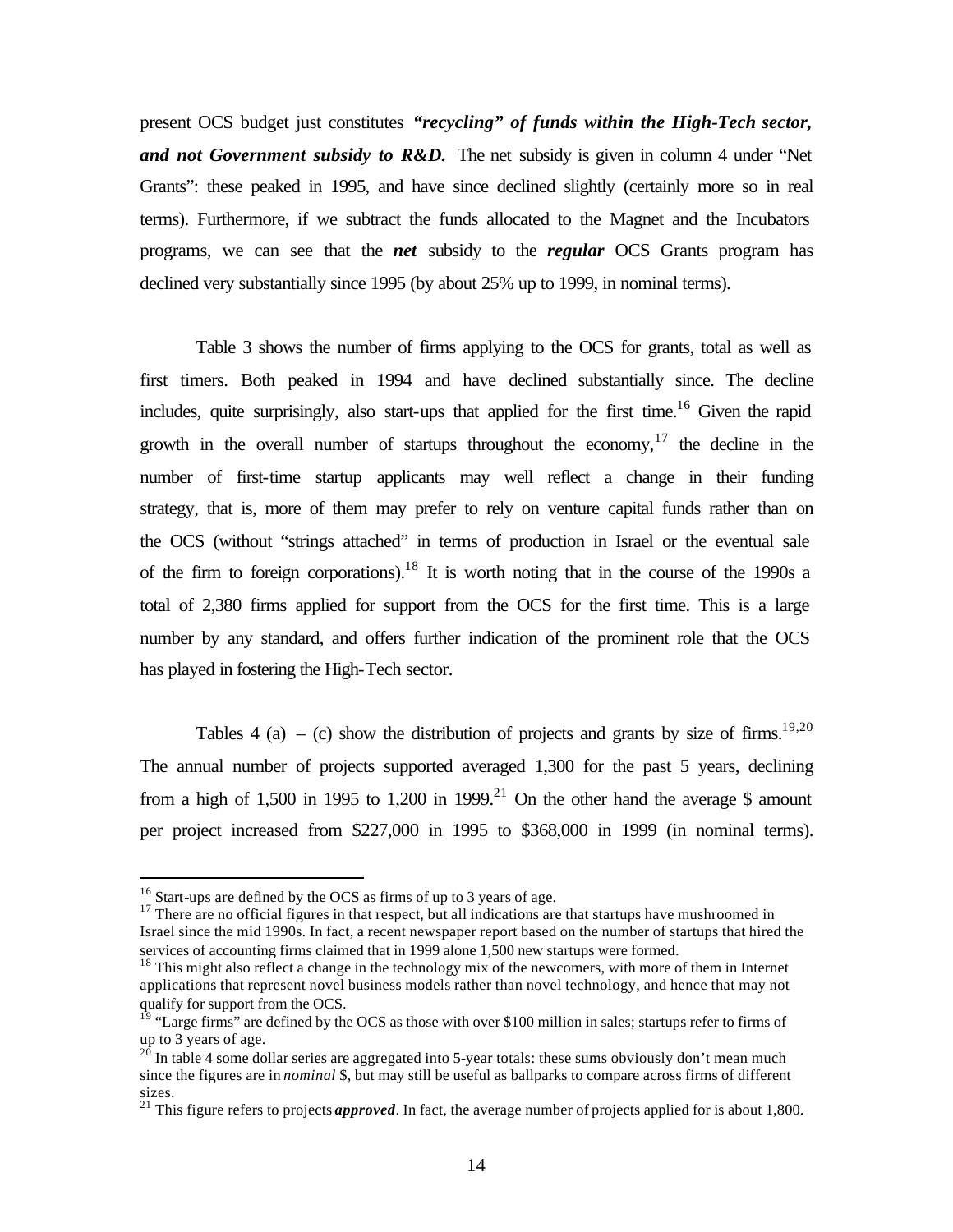|        | (1)           | (2) | (3)                       | (4)           | (5) | (6)                      |
|--------|---------------|-----|---------------------------|---------------|-----|--------------------------|
| Year   | R&D           |     | <b>Paybacks Paybacks/</b> | <b>Net</b>    |     | <b>Magnet Incubators</b> |
|        | <b>Grants</b> |     | <b>Grants</b>             | <b>Grants</b> |     |                          |
| 1988   | 120           | 8   | 0.07                      | 112           |     |                          |
| 1989   | 125           | 10  | 0.08                      | 115           |     |                          |
| 1990   | 136           | 14  | 0.10                      | 122           |     |                          |
| 1991   | 179           | 20  | 0.11                      | 159           | 0.3 | 3.6                      |
| 1992   | 199           | 25  | 0.13                      | 174           | 3.7 | 16                       |
| 1993   | 231           | 33  | 0.14                      | 198           | 4.6 | 23                       |
| 1994   | 316           | 42  | 0.13                      | 274           | 10  | 28                       |
| 1995   | 346           | 56  | 0.16                      | 290           | 15  | 31                       |
| 1996   | 348           | 79  | 0.23                      | 269           | 36  | 30                       |
| 1997   | 397           | 102 | 0.26                      | 295           | 53  | 30                       |
| 1998   | 400           | 117 | 0.29                      | 283           | 61  | 30                       |
| 1999   | 428           | 139 | 0.32                      | 289           | 60  | 30                       |
| 2000** | 395           | 128 | 0.32                      | 267           | 70  | 30                       |

# **Table 2 The OCS Budget 1988 – 2000**

(in current \$ million)

\* R&D Grants minus Paybacks.

\*\* Estimates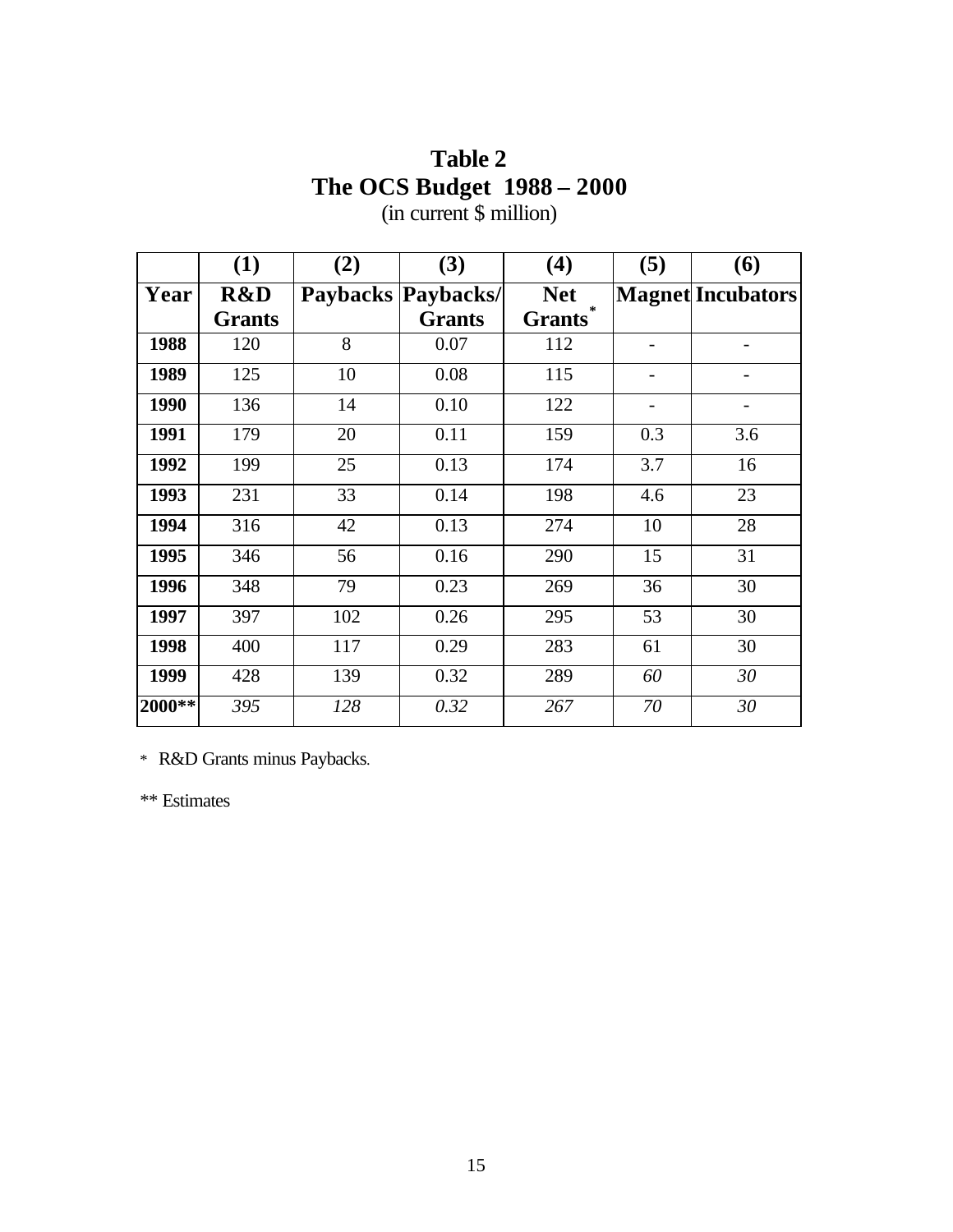| <b>No. of Firms</b><br>Year |                 |              | <b>First-Time Applicants</b> |  |  |
|-----------------------------|-----------------|--------------|------------------------------|--|--|
|                             | <b>Applying</b> | <b>Total</b> | <b>Start-Ups</b>             |  |  |
| 1990                        | 451             | 216          | 34                           |  |  |
| 1991                        | 576             | 264          | 109                          |  |  |
| 1992                        | 626             | 241          | 165                          |  |  |
| 1993                        | 661             | 245          | 179                          |  |  |
| 1994                        | 777             | 291          | 218                          |  |  |
| 1995                        | 715             | 236          | 146                          |  |  |
| 1996                        | 705             | 257          | 200                          |  |  |
| 1997                        | 643             | 200          | 170                          |  |  |
| 1998                        | 629             | 222          | 165                          |  |  |
| 1999                        | 598             | 208          | 138                          |  |  |
| total                       |                 | 2380         | 1524                         |  |  |

# **Table 3 No. of Firms Applying for R&D Grants**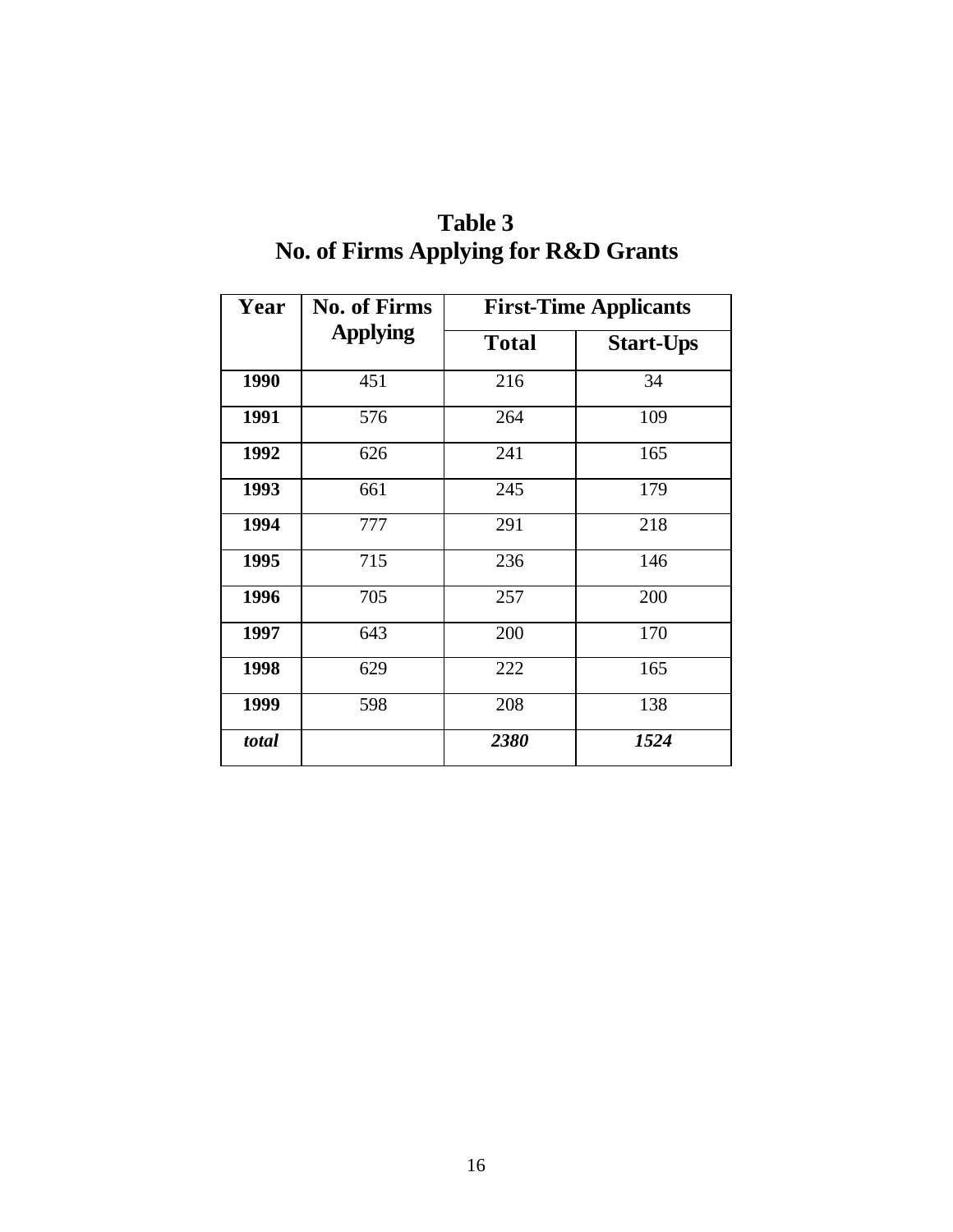| by size of firms |       |                             |                       |              |  |
|------------------|-------|-----------------------------|-----------------------|--------------|--|
| Year             | Large | Small $\&$<br><b>Medium</b> | of which<br>Startups* | <b>Total</b> |  |
| 1995             | 219   | 1303                        | 357                   | 1522         |  |
| 1996             | 212   | 1170                        | 314                   | 1382         |  |
| 1997             | 207   | 1045                        | 270                   | 1252         |  |
| 1998             | 266   | 1009                        | 285                   | 1275         |  |
| 1999             | 202   | 960                         | 245                   | 1162         |  |
| <b>Total</b>     | 1106  | 5487                        | 1471                  | 6593         |  |

# **Table 4 (a) No. of Projects Approved**

### **Table 4 (b) Grants (in current \$M) by size of firms**

| IJ,<br><b>SILC OF THE HIS</b> |       |               |           |              |  |
|-------------------------------|-------|---------------|-----------|--------------|--|
| Year                          | Large | Small &       | of which  | <b>Total</b> |  |
|                               |       | <b>Medium</b> | Startups* |              |  |
| 1995                          | 144   | 202           | 62        | 346          |  |
| 1996                          | 149   | 199           | 66        | 348          |  |
| 1997                          | 161   | 236           | 67        | 397          |  |
| 1998                          | 157   | 243           | 60        | 400          |  |
| 1999                          | 99    | 329           | 68        | 428          |  |
| total                         | 710   | 1209          | 323       | 1919         |  |

## **Table 4 (c) Average Grant/Project (in \$thousands)**

| by size of firms |       |               |           |                |  |
|------------------|-------|---------------|-----------|----------------|--|
| Year             | Large | Small &       | of which  | <b>Overall</b> |  |
|                  |       | <b>Medium</b> | Startups* | mean           |  |
| 1995             | 658   | 322           | 174       | 227            |  |
| 1996             | 703   | 366           | 210       | 252            |  |
| 1997             | 778   | 466           | 248       | 317            |  |
| 1998             | 590   | 463           | 211       | 314            |  |
| 1999             | 490   | 643           | 278       | 368            |  |
| mean             | 642   | 440           | 220       | 291            |  |

\*not including incubator projects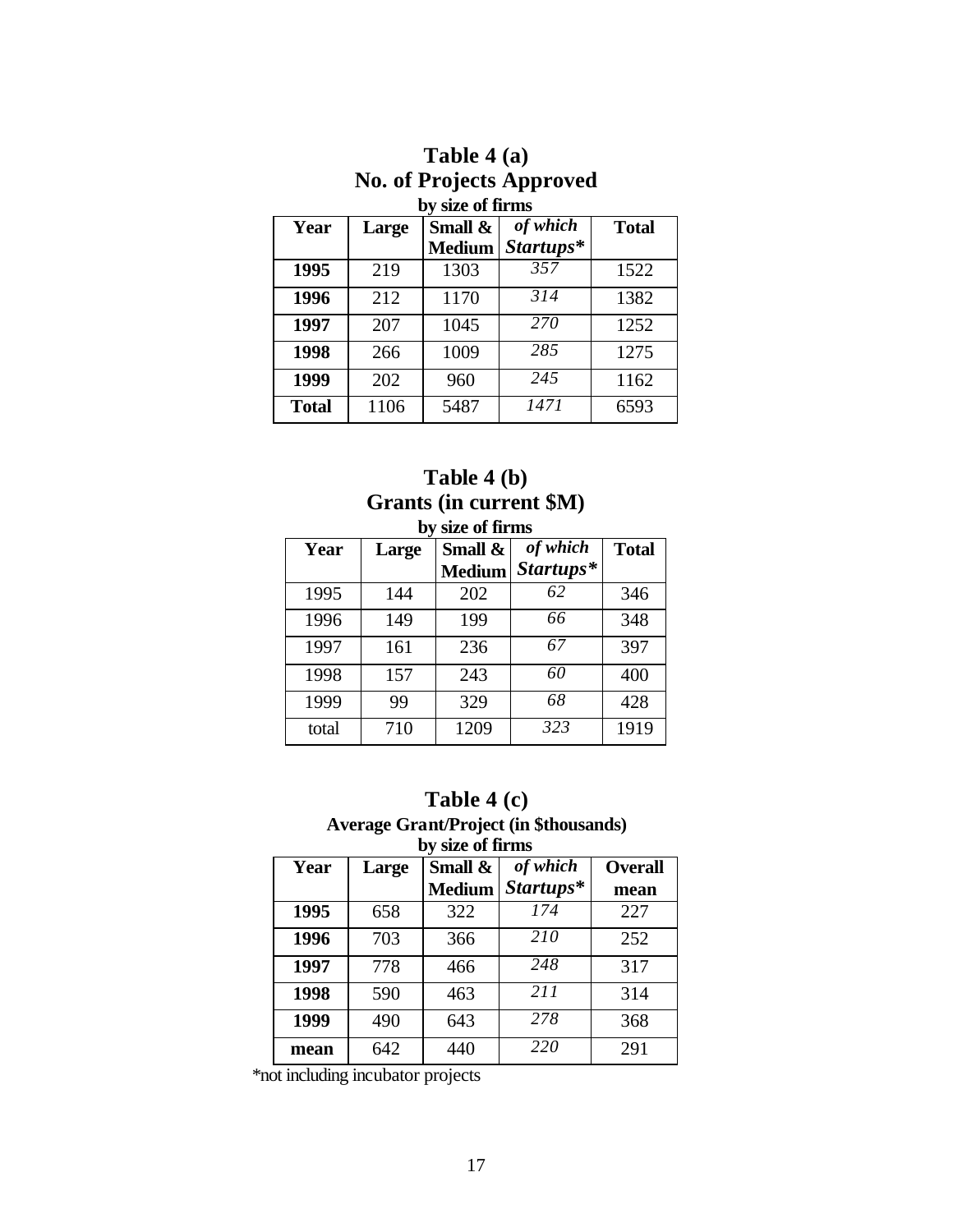Notice though that the average size of projects for *large* firms declined quite steeply, whereas that of small and medium firms increased a great deal. Large firms commanded about 40% of grants (in \$ terms) for most of the period, but their share of the budget declined steeply in 1999, to  $23\%$ <sup>22,23</sup>

#### **I.4 The OCS and the Rise of the High-Tech Sector**

So far we have described the structure and programs of the OCS, and presented quantitative indicators of its activities over time. The natural questions that one would like to pose now are those related to the *impact* of the OCS, e.g. to what extent has the OCS fulfilled the goals envision by the 1985 Law? What effect have the various OCS programs had on the High-Tech sector and on the economy at large? And so forth. We review first existing econometric studies, we then discuss some economic indicators contrasting R&D-intensive sectors to traditional ones, and lastly we present an overview of the rise of the High-Tech sector in Israel with the aid patent data.

#### **I.4.1 Review of Econometric Studies**

 $\overline{a}$ 

The consensual view in Israel is that the OCS played indeed a key role in the emergence and development of the High-Tech sector, a role that went beyond the mere administration of grants. There have been various studies in Israel examining *inter alia* the impact of R&D expenditures on productivity at the firm level (Bregman, Fuss and Regev, 1991, Griliches and Regev, 1995, Bregman and Merom, 1998). They all find that the returns to R&D have been high, and in particular significantly higher than investments in physical capital. However, these studies do not address the effect of government support per se.

If one could assume that OCS grants brought about higher *total* R&D outlays (this is commonly referred to as "additionality"), then the findings of high returns to R&D would imply also positive returns to government support. Capital markets were extremely

 $2<sup>22</sup>$  This was a conscious policy decision by the OCS, meant to cope with the excess demand for support in view of the budget cap imposed by the Treasury.

 $^{23}$  A report prepared for the OCS in 1999 claimed that large firms commanded 56% of the OCS budget during the period 1985-94. If so there is a declining trend, beyond the one-time policy shift in 1999. However, the figures are not strictly comparable, and hence we cannot assert this with certainty.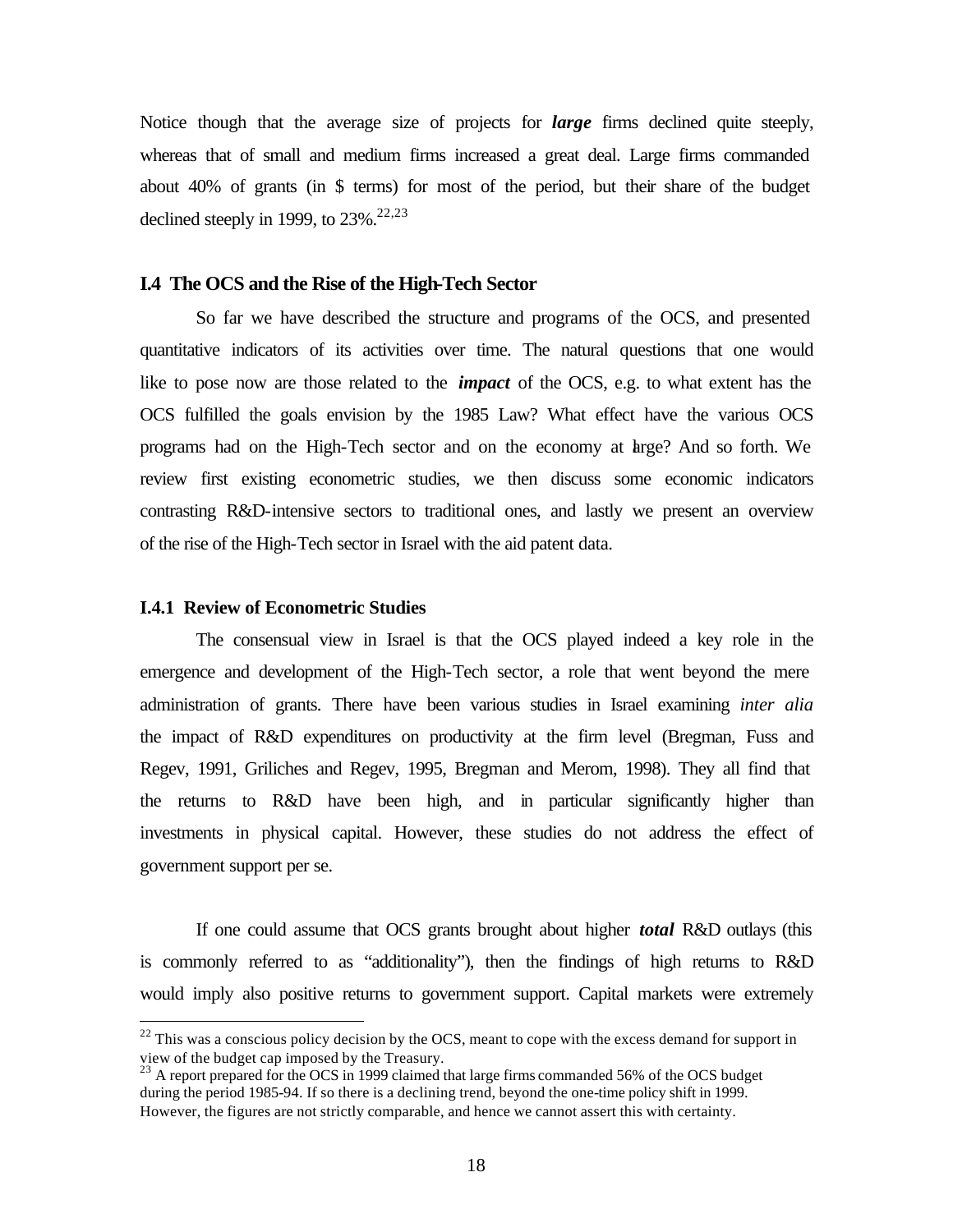limited in Israel during the early stages of development of the High Tech sector in Israel (i.e. in the 1970s and 1980s), and hence it is very unlikely that R&D grants supplied by the OCS would have crowded out private R&D funds back then. Later on though internal reform as well as international openness greatly increased the availability of funds to industry, bringing back to the forefront the additionality issue, certainly for the 1990s.

The basic conundrum posed by additionality is the obvious lack of counterfactuals (i.e. "what would the recipient firm have done had it not received an R&D subsidy?"), which effectively means the lack of appropriate controls (i.e. data on non-recipients that are otherwise similar to the recipients). Several recent papers have tried a variety of approaches to deal with it (see for example Busom, 2000, and Wallsten, 2000), but the jury is still out both on method and on "stylized facts."<sup>24</sup> Feldman and Kelley (2000) come closest to having an appropriate control group: they followed both winners of ATP grants, and applicants that failed to receive grants. Surveying both types of firms, they find *prima facie* evidence of additionality, e.g. non-awardees tend *not* to pursue the proposed projects by themselves, awardees are more successful in seeking additional funding for the projects, etc.

Lach (2000) carefully examines this issue for a sample of Israeli manufacturing firms that performed R&D during the period 1991-95, and finds that the R&D subsidies granted by the OCS in fact stimulated long-run company-financed R&D expenditures. According to his estimates, an extra dollar of R&D subsidies increases long run company-financed R&D by 41 cents (evaluating the effect at the mean of the data). Thus, total R&D outlays increase at the margin by 1.41 dollars: the full amount of the subsidy, plus the additional, induced effect of 41 cents. However, it is not clear to what extent those results are robust, both to the choice of specification and of instruments; in fact, in other specifications Lach finds little or no additionality. The problem resides mostly in the paucity of the data (i.e. there are not many firms with any given set of characteristics

<sup>&</sup>lt;sup>24</sup> David, Hall and Tool (1999) survey a body of recent empirical studies, but do not find robust patterns that could be generalized. On the other hand, using a cross-country, macro economic model, Guellec and Van Pottelsberghe (2000) find evidence of significant additionality effects for 17 OECD countries.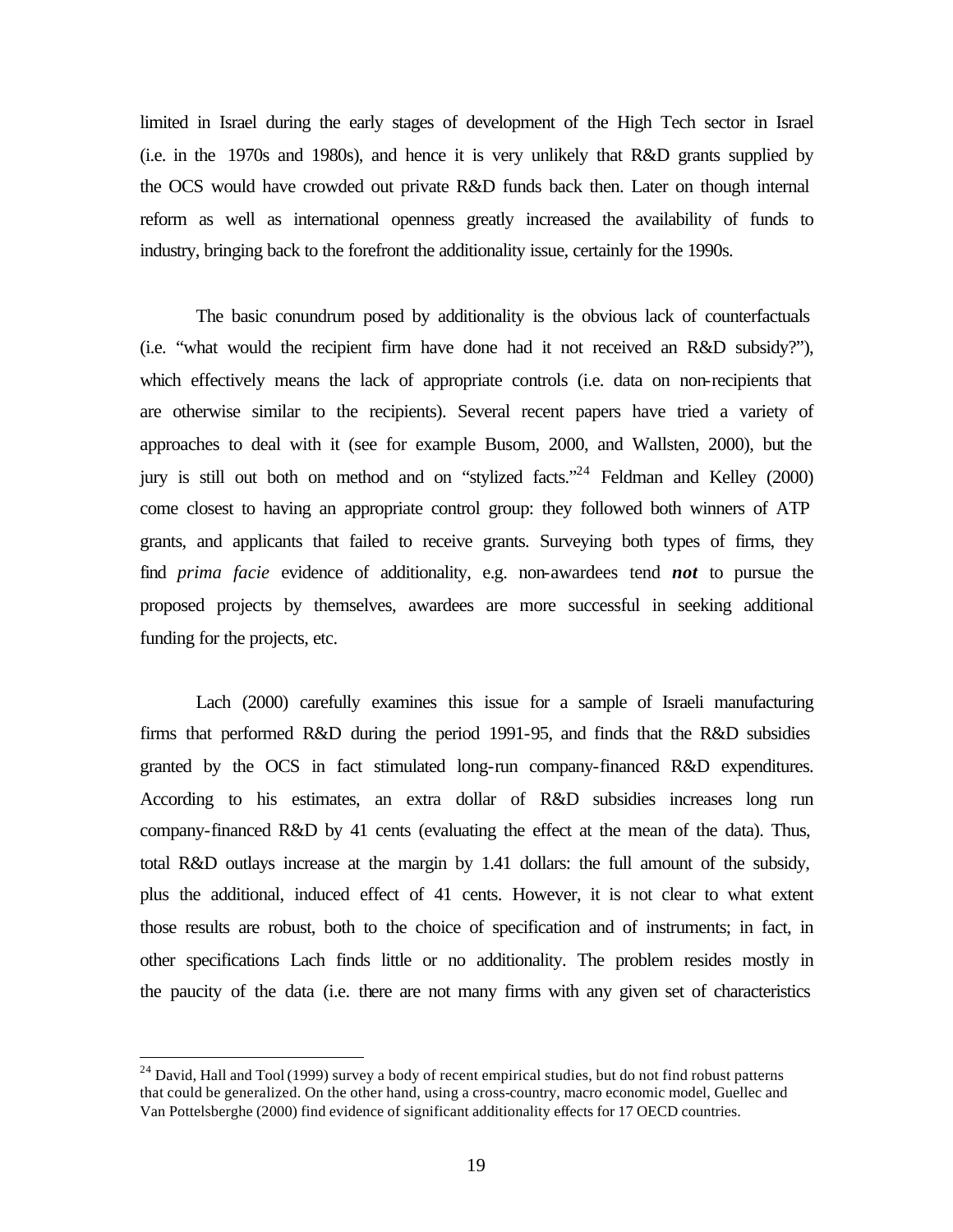at any point in time that can serve as controls for those receiving subsidies), and in the difficulty in finding appropriate instruments.

Taking a different track, Griliches and Regev (1999) examine whether the source of R&D funds per se (private vs. OCS grants) makes a difference on productivity (once again in a panel of firms), regardless of additionality. They find that it does: governmentfunded R&D appears to be significantly more productive than privately-financed R&D, by a surprisingly large margin. The reason may be rooted in the ability of the OCS to "pick winners", and/or in the fact that the very process of applying for grants may compel firms to self-select projects, use more structured pre-assessment and planning techniques, etc. Finally, an unpublished study commissioned by the OCS itself examined the contribution of OCS grants to sales, exports, and the like, relying on detailed data from the OCS and on an extensive survey of firms (Michlol, 1999). The study finds very high "multipliers" per dollar of OCS support, higher for small firms than for large ones; however, the study is careful to point out to its limitations, particularly given the lack of a suitable control group.

The evidence thus far available from these studies provide then econometric support, albeit limited, to the presumption that OCS grants have had a positive and significant impact on productivity in R&D-intensive sectors, and through them on the economy as a whole. Still, there is a long way to go in that respect, if only because a major ingredient of the rationale for government support to R&D, namely spillovers, has not been investigated at all. Beyond the aforementioned studies, we present now some evidence on the development of the High-Tech sector itself, with the implicit understanding that the OCS was one of the main drivers behind the raise of this sector. We do that in two ways: first, we briefly recount reports from the Bank of Israel on the performance of technological advanced sectors vis a vis traditional ones; second, we present an overall view of innovation in Israel, relying on comprehensive and highly detailed information on Israeli patenting in the US.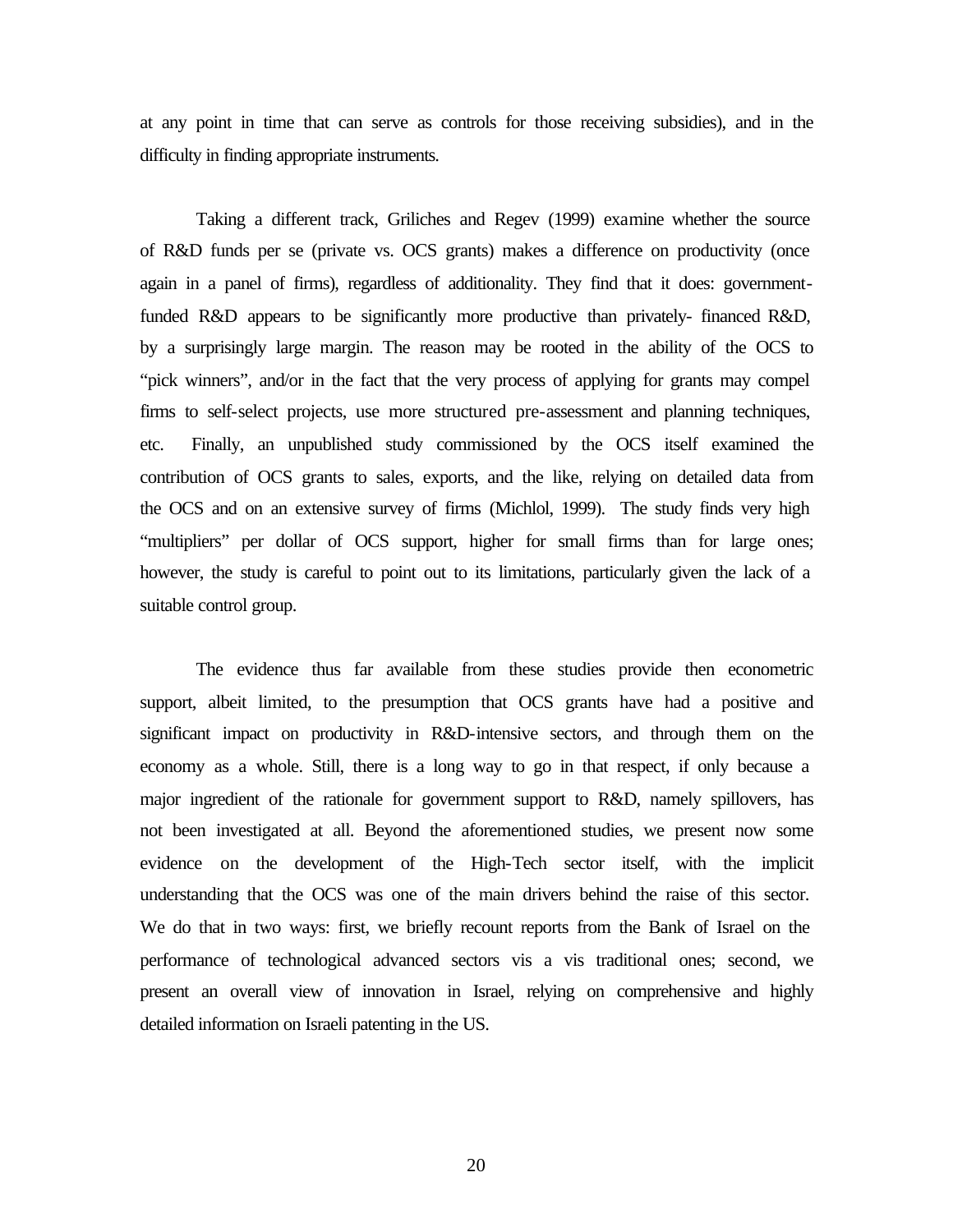#### **I.4.2 Aggregate Sectorial Indicators <sup>25</sup>**

Responding to the rapid changes in the composition of industry, and in particular the raise of the High-Tech sector, the Research Department of the Bank of Israel introduced in the mid 1990s a new classification of the manufacturing sector: it was divided into "advanced", "traditional" and "mixed" sectors, according to the quality and composition of the labor force (e.g. the percentage of scientists and engineers), the quality of the capital stock, and the relative size of the R&D stock.<sup>26</sup> Table 5 presents selected indicators according to this classification.

The advanced sectors outperformed the two other categories in virtually all dimensions during the reported period (1995 – 98). The differences between them increased substantially in 1997 and 1998, a period characterized by a rather severe recession. During those years the advanced sectors grew at a rate of 6% per year, whereas the others remained stagnant or declined. Similarly, exports from advanced sectors grew at a stunning 18.5% per year, whereas the mixed sectors exhibited an anemic 3% growth, and the traditional sectors *declined* 1.4%. Thus, it is clear that Israeli manufacturing is shifting away from traditional industries and into technological advanced, export oriented sectors.

<sup>&</sup>lt;sup>25</sup> See also Israel CBS (1999a) for further detailed statistics on "advanced" versus traditional sectors.

<sup>&</sup>lt;sup>26</sup> Thus the advanced sectors include for example electronics and electrical, the mixed sectors construction related industries, and the traditional ones textiles and apparel.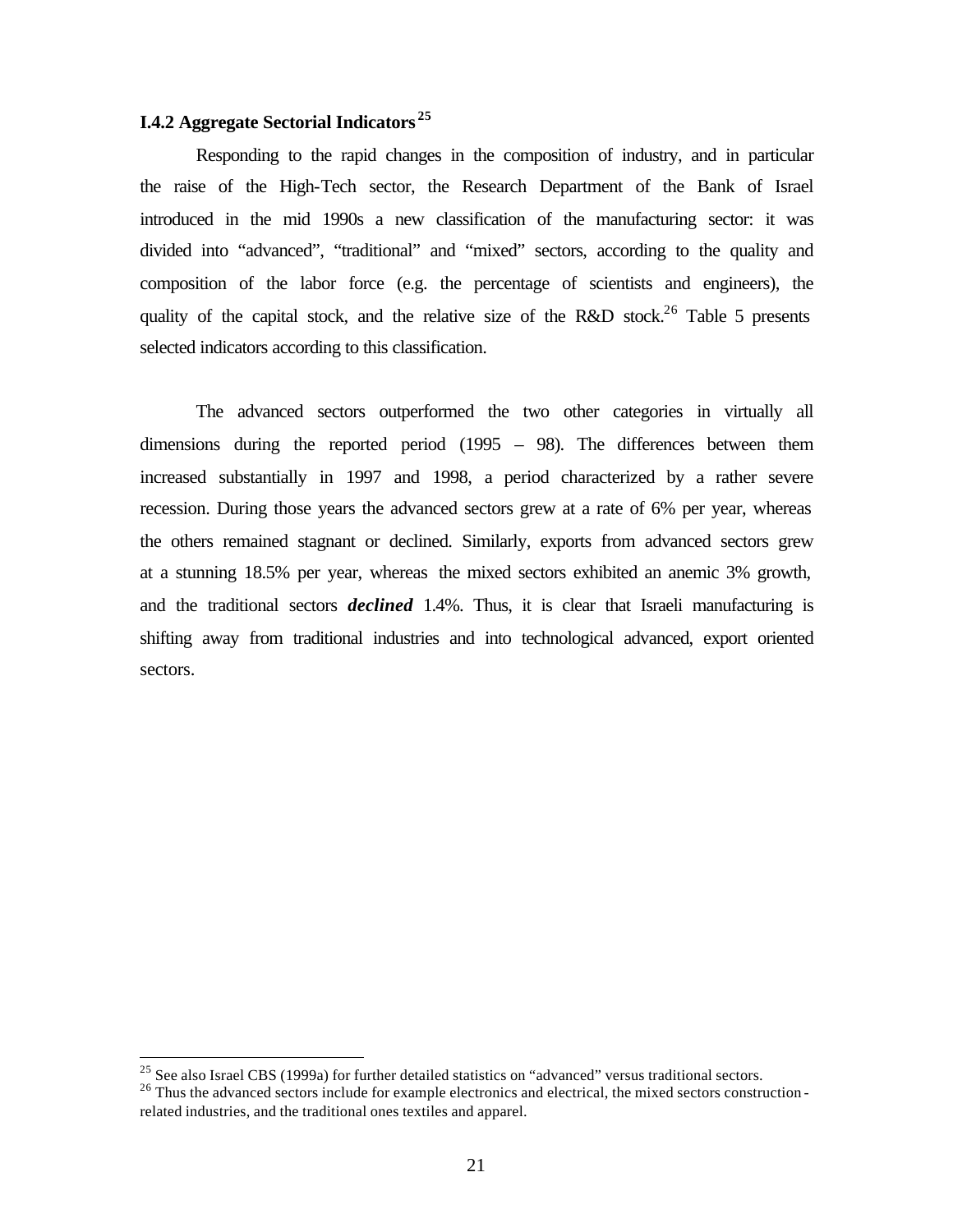| Table 5                                         |
|-------------------------------------------------|
| <b>Performance Indicators by Type of Sector</b> |
| <b>Annualized rates of change, 1995 - 98</b>    |

|                                                                       |               | <b>Sector</b>   |              |                    |
|-----------------------------------------------------------------------|---------------|-----------------|--------------|--------------------|
| <b>Indicator</b>                                                      | <b>Period</b> | <b>Advanced</b> | <b>Mixed</b> | <b>Traditional</b> |
|                                                                       |               |                 |              |                    |
|                                                                       |               |                 |              |                    |
| <b>Production</b>                                                     | 1995-96       | 8.0             | 6.3          | 5.9                |
|                                                                       | 1997-98       | 6.0             | 0.3          | $-1.8$             |
|                                                                       |               |                 |              |                    |
| <b>Labor Productivity</b>                                             | 1995-96       | 3.5             | 2.4          | 4.2                |
|                                                                       | 1997-98       | 4.5             | 0.6          | 2.2                |
|                                                                       |               |                 |              |                    |
| <b>Capital Stock</b>                                                  | 1995-96       | 10.7            | 6.4          | 9.7                |
|                                                                       | 1997-98       | 10.0            | 6.1          | 6.8                |
|                                                                       |               |                 |              |                    |
| <b>Exports</b>                                                        | 1995-96       | 9.0             | 10.5         | 2.7                |
|                                                                       | 1997-98       | 18.5            | 3.0          | $-1.4$             |
|                                                                       |               |                 |              |                    |
| Source: Bank of Israel, Annual Report for 1998, table B 10 (page 56). |               |                 |              |                    |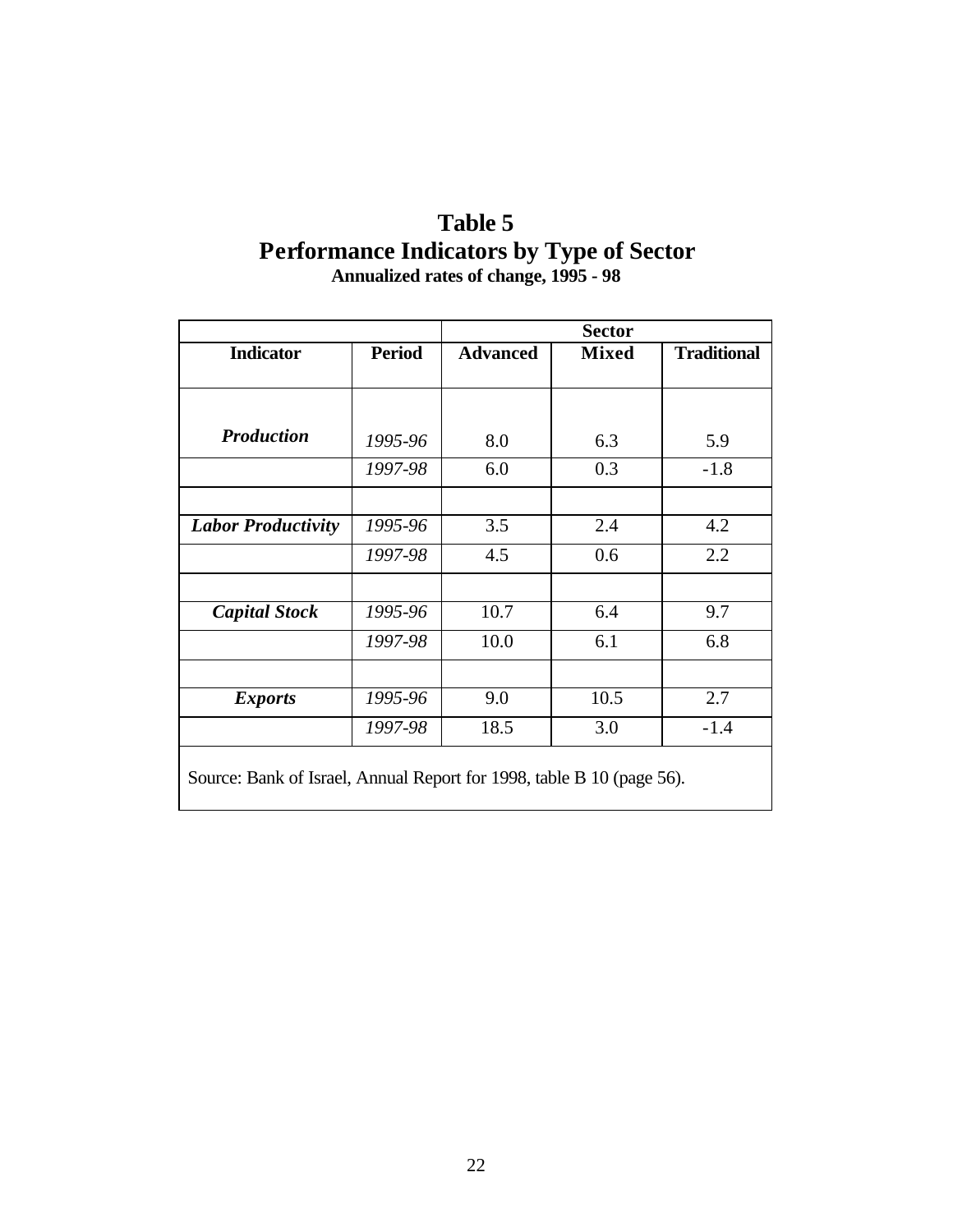### **I.4.3 Innovation in Israel: Patent Indicators 27**

Patent-based statistics are often used as indicators of innovative activity. Indeed, their very wide coverage, long time series and richness of detail make them a unique and compelling data source for the study of technical change. There are also limitations: not all innovations are patented, both because of failure to meet patenting requirements, and because of strategic considerations. We present in this section an overview of innovation in Israel based on all patents awarded to Israeli inventors in the US, during the period 1968 - 97 (over 7,000 patents), as well as patents of comparison countries. Given that the High-Tech sector in Israel is overwhelmingly export-oriented, and that the US is a prime destination for those exports, there is reason to believe that Israeli patents issued in the US are representative of the main technological trends and patterns in Israel.

Figure 1 shows the number of successful Israeli patent applications in the US over time, starting in 1968. The growth in the annual number of patents has been very impressive, starting from about 50 in the late sixties, to over 600 in the late 1990's. However, the process was not smooth, but rather it was characterized by big swings in growth rates. Particularly striking are the two big jumps that occurred in the second half of the period: from 1983 to 1987 the number of patents doubled, and then they doubled again from 1991 to 1995.<sup>28</sup> Figure 2 shows industrial R&D expenditures (in constant 1990 \$) along with patents.<sup>29</sup> There is clearly a (lagged) co-movement of the two series, as manifested for example in the following simple Pearson correlations:  $30$ 

 $27$  This section consists of excerpts from Trajtenberg (1999).

<sup>28</sup> The in-between "flat" period of 1987-91 (which represents R&D activity done *circa* 1985-89) presumably reflects the big macro adjustment and micro restructuring that followed the stabilization program of 1985.

<sup>29</sup> The R&D figures are from Griliches and Regev (1999), table 1. Since these refer to *industrial* R&D, it may be more appropriate to relate them to Israeli *corporate* patents than to total patents. In practice the two patent series move pretty much in tandem, and hence the correlations with R&D of either series are virtually the same.

<sup>30</sup> Patent applications reflect (successful) R&D conducted *prior* to the filing date, with lags varying by sector. Thus, the number of patents in a particular year should be attributed to investments in R&D carried out in the previous 1-2 years at least, and in some sectors further back.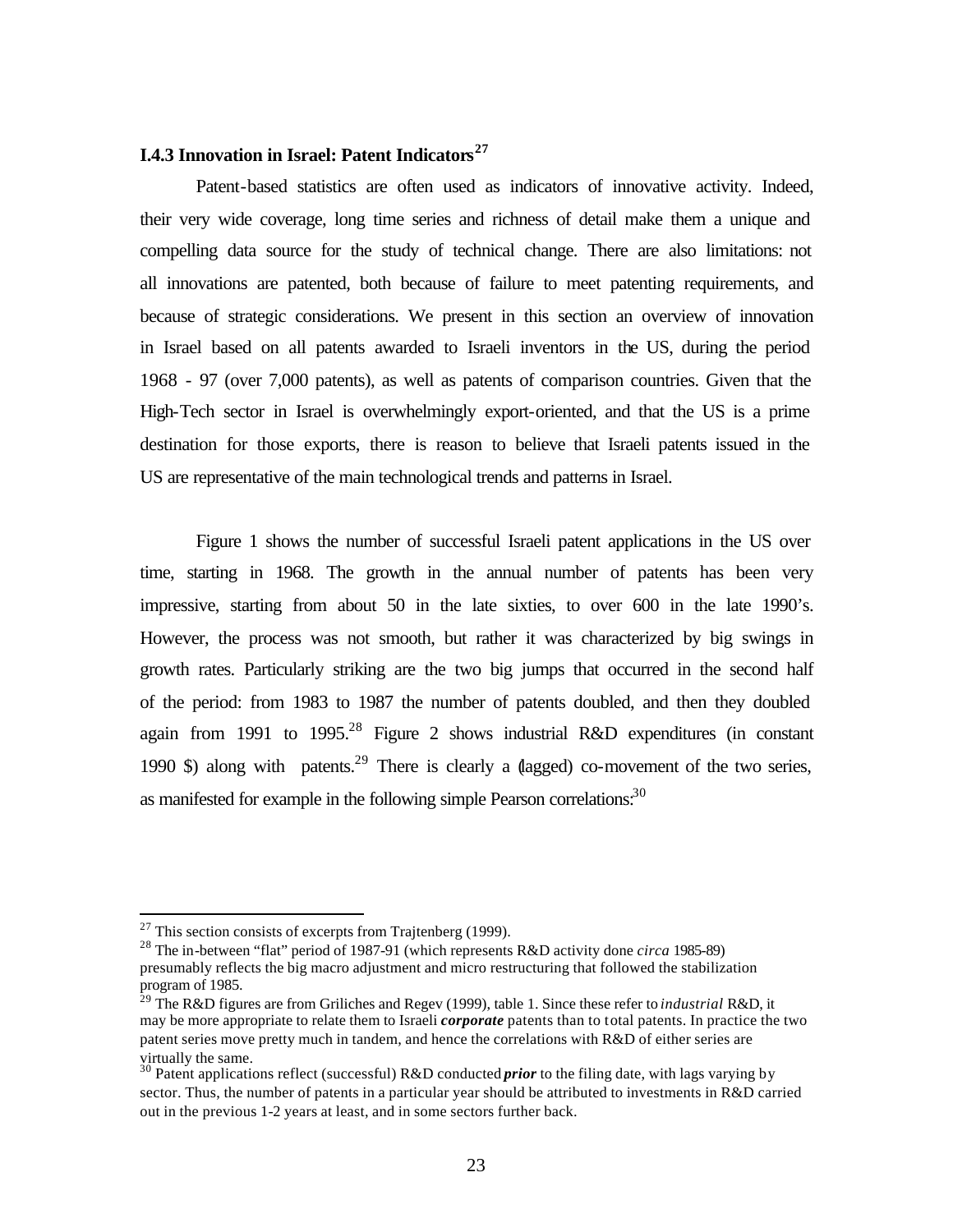**Figure 1 Israeli Patents in the US - 1968-97 by Application Year**



**Figure 2 Israeli Patents and Industrial R&D**

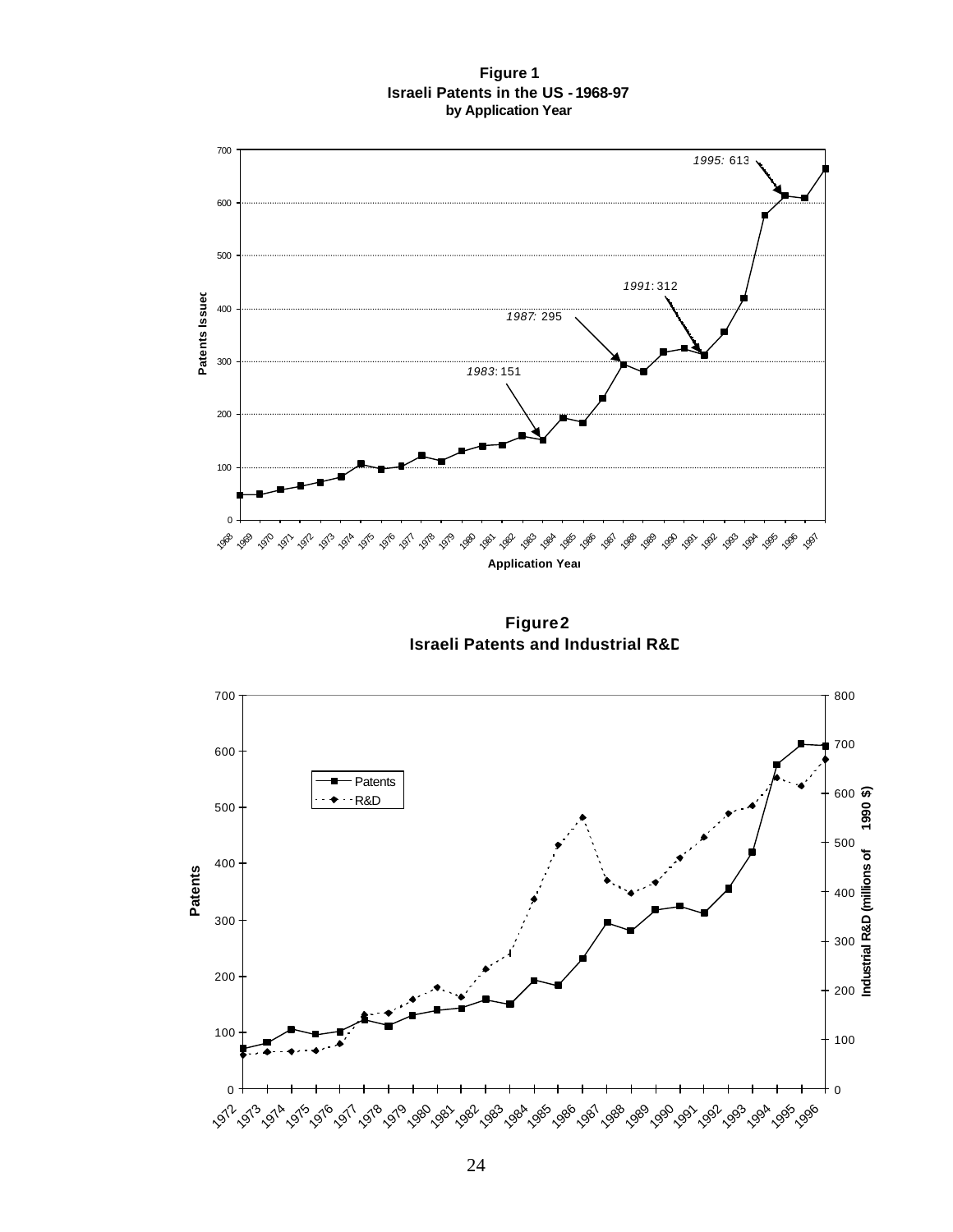|                 | R&D   | $R&D(-1)$ | $R&D(-2)$ | $R&D(-3)$ |
|-----------------|-------|-----------|-----------|-----------|
| <b>Patents</b>  | 0.850 | 0.877     | 0.884     | 0.883     |
| Log(patents)    | 0.890 | 0.901     | 0.922     | 0.928     |
| with $Log(R&D)$ |       |           |           |           |

Thus, patents lead  $R&D$  by 2-3 years, and the correlation is stronger in rates (i.e. when using logs) than in levels. Looking in more detail, there is a striking run up in R&D from 1981 to 1986 (in particular, R&D expenditures more than doubled between 1980/81 and 1984/85), followed by the doubling of patents between 1983 and 1987. This is the period that saw the emergence of the High-Tech sector, and that is well reflected in both series. In 1986-88 we see a decline in the level of R&D spending, and the concomitant flattening of patenting in 1987-91, and then again a sustained increase through the earlymid nineties that anticipates the second big jump in patenting.

Although we do not have "official" figures for R&D grants from the OCS prior to 1988, available figures indicate that the behavior of the time series for grants move very closely to that of total R&D industrial spending (see for example Griliches and Regev, 1999, table 6). In particular, from 1981 through 1986 OCS grants also doubled, they flattened during 1986-88, and they grew fast again up to the mid 1990s (see Table 2 for the latter). It is clear then that industrial R&D expenditures are closely linked (with a reasonable lag) to patents, and so are R&D grants awarded by the OCS. Further research is needed to unravel the joint dynamics.

#### *International Comparisons*

We resort to international comparisons in order to put in perspective the overall level and trend over time in Israeli patenting. We do that with respect to 3 different groups of countries: (1) The G7: Canada, France, Germany, Italy, Japan, UK and USA;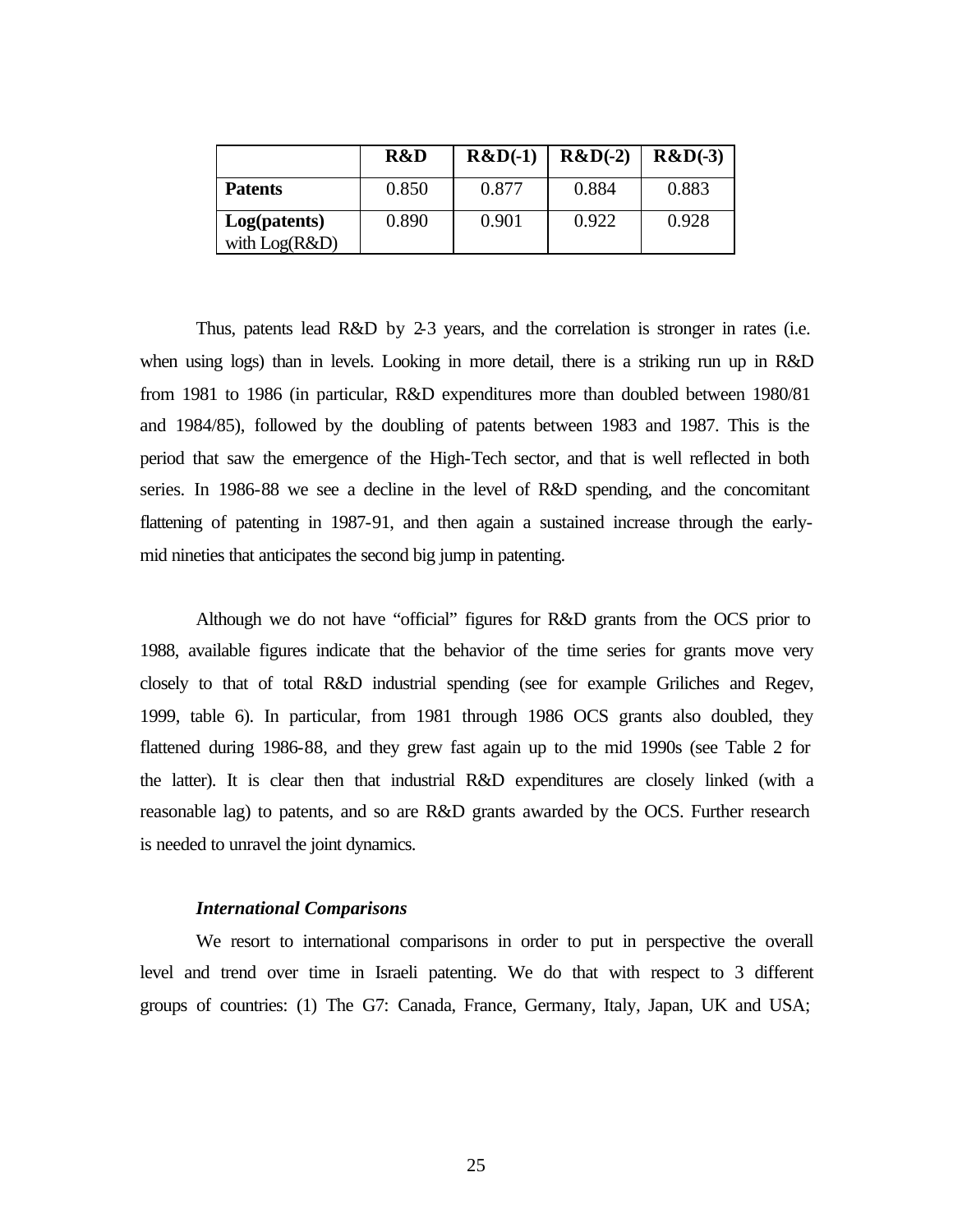(2) a "Reference Group": Finland, Ireland, New Zealand and Spain;  $31$  and (3) the "Asian Tigers": Hong Kong, Singapore, South Korea and Taiwan.

Figures 3-5 show the time patterns of patents per capita for krael versus each of the above groups of countries. We normalize the number of patents by population, simply because this is a widely available and accurate statistic that provides a consistent scale factor.<sup>32</sup> Figure 3 reveals that Israel started virtually at the bottom of the G7 (together with Italy), but by 1987 it had climbed ahead of Italy, UK, and France and was in par with Canada. In the early-mid nineties it moved ahead of Canada and (the unified) Germany, thus becoming 3d after the USA and Japan. Using civilian R&D as deflator for these countries show a similar result. Thus, there is no question that Israel had surged forward and placed itself in the forefront of technological advanced countries, at least in terms of (normalized) numbers of patents.

The comparison with the Reference Group reveals that the only country that is "game" is Finland, which has followed a pattern virtually identical to Israel. The other 3 countries are well behind, and have remained at the bottom without any significant changes over time. As to the Asian Tigers, we can see immediately that Taiwan has grown extremely rapidly since the early eighties, actually surpassing Israel as of 1997. And indeed, Taiwan is widely regarded today as a High-Tech powerhouse, after being associated with low-tech, imitative behavior for a long time. South Korea seems to be embarked on a similar path. By contrast, Hong Kong and Singapore remain well behind.

Comparisons based on *normalized* patent counts notwithstanding, many aspects of the innovation process require a "critical mass", and for those purposes it is the *absolute* size of the innovative sector that counts, as proxied here by the (absolute) number of patents. Israel has still a long way to go in those terms: it stands well below all

<sup>&</sup>lt;sup>31</sup> The Reference Group was chosen according to their GDP per capita in the early 1990's, that is, we chose the 4 countries that had at that time a level of GDP per capita closest to that of Israel (in ppp terms). Notice that, except for Spain, the other 3 countries in this group are very similar to Israel also in terms of population.

 $32$  Another normalization of interest would be R&D expenditures, but except for the G7, the figures for the other countries are far from satisfactory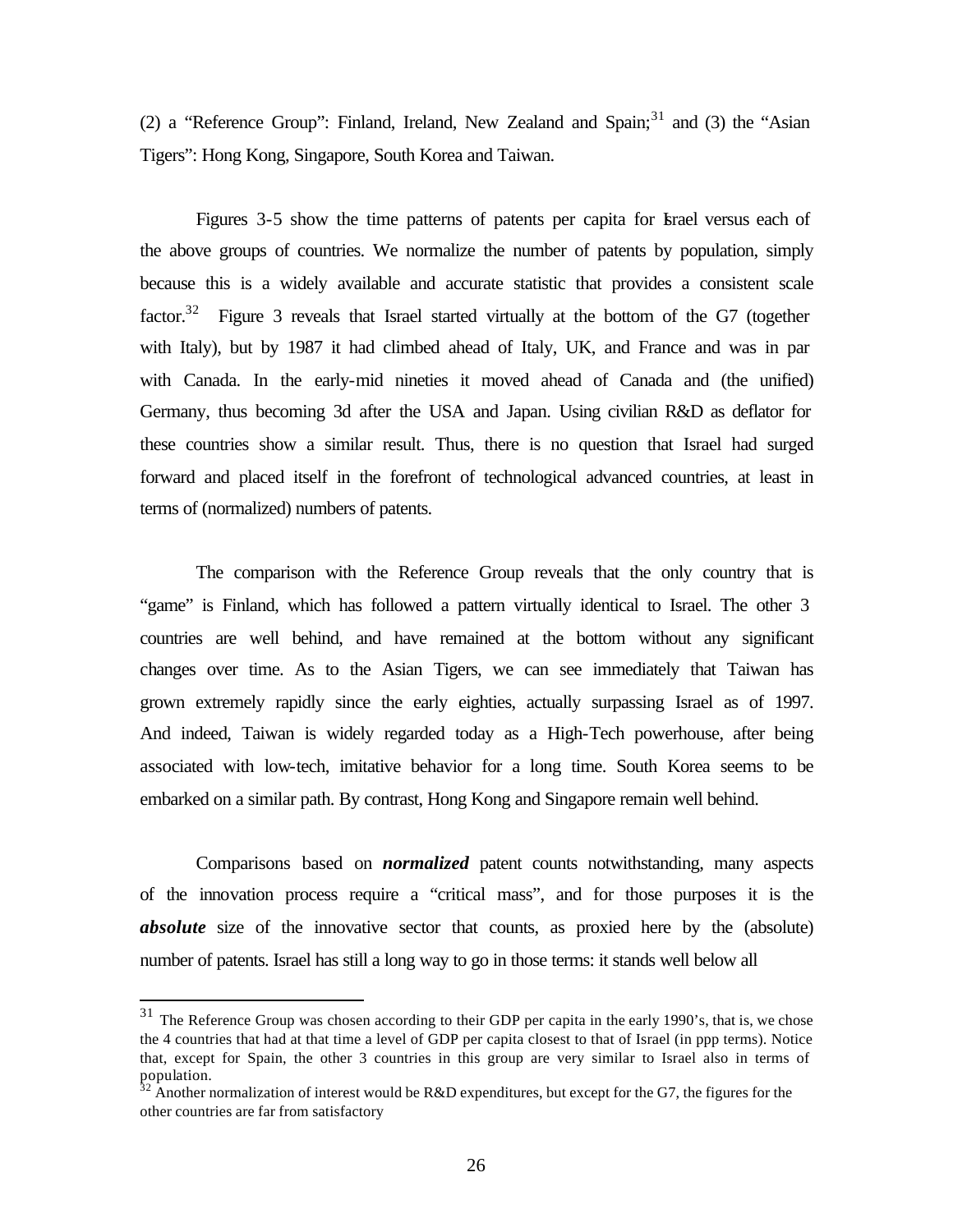

(patents per 100,000 population)

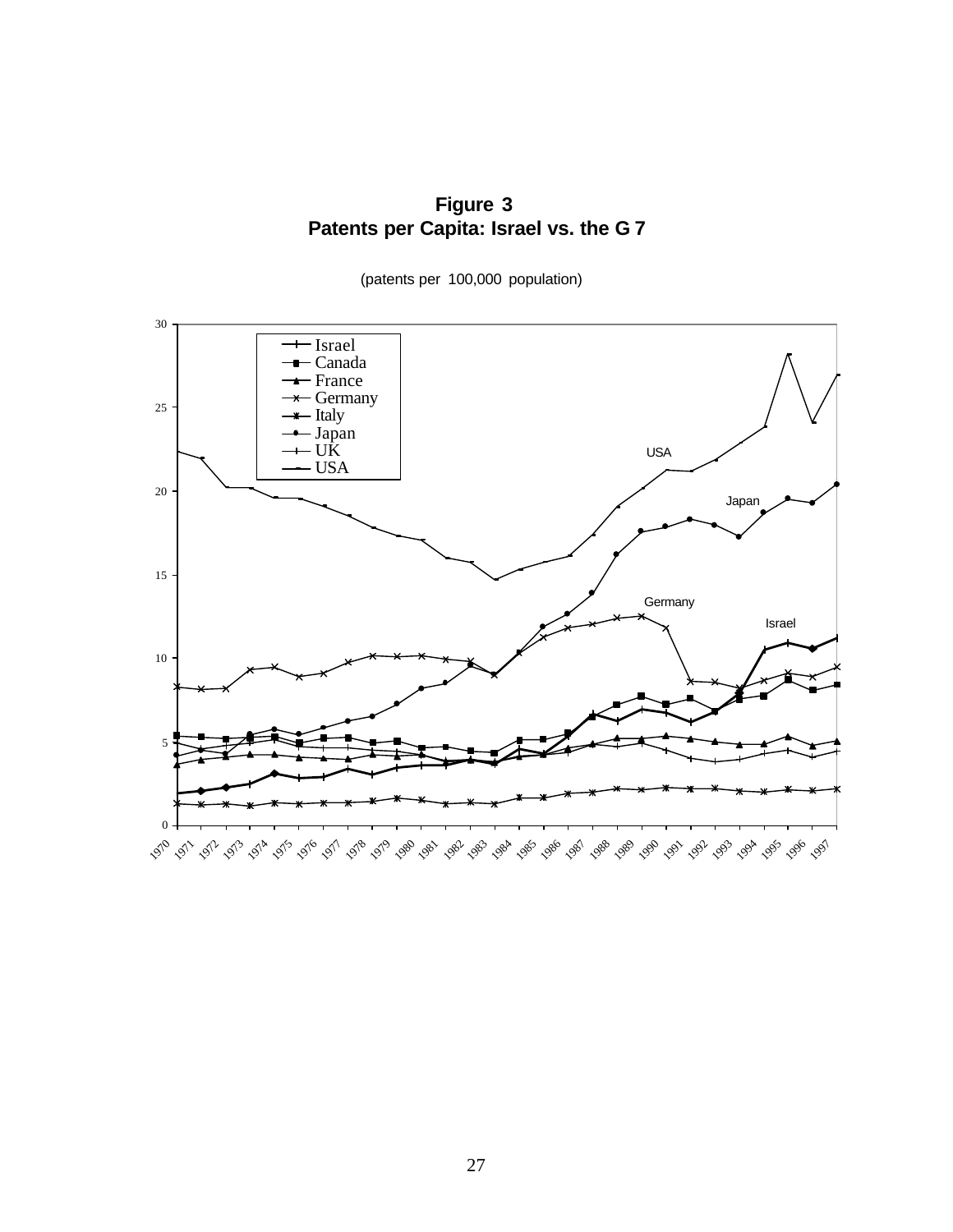#### **Figure 4 Patents Per Capita: Israel vs. the Reference Group**

(patents per 100,000 population)



**Figure 5 Patents Per Capita: Israel vs. the NI** 

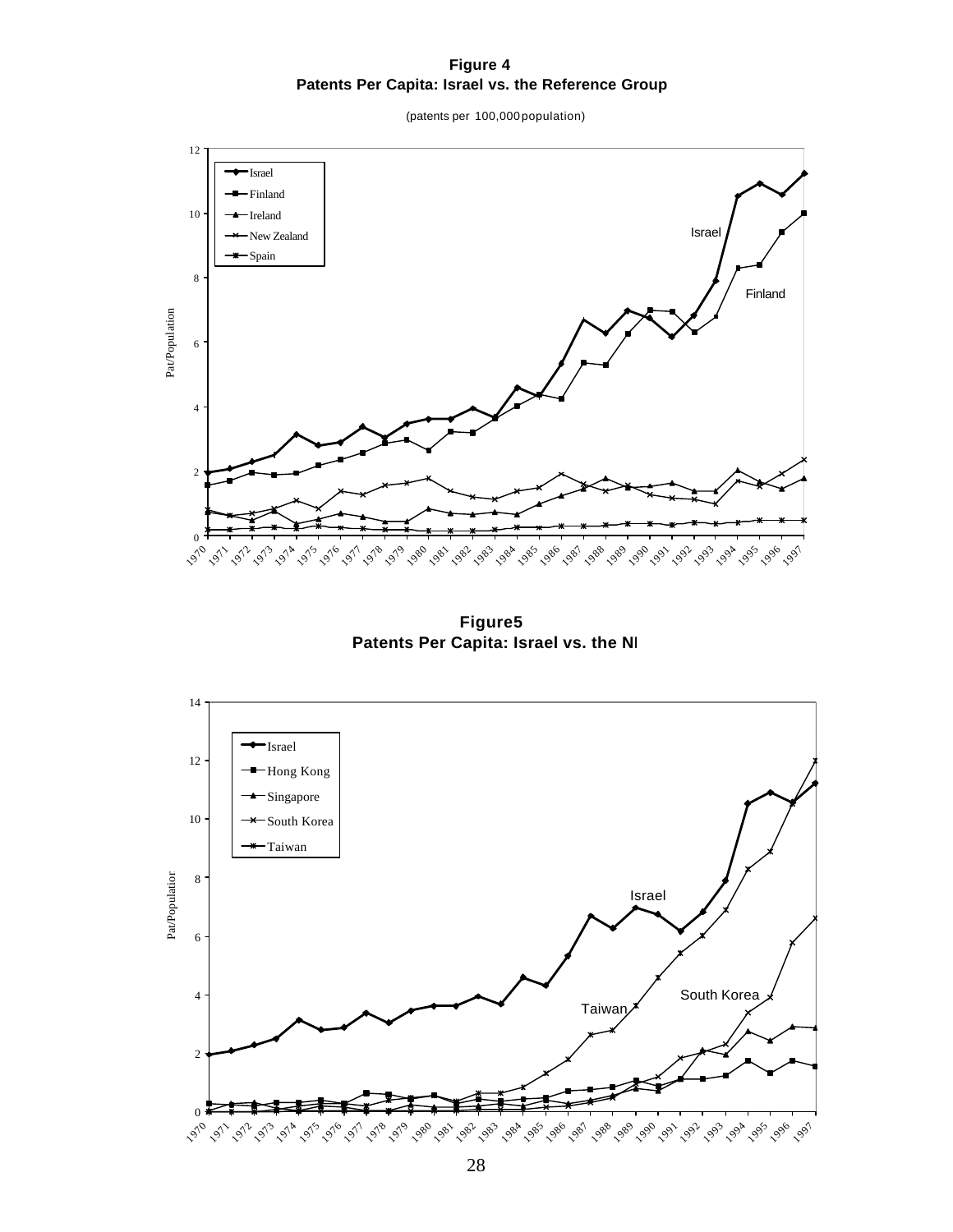of the G7 countries, and is about ¼ the size of Taiwan and South Korea. The question is whether there are forces in the Israeli economy capable of keeping the momentum going for the High-Tech sector, bringing it up to the size required and ensuring its long-term viability. The stagnant budgets awarded in recent years to the OCS are not a good omen in that respect.

#### *The Technological Composition of Israeli Patented Innovations*

The US Patent Office has developed over the years an elaborate classification system by which it assigns patents to some 400 main patent classes, and over 150,000 patent subclasses. We have developed recently a new classification scheme, aggregating these 400 patent classes into 6 main categories: Computers and Communications, Electrical and Electronics, Drugs and Medicine, Chemical, Mechanical and Other. Figure 6 shows the shares of these categories over the decade 1985-94, for Israel and for the US. Up until the early 1980s the picture was quite stable in the US: the shares of Mechanical and Other were highest (over 25% each), whereas Drugs and Medicine and Computers and Communications accounted just for a tiny fraction, up to 5% each. Starting in the early 1980s this static picture starts to change: the 3 top fields decline, whereas the bottom two surge forward, with Computers and Communications accounting by 1994 for over 15% of all patents.

 The pattern for Israel is similar, except that the changes are more abrupt. The most striking development is the surge of Computers and Communications from about 5% in the 1970's (as in the US), to a full 25% by 1994 and beyond. Likewise, Drugs and Medicine doubles its share from 10% to 20%. The flip side is the much more pronounced decline in the traditional categories, with Chemicals exhibiting by far the sharpest drop, from 40% at the beginning of the period, to less than 10% by 1996. The composition of innovations has thus changed dramatically in Israel, and seemingly in a healthy way, in the sense that they are in tandem with worldwide changes in technology, except that Israel is experiencing them at an accelerated rate.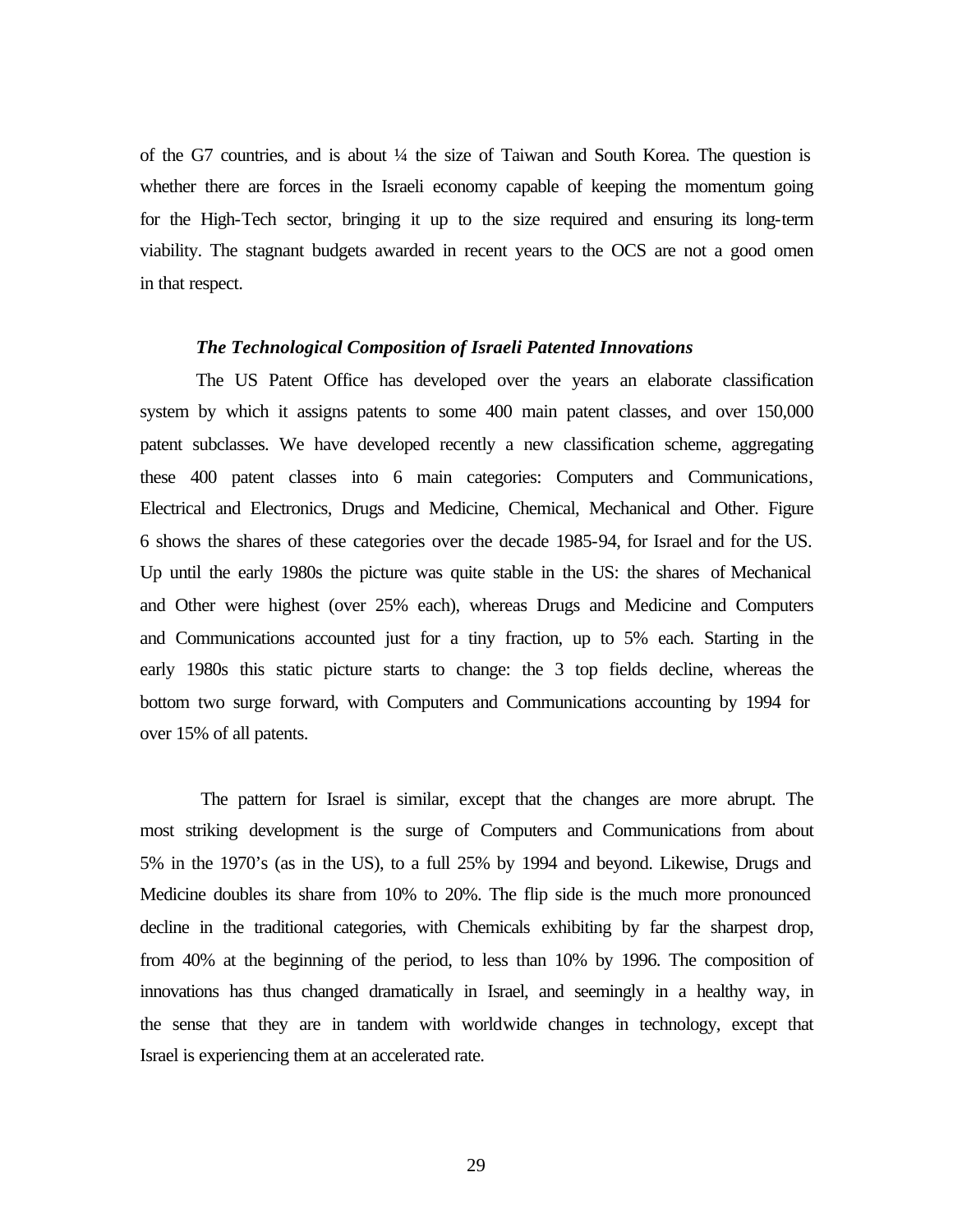

**Figure 6 US vs. Israel Tech Categories - 1985-94**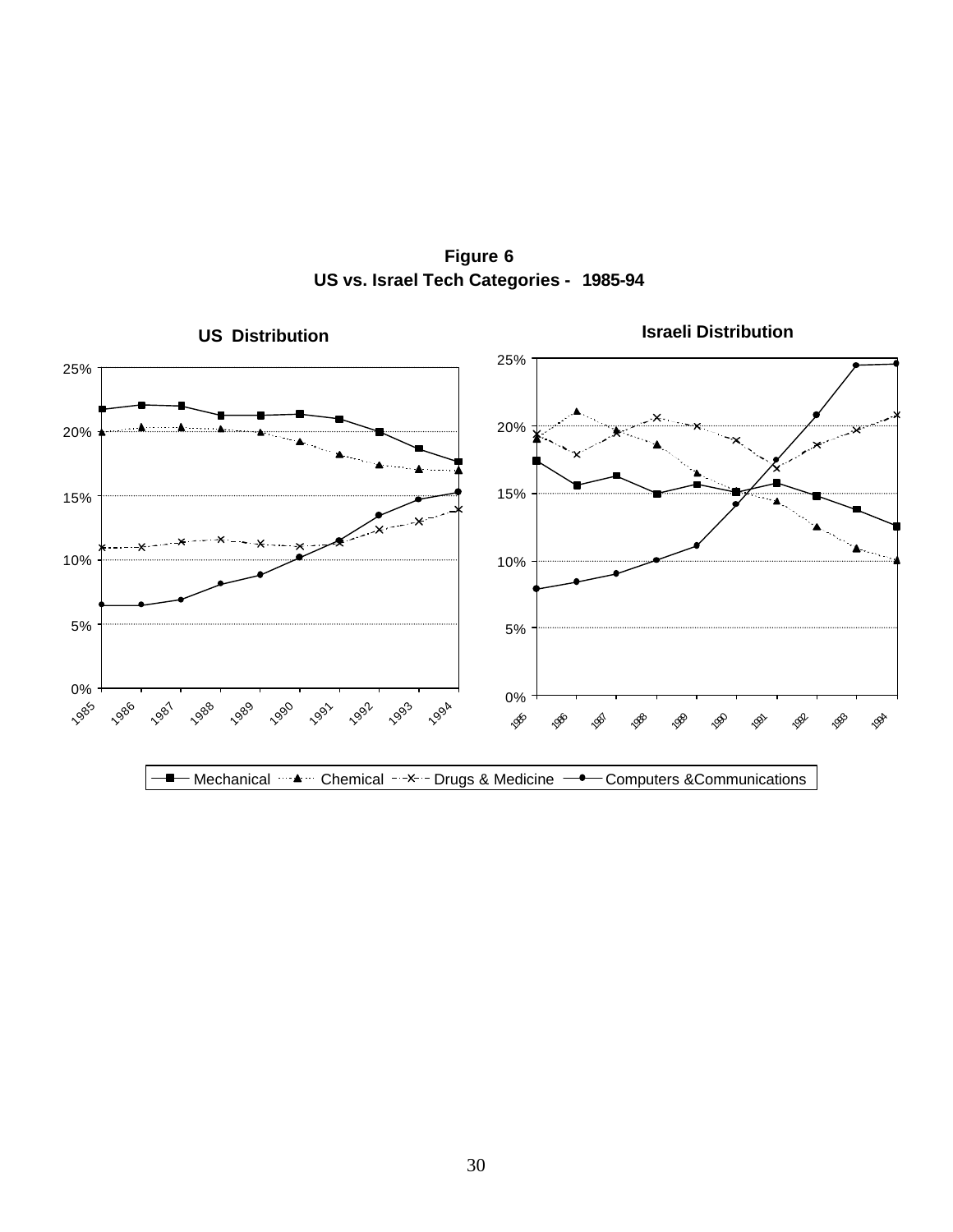#### *Who owns, and who benefits from israeli patented innovations?*

The patent-based indicators mentioned so far suggest that Israel's innovative performance has been quite impressive. However, the question arises as to whether the Israeli economy can take full advantage of the innovations generated by Israeli inventors, in view of the composition of the patent assignees, i.e. of the owners of the intellectual property rights to those innovations. In fact, just about half of all Israeli patents granted in the last 30 years are owned by Israeli assignees (corporations, universities or government): the rest belongs to private inventors ("unassigned" patents) or to foreign assignees. This percentage is lower than most of the comparison countries, certainly much lower than the corresponding figure for the G7 countries except Canada (local assignees made 74% of patents in the US, 96% in Japan). The presumption is that (local) economic gains from innovation are correlated with this figure, and furthermore, that they are correlated with the percentage of patents owned by local *corporations* (just 35% in Israel). The trend is encouraging though: the percentage of patents that belong to Israeli corporations has been raising steadily, and stands now at close to 50%.

The overall picture that emerges from these patent indicators is thus mixed: on the one hand Israel exhibits a rapidly growing and vibrant innovative sector, that has achieved an impressive international standing. On the other hand, the Israeli economy has still a way to go in order to achieve "critical mass" and to realize the economic benefits embedded in those innovations.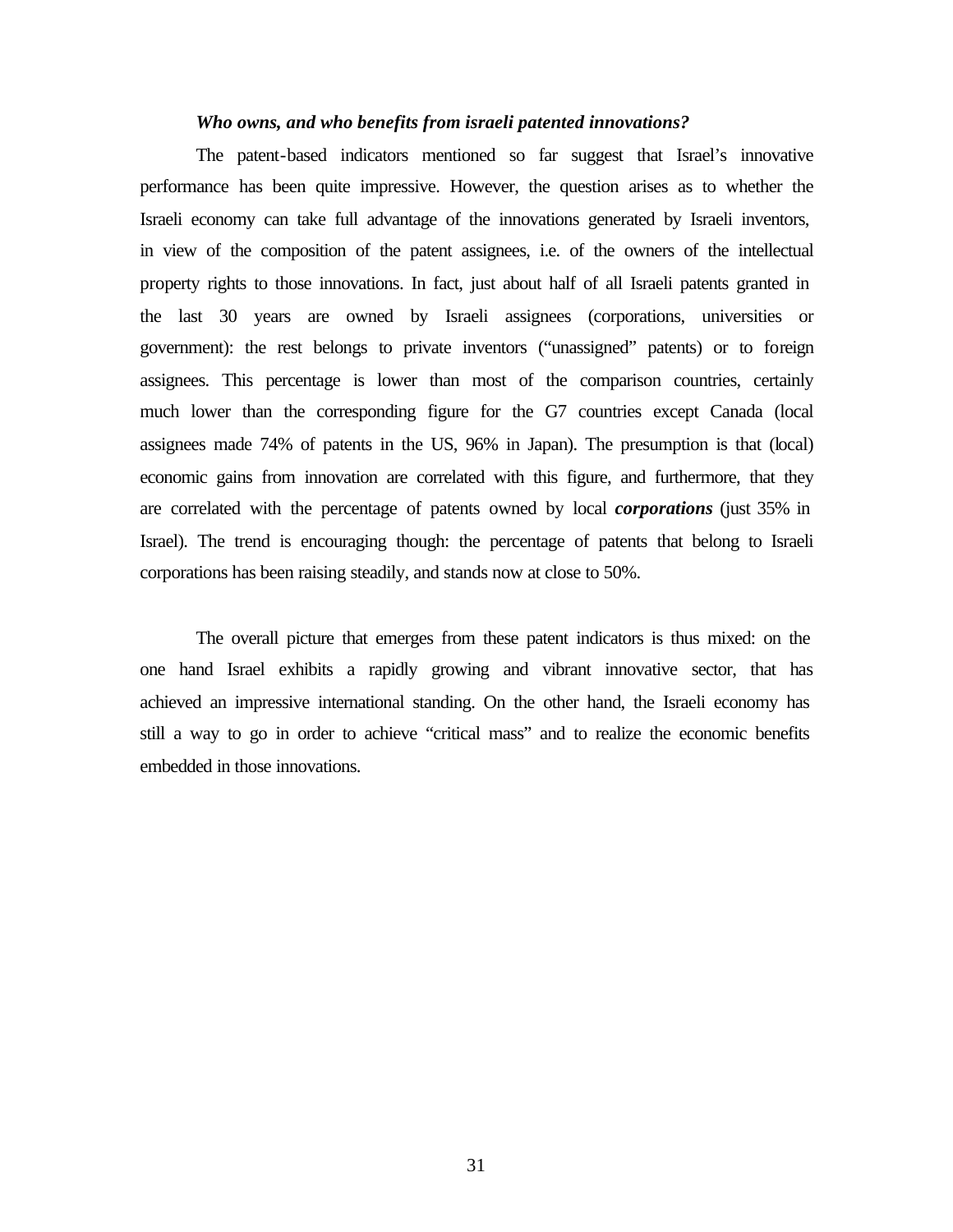## **Part II R&D Policy in Israel - A Reassessment<sup>33</sup>**

After having described the programs and basic ingredients of R&D policy in Israel towards the industrial sector, we now undertake to examine the contents of such policy. Unfortunately, the lack of rigorous empirical research in this area hampers the formulation of sound, long term and well-grounded policies. Nevertheless, we shall scrutinize the policies currently in place and their implementation mechanisms, and evaluate proposals for changes in them that are called forth by recent developments. This should be seen just as an opening salvo, aimed primarily at fostering public debate in this area (see also Teubal, 1999, who lays out a detailed proposal for an R&D strategy for Israel).

First, we look at the system by which grants are allocated: with the recent imposition of a rigid budget constraint on the OCS, the present system is basically untenable, and hence we examine various alternatives that will incorporate this new reality. Second, we examine a series of policy issues that go beyond the allocation of funds: the payback system, the conditionality on production in Israel, etc. Third, we look in detail into the Magnet program, and the rationale for supporting it versus the regular OCS grants. Forth, we review the difficulties in setting a policy target for R&D spending, and lastly we ask whether government policy should be aimed also at the supply side (of the market for R&D personnel), rather than just keep subsidizing the demand side.

#### **II.1 Rethinking the Rules of the Game in View of a Rigid Budget Constraint**

#### **II.1.1 Background**

 $\overline{a}$ 

The R&D Law in Israel does not address the thorny issue of how to allocate a (rigid) budget for R&D support if the demand for such support exceeds the budget provision. That is, the OCS support program was not meant to be competitive, and in

 $33$  As mentioned in the Introduction, a great deal of research on R&D policy has been done recently. Aside from the references mentioned there, see also David et al (1999), Hunt and Tybout (1998), Klette and Moen 1998a and 1998b.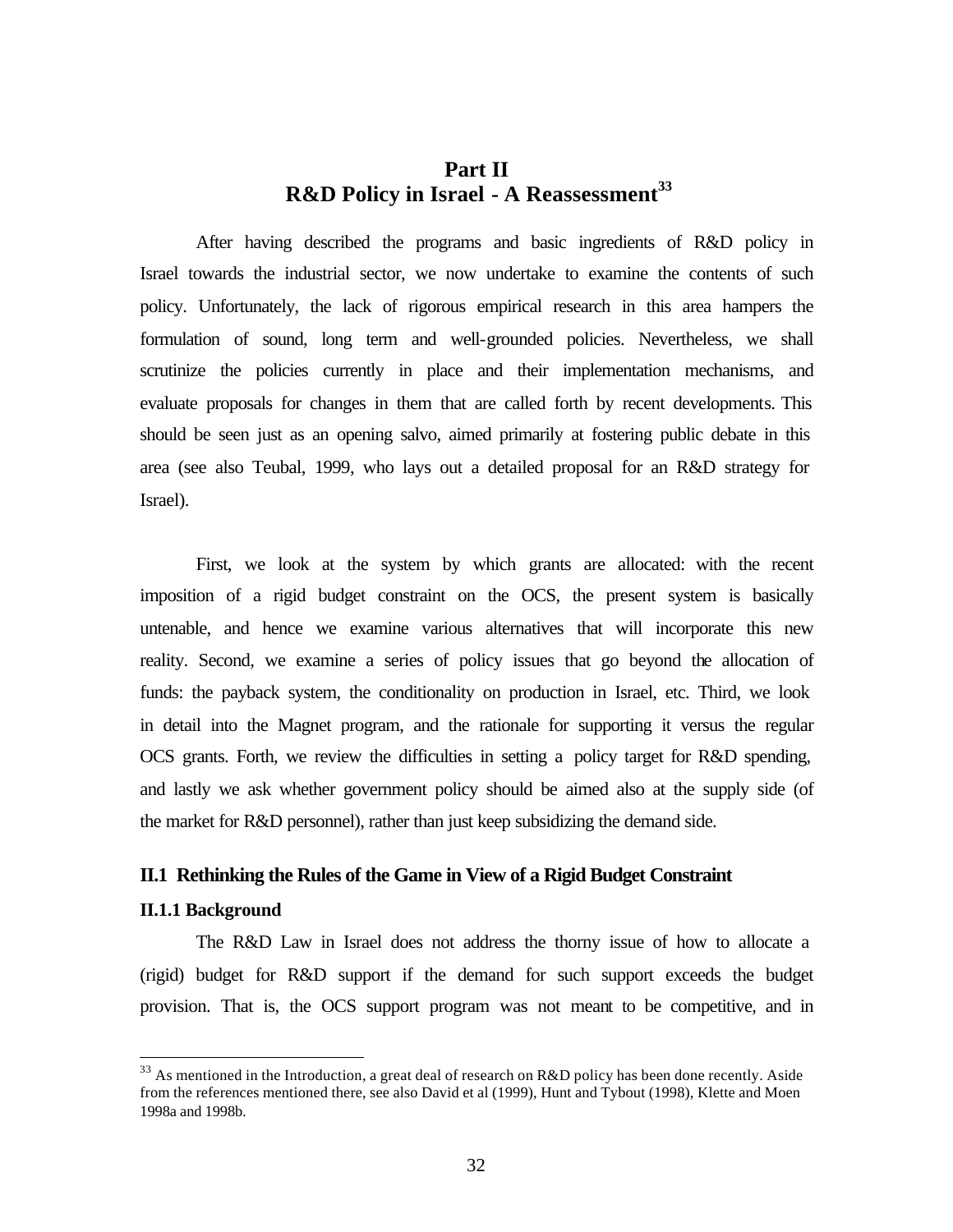principle it should provide with R&D subsidies to *all* projects that pass the eligibility criteria. The latter are based on technological and commercial feasibility, and other procedural considerations. Projects are judged one by one, and there is no attempt to rank them or establish otherwise a funding priority. The paramount principle of "neutrality" that has been a cornerstone of R&D Policy in Israel since the late 1960s precludes also picking projects according to fields or any other such consideration.

In 1997 the projected demand for R&D support greatly exceeded the budget provision (by about 50%, i.e. some \$200 million), and the Treasury refused to consider any substantial increase to the OCS budget to accommodate such demand.<sup>34</sup> An impasse ensued, bringing a great deal of uncertainty to the working of the OCS and to the High-Tech sector as a whole. A committee was formed to try to find a way out of the crisis. After months of deliberations the committee could not reconcile the conflicting forces at play: on the one hand the imperatives of the existing law, the expectations of the High-Tech sector based on it, and the perceived need to expand the R&D support budget in order to accommodate and foster the success of the High-Tech sector; and on the other hand the sudden imposition of a rigid budget constraint, that did not allow for any growth of demand.

The result has been ad hoc tinkering both with the OCS budget and its way of operation, in order to keep the system running without solving the underlying issues. More importantly, this protracted crisis made it clear that the R&D law as is, and the implementation mechanisms in place, are in need of extensive revision in view of the explosive growth of the High-Tech sector (as well as the rapid changes that took place within the sector), and the pressure that puts on the R&D support budget in an era of fiscal restraint.<sup>35</sup> Following is a discussion of the set of policy issues that lie at the core of this conundrum. The basic premise underlying the discussion is that, if current procedures

 $34$  Apparently this was the first time in the history of the OCS that demand exceeded the budget provision by a substantial amount.

<sup>&</sup>lt;sup>35</sup> Indeed, in January 2000 the Government initiated a move aimed at revising the R&D Law, in view of this fundamental conflict, as well as of the dramatic changes that have taken place in the High-Tech sector.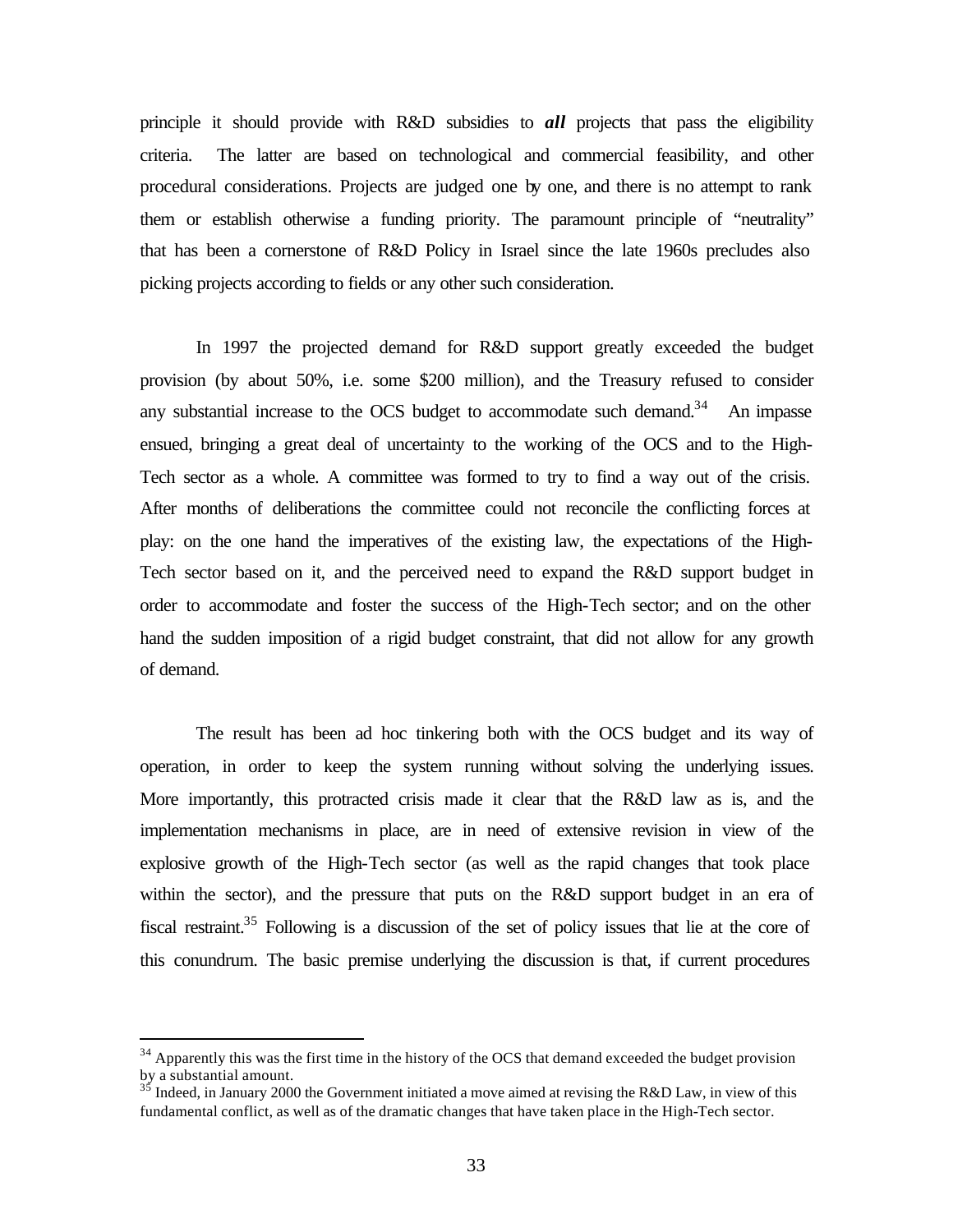are left unchanged, demand for R&D support will exceed present level budgets by wide margins,<sup>36</sup> and hence there is an urgent need to design a suitable allocation mechanism.

There are essentially two ways to go about allocating a fixed budget to projects that request support in excess of available resources. The first is to depart from the principle of neutrality in some dimension, the second to design an allocation mechanism that would do the job. Of course, the two are not mutually exclusive, and one could have a combination of both. We consider each in turn, starting from the latter.

#### **II.1.2 Allocation schemes for the regular OCS program of R&D grants**

Until now the system has been such whereby all eligible projects are supposed to be supported, and in principle the support should be equal across projects (in percentage terms). The eligibility criteria entail checks of technological and commercial feasibility (or "viability"), the good standing of the applicants, and other administrative criteria. There are three main options to move away from such system:  $(\hat{i})$  to adjust every time the support rates or the eligibility criteria so as to meet the budget constraint; (*ii*) to implement a competitive/ranking system; (*iii*) randomization.

The first option entails adjusting the support *rates* or the eligibility criteria with every new budget so as to meet the budget constraint. The major drawback is of course the uncertainty that such a policy shift will introduce, greatly impairing the ability of firms to plan ahead (certainly long term). In addition, this would make the whole support system vulnerable to political manipulation.

The second option simply means that projects would have to compete against each other for scarce support funds (as happens with the "Magnet" program). There will be a ranking system, and the funds will be allocated from the top down until the budget is exhausted. A serious issue that will almost certainly arise in such context is whether or not such system is compatible with neutrality, in view of the fact that any ranking system will be extremely hard to implement *across* fields, and the ranking would have to be done

<sup>&</sup>lt;sup>36</sup> Some projections indicate that would be true even if the budget were increased substantially.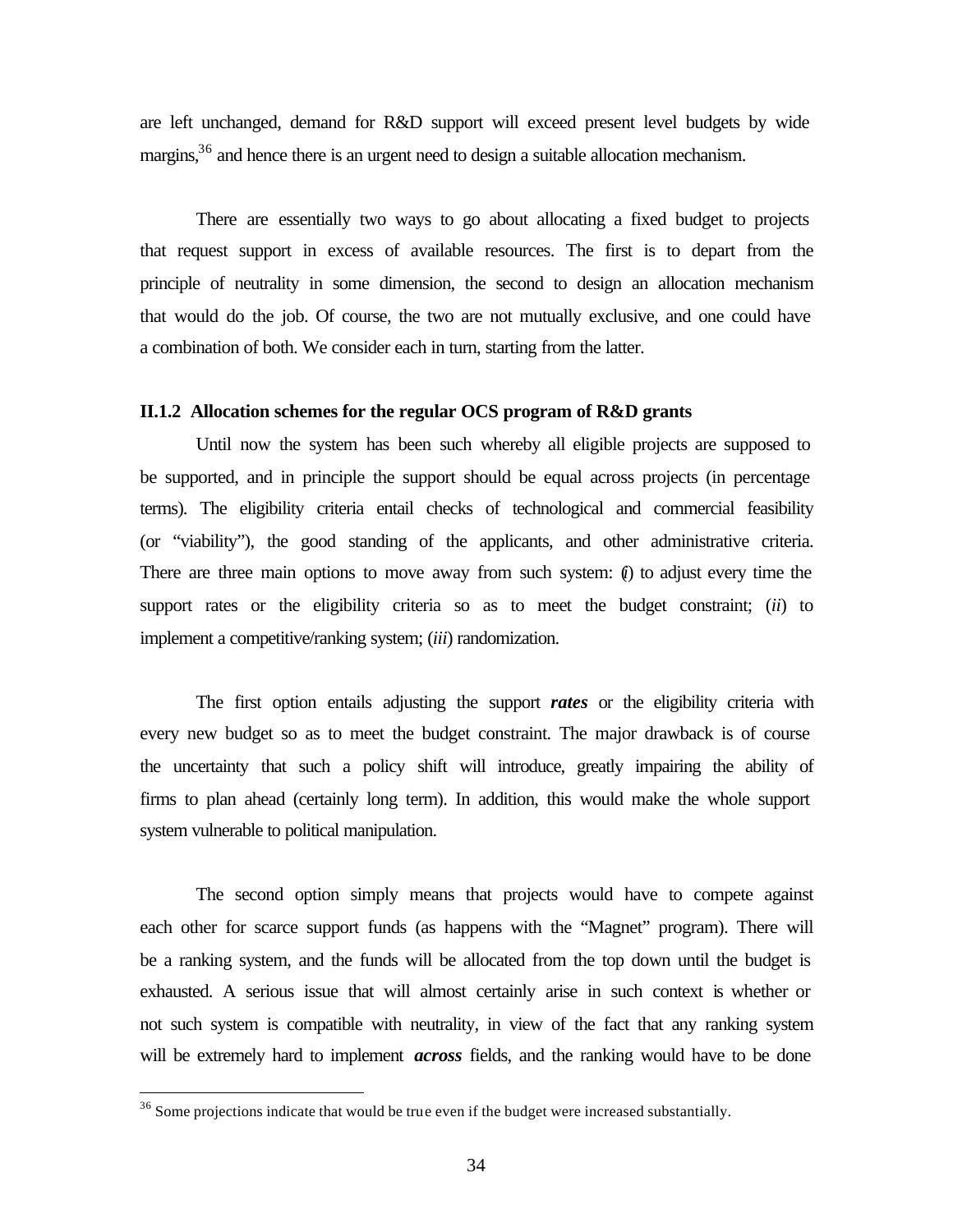primarily *within* fields.<sup>37</sup> However, it may be that in any case the system will have to move away from neutrality (see below).

The last option is some sort of randomization, that is, to chose at random from the set of projects that pass some eligibility threshold (as in the present system), up to the point where the budget constraint is met. We shall not analyze this option in any detail, simply because it would seem that it is (at least at present) politically unfeasible.<sup>38</sup> Thus, it seems that the only viable alternative at this point is to implement some sort of ranking/competitive system, as suggested above, and tie it with a conscious departure from neutrality.

#### **II.1.3 Departures from Neutrality**

 $\overline{a}$ 

As already mentioned, one of the hallmarks and basic premises of the OCS support programs has been all along *neutrality*, that is, the OCS does not select projects according to preferred fields or any such criteria, but responds to demand that arises spontaneously from industry. It is fair to say that such policy has been eminently successful, since it basically reinforced existing competencies and emerging comparative advantage. Moreover, it avoided one of the main potential dangers of any industrial policy, namely, the "picking of winners" by government officials.

However, the fiscal constraint on the overall support budget implies that the OCS may have to depart from neutrality in any case, in which case it is certainly better to do it explicitly as a result of serious analysis, and not by default. There are at least two dimensions along which the OCS could opt for non-neutral allocation policies: according to fields, and according to type (or rather size) of firms.<sup>39</sup> As already suggested, such

 $37$  It is quite likely that the present system in actuality is not neutral either, but the lack of neutrality is disguised. In a ranking system the issue rises to the surface and will have to be addressed head on.

 $38$  It is interesting to note that there is a great deal of interest in this policy both in the US and in Europe, and it would seem that at some point some version of randomization will be implemented. One of the great advantages (in the long run) of such a policy is that it allows for methodologically sound assessment studies of the efficacy of government support (since the "control sample" is built in).

<sup>&</sup>lt;sup>39</sup> In fact, it would seem that, while formally neutral, actual support policies favored particular technological areas, primarily electronics, and until the mid 1990s large firms over smaller ones (see below).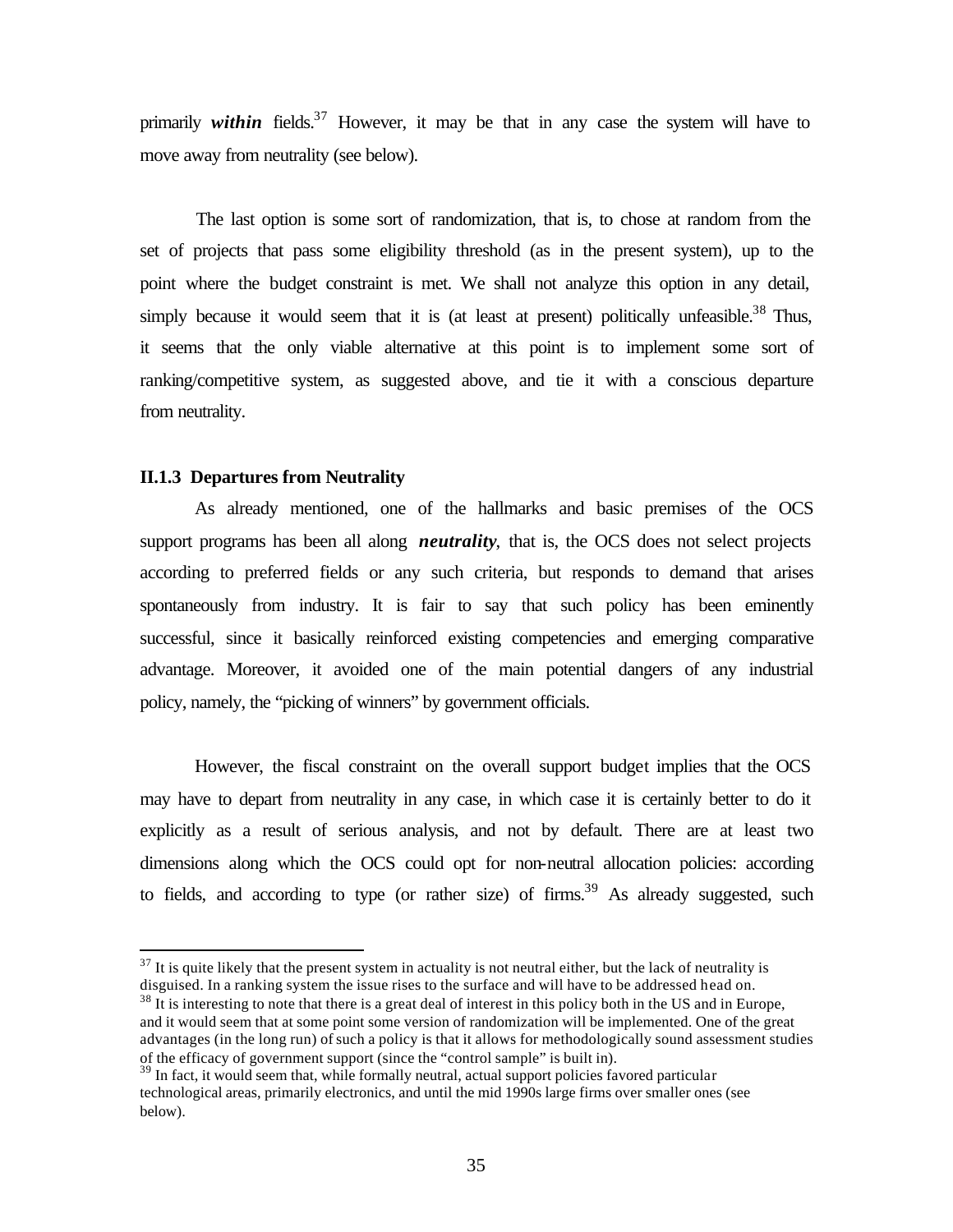departures could be made part of a revamped allocation scheme (e.g. adopting a ranking / competitive system).

Departing from neutrality in terms technological fields is always dangerous, since it implies outguessing future technological and/or market developments, and deciding "by committee" what is better left to the market. Thus, one should avoid it except if there are some glaring market failures that need to be remedied. There is room to believe that may be the case at present in Israel with the field of biotechnology. Israel has a very talented and plentiful scientific workforce in Life Sciences. Yet, this pool of human capital in one of the most dynamic technological areas at present, and potentially one of the most important *future* growth areas, has yet to make a mark on industry (i.e. in biotech). Thus, there is room to consider taking a more active and entrepreneurial attitude towards this sector (not necessarily by channeling more funds to it) but that requires further study. The second possible departure from neutrality is differential support to firms of different sizes. We discuss this option now in more detail.

#### **II.1.4 Departing from neutrality: Large vs. small firms**

In principle, the support policies of the OCS do not make any distinction among types of firms in terms of eligibility for the existing flat rate of support (50% of the approved R&D budget).<sup>40</sup> In practice though and as described in Part I, the support for large firms during the past two years has been reduced, reversing the previous trend whereby a handful of very large firms (large by Israeli standards) accounted for a large proportion of the total support dispensed. However, this *de facto* change has been essentially an ad hoc response to budgetary pressures (and hence is likely to be temporary), and not a well formulated policy reassessment. Thus, we still have to examine whether the principle of equal support to all firms regardless of size is a reasonable policy. In other words, the question is whether the rationale for R&D support (in terms of market failures etc.) holds equally for small and large firms. A brief review of the basic economic rationale for support to R&D reveals that indeed there is room to

<sup>40</sup> Except for the incubators program, as described in Part I.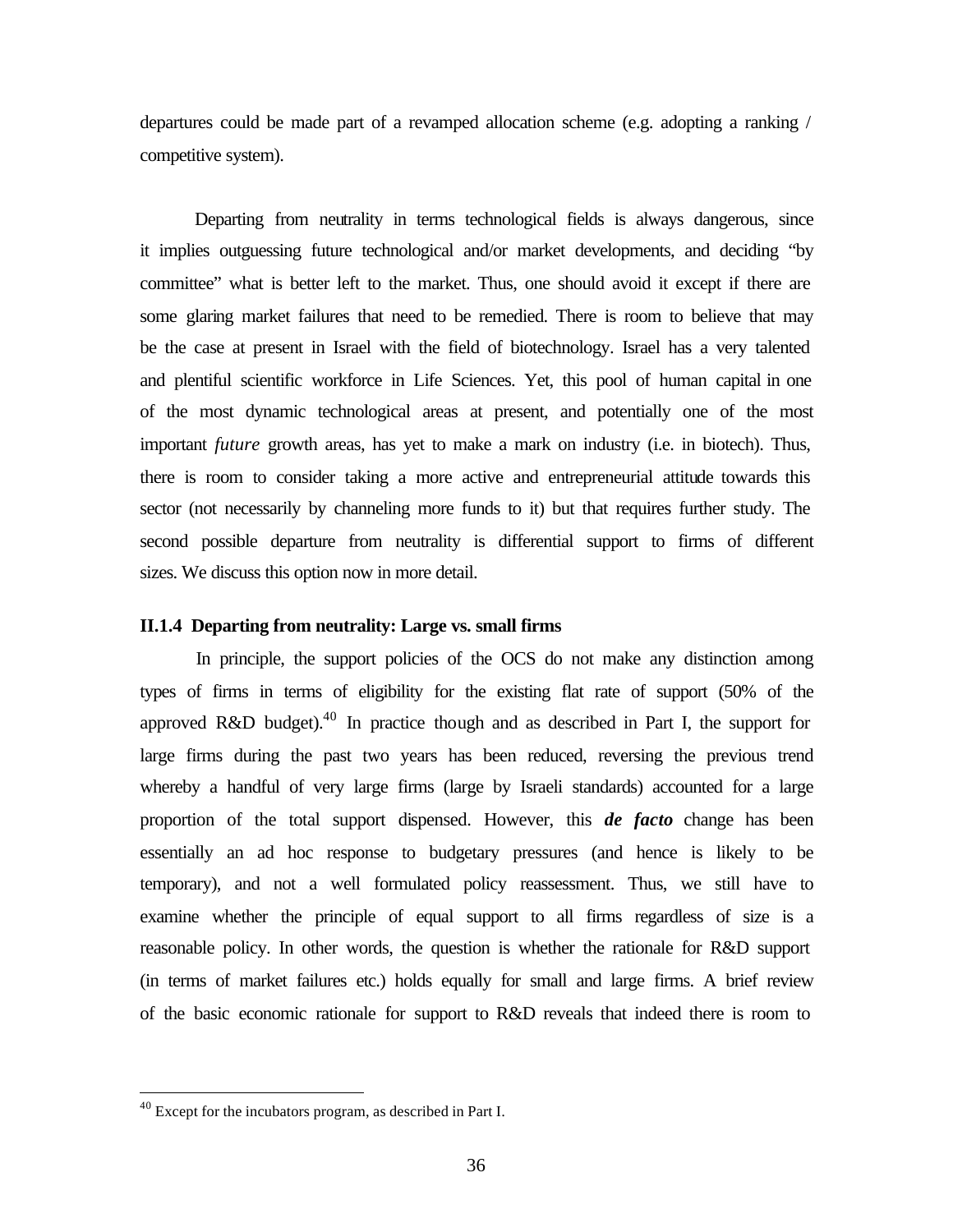(re)consider the prevailing policy, and reduce the rate of support to large firms versus smaller ones.

First, the larger is the firm, the more able it is to internalize the spillovers that it generates, and hence the smaller would be the divergence between the social and the private rate of return on the R&D that it performs. One of the main goals of government support to private R&D is precisely to bridge the gap between the two rates of return: absent that support firms will do too little R&D (relative to the *socially* desirable level), and hence the support is meant to encourage them to increase that amount, pass what is profitable according to the *private* rate of return on it. However, the more a firm manages to capture the spillovers that stem from its R&D projects, the less there is room to subsidize it on that basis. Size matters in that respect: small firms are hardly able to capture the externalities that they generate, but that ability increases as they grow larger.

A further rationale for government support of R&D has to do with risk and risk taking. First, the degree of risk of an R&D project from an economy-wide point of view may be lower than that perceived by private firms; or, closely related, the risk premium demanded by private investors may be higher than "warranted" because of asymmetric information. Second, the degree of risk aversion by private investors may be higher than the social rate. As a result, the market may provide for too little risk taking in R&D, and hence government support would encourage firms to move in the socially desirable direction.

The point in the present context is that there might be substantial differences in this respect between small and large firms. First, problems of asymmetric information are usually more acute for younger/smaller firms, and hence the risk premium that smaller firms are required to pay is often much higher. Second, R&D projects undertaken by small firms are, ceteris paribus, riskier than if done by larger firms, even if they are exactly the same in terms of technological goals. This is so because younger/smaller firms are disadvantaged relative to large firms in terms of a wide range of competencies and experience that are *complementary* to R&D, be it in marketing, pure management,

37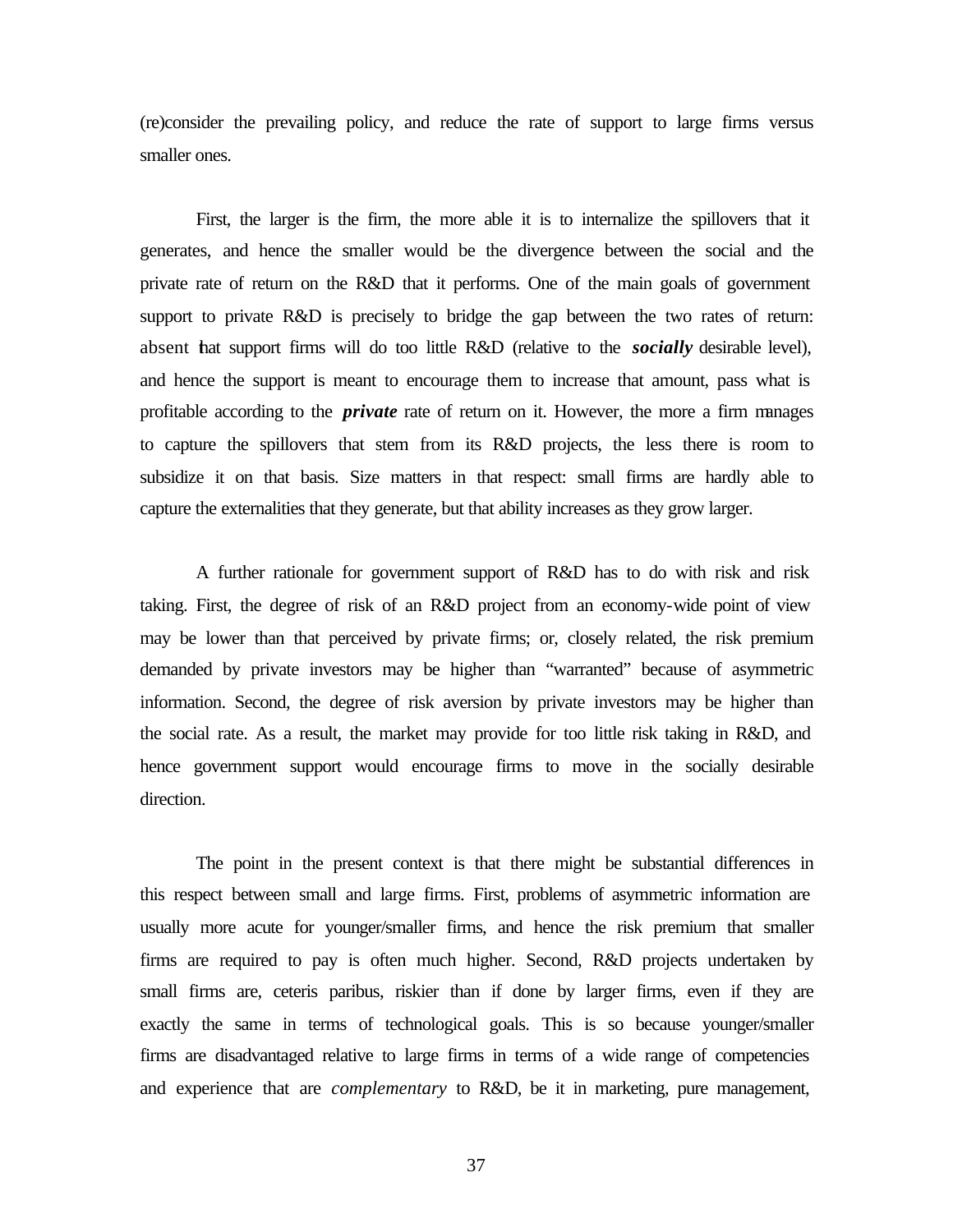access to complementary know how, etc. Thus, there is more room to subsidize risk taking by small firms than by larger ones.

Lastly, imperfections in capital markets usually affect small firms more than large firms. First, the availability of internal financing, which has been shown to be important in the context of R&D, is normally less constraining for older/larger firms than for smaller ones. Second, access to global capital markets is easier/cheaper for larger firms. Thus, government support to R&D meant to bridge over those imperfections ought to be channeled more towards small firms than to larger ones.

These considerations suggest that there is room to consider supporting small firms at higher rates than larger firms. One could envision the following support structure: Going start-ups (up to 5 M\$ sales):<sup>41</sup> 66%; small to medium-sized firms  $(5 - 100 M \text{ s})$ sales): 50% (as at present); large firms (over 100 M \$): 33%. This is of course just an example – a serious proposal would have to pay a great deal of thought to the cut-off levels, the implications for the budget, etc.

#### **II.2 Further Policy Issues**

 $\overline{a}$ 

#### **II.2.1 The payback scheme ("Recoupment")**

At present the policy is that successful projects (i.e. projects that eventually lead to sales) are required to pay back to the OCS the amount of support received, but the payback cannot account for more than a small percentage of annual sales.<sup>42</sup> The idea is that this way the OCS shares the risk of the R&D projects (effectively lowering the risk premium that private firms have to pay), and overcomes possible imperfections in capital markets by offering easily accessible finance. Moreover, it subsidizes R&D both in that it demands zero interest on the conditional loan, and in the sense already mentioned of lowering the risk premium. There are, however, serious drawbacks to such a system:

 $41$  By start-ups we mean young, small ongoing firms, not those that are still in the "incubator" phase.

 $42$  The percentage was set at 3%, but there have been several attempts by the Treasury to raise it further (to 4.5%), and even to charge interest on the principal. In fact, the Treasury has been promoting the idea that the grants should turn into a conditional loan, which will serve as a way of overcoming financial constraints by R&D firms, but not as a straight R&D subsidy.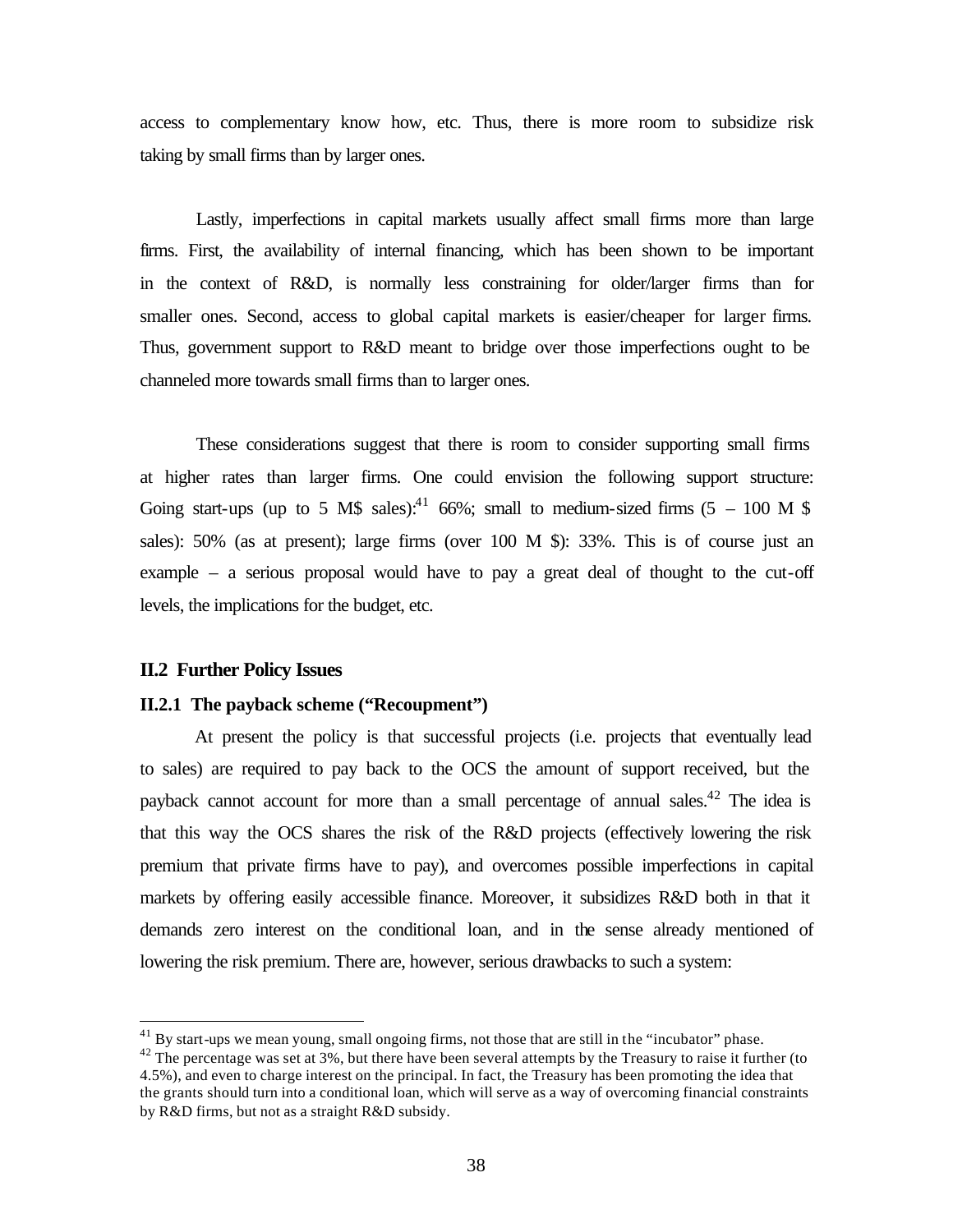- Since the payback obligation applies to sales that stem directly from the projects supported, this immediately creates moral hazard problems in terms of how projects are defined, and all sort of pernicious incentives as to how to relate products/sales to projects.
- The previous issue implies that the OCS and the firms supported find themselves engaged in an antagonistic/confrontational situation, that is detrimental to the efficient functioning of both.
- As we have seen in Part I, the weight of payback funds in the overall OCS budget is growing steeply over time, and there is a real danger of "political opportunism" in this respect, namely, that the commitment to R&D support may diminish but in the short run that could be disguised by the increased reliance on payback funds in order to support new projects.

Beyond those issues, the payback scheme may have had the unintended consequence of blurring the real intent of the R&D law, obscuring the true extent of the support budget, and hence the commitment of the government to R&D. As we have seen, such support is warranted for good economic reasons, that call indeed for a subsidy to R&D. Contrary to some widely held perceptions, the intent and rationale of the R&D law is not for the Government to assume just a financing role, in view of imperfections in existing financial markets in Israel. The main intent is to bridge the gap between the social and the private rate of return to R&D, and that calls for a straight subsidy. The recent availability of venture capital, and the opening of the Israeli economy to foreign capital markets may reduce the effective cost of capital and perhaps also the risk premiums to Israeli High-Tech firms. However, that has nothing to do with the fact that these same firms generate spillovers to the Israeli economy that they can only partially appropriate, a fact that calls for subsidizing R&D.

Thus, there is room to consider the phasing out of the payback scheme, or at least the offering of an alternative track consisting of a lower subsidy rate but without a payback proviso. If the payback scheme is eliminated, the R&D grants given by the OCS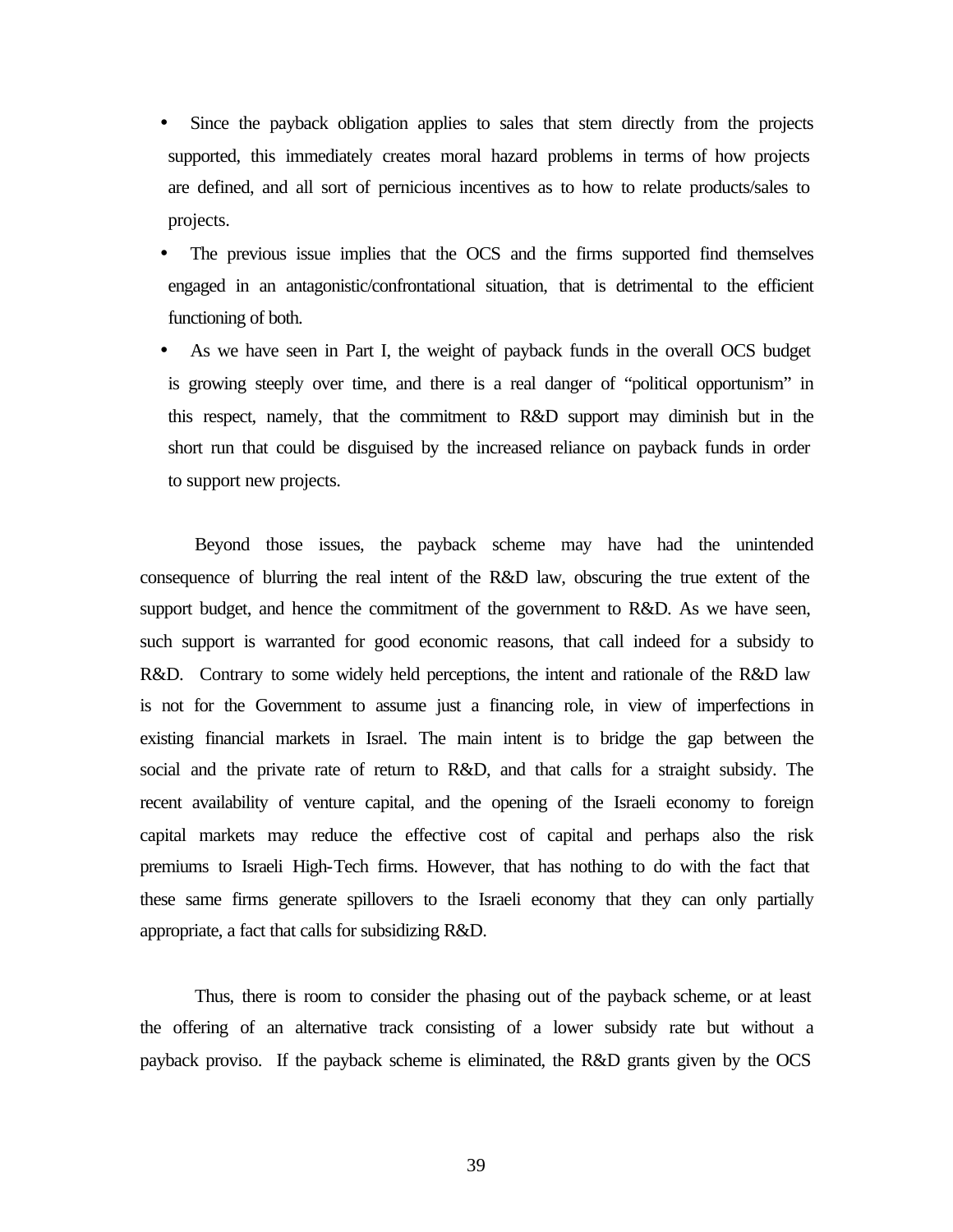would become strictly and overtly what they were set out to be, namely, a straight subsidy, hence doing away with the hazards of political opportunism.

#### **II.2.2 The conditionality of production in Israel**

The R&D Law stipulates that if the OCS extends support to an R&D project, the innovation resulting from it should be produced in Israel. In fact, the Law states as one of its goals to increase employment in such a way. It should be clear that such conditionality might lead to serious allocational inefficiencies. Denote by  $c_I$  the costs of producing in Israel, by *cA* the costs of producing abroad, and by *S* the R&D subsidy. It is trivial to show that, if  $c_I$  -  $c_A$  < S, the firm will choose to take the R&D subsidy, execute the project in Israel and produce there even though production in Israel is more costly than abroad. If the inequality is reversed then the project will be carried out abroad altogether (including the R&D). Denote the cost disadvantage by  $S' = c_I - c_A$ . In the case where  $c_I - c_A < S$ , we can see that the R&D subsidy is in fact composed of two parts:  $S = S' + (S - S')$ . The first part, *S'*, is then a subsidy to *production*, not to R&D, and only the second part is a true R&D subsidy. The larger is the gap between production costs in Israel versus those abroad, the more the R&D grants are in fact subsidizing inefficient production, that quite likely would not be otherwise located in Israel.

Thus, there is room to consider the elimination of this provision of the law: there is no strict economic rationale for it, and it leads as said to production inefficiencies. Israel presumably has a comparative advantage in R&D, not in the assembly of "boxes" containing the sophisticated innovations produced there. It should be clear also that if this conditionality is repealed, then the *effective* R&D subsidy could be increased without increasing the actual amount of funds disbursed. Denote by  $S_N$  the new subsidy, then one could have  $(S - S') < S_N < S$ . Of course, the Government can legitimately try to encourage local employment, and see the R&D Law as one of the means to do so. In that case though it should be clear that part of the grants constitute in fact an *employment subsidy*, and should not be counted as R&D support.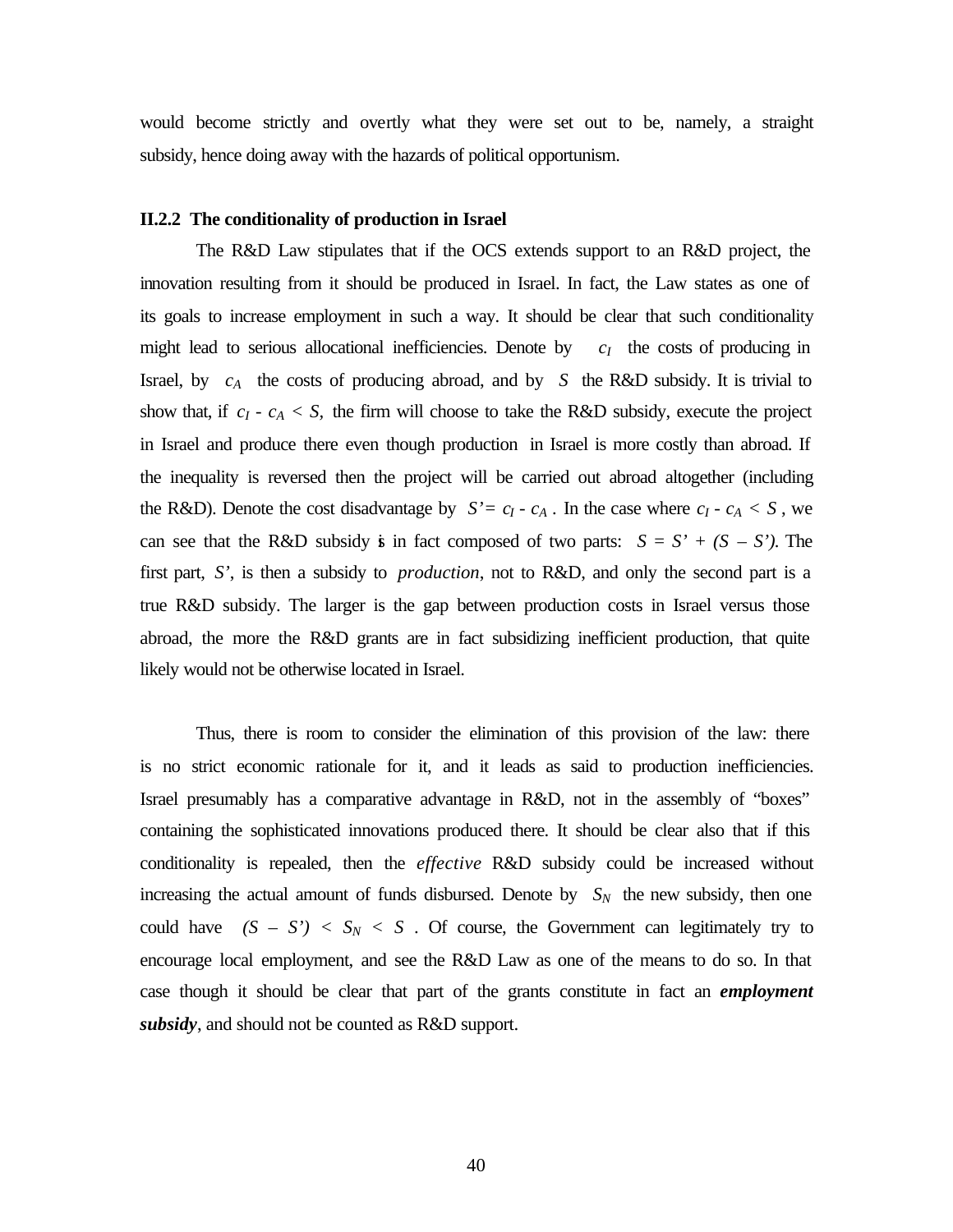#### **II.2.3 Policy changes and support to large firms**

We suggested above that the rate of support to large firms could be set a lower level than that to smaller firms. However, we envision the implementation of these policy changes as a comprehensive package. In that case, while lowering the rate of "nominal" support to large firms, the effective rate may actually increase, both because of the phasing out of recoupment, and of the conditionality to produce in Israel. This latter provision is likely to affect larger firms more than smaller ones, since for larger firms the options and opportunities to produce abroad are much more extensive. As to the payback scheme, it is also likely that the percentage of successful R&D is higher for them, and hence that the payback burden is also disproportionally higher for larger firms. On both accounts then larger firms stand to gain from the repeal of these provisions, thus compensating for the lower support rate.

#### **II.2.4 Ongoing economic assessment and policy making**

The drawing of sound economic policies towards R&D, innovation and the High-Tech sector is of paramount importance for the Israeli economy. At present though there is no body in charge of setting such policies, and hence things happen in a rather haphazard way, in response to point-wise pressures and developments. What is needed is an economic policy unit, probably at the OCS, with the following mandate: *(1)* to collect and organize in a comprehensive and coherent way the data needed for policy making; *(2)* to set procedures for the ongoing evaluation of the effectiveness of the OCS policies; *(3)* to evaluate, research and discuss long term policies. It is interesting to note that the Advanced Technology Program in the US, which is the closest to the OCS in terms of intent, has such a unit as integral part of its mission and mandate.

#### **II.3 The Magnet Program versus the Regular OCS Fund**

As already mentioned, the Magnet program supports consortia of industrial firms and academia, aimed at developing "generic, pre-competitive technologies" common to the members of the consortia. Magnet finances 2/3 of the R&D budget of the consortia with straight grants, and there is no payback obligation. Contrary to the regular program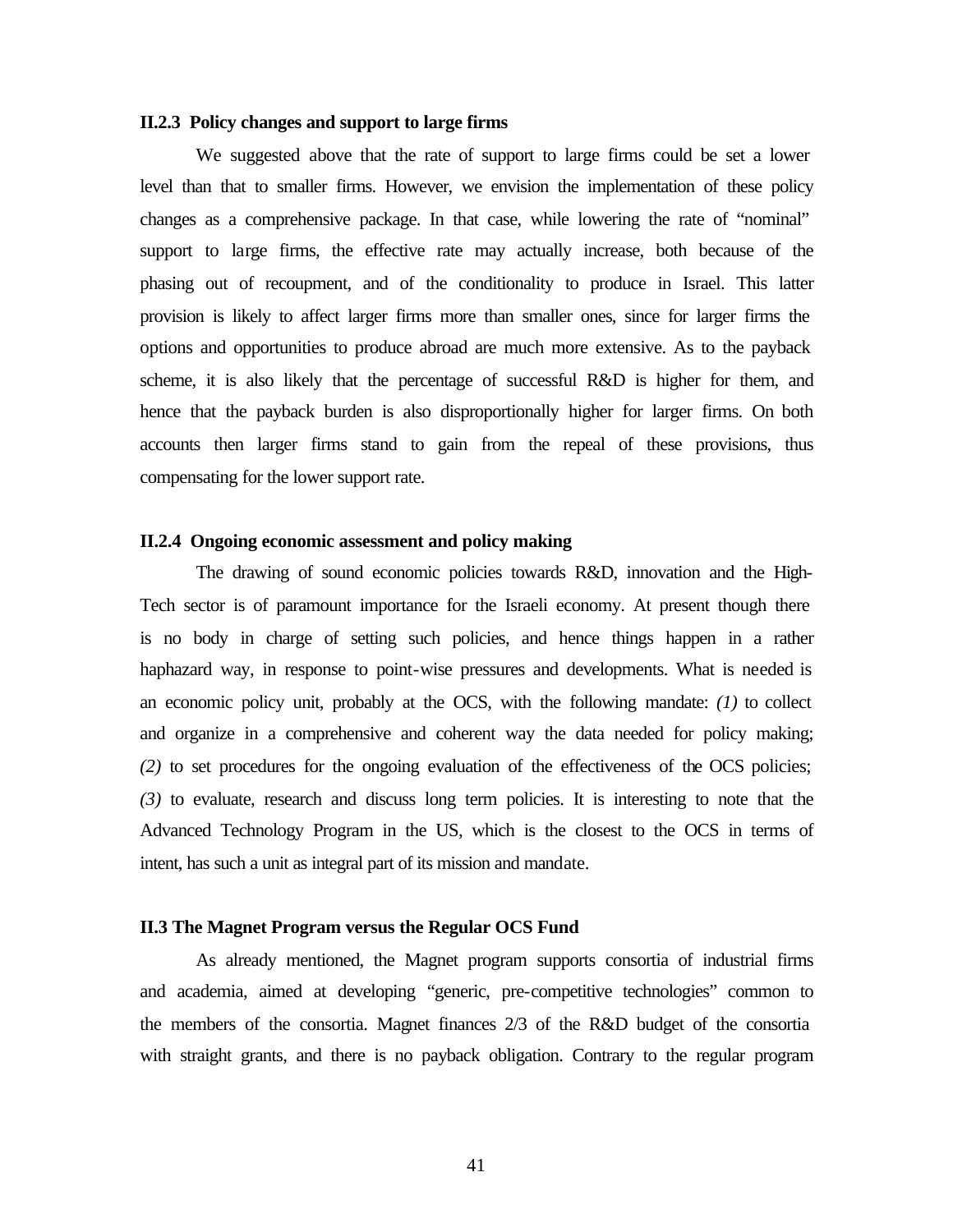of the OCS, Magnet selects consortia on a *competitive* basis, and allocates in this manner a budget of about 60 million \$/year to the winning consortia.

One of the phenomena that underlies the need for the Magnet program is the fact that R&D efforts in the Israeli High-Tech sector have been rather fragmented. That is, this sector is characterized by the existence of a very large number of small to medium firms, a handful of large ones (but none with sales of over 1 billion \$), and a great deal of turnover.<sup>43</sup> There is no question that the vitality, daring and some spectacular successes of the sector owes in no small measure to these features, that provide favorable conditions for an accelerated Darwinian process. On the other hand, these same features call into question the ability of the sector, and of the Israeli economy as a whole, to reap the long term economic benefits from its own success. The recent sales of a series of highly successful Israeli companies to foreign corporations is just one of the manifestations of this syndrome.

Fragmentation was perhaps unavoidable, certainly in the initial stages of development of the High-Tech sector, since the overwhelming majority of High-Tech firms grow out of start-ups established by single technological entrepreneurs. Moreover, most of them aim (at least initially) at narrowly defined market niches. As the sector moves on though size matters: in order to tackle larger markets and contemplate accordingly longer term projects, there is need for larger entities, and that in turn calls for various forms of cooperation, joint ventures, mergers and acquisitions. However, for reasons that we do not profess to understand, too little seems to be happening in that respect *internally* (i.e. within Israel). In fact, we witness time and again not only failures of cooperation, but even serious informational failures, in the sense that potential partners are unaware of the existence of each other, and/or of the potential for mutually beneficial cooperation.<sup>44</sup>

<sup>&</sup>lt;sup>43</sup> Consider that the OCS have dealt with R&D projects of about 3,000 firms in the past 15 years, and keep in mind that, as said before, the whole industrial  $R&D$  of Israel amounts to that done by the number  $28<sup>th</sup>$ R&D spender in the US, 3M (see Table 6).

<sup>&</sup>lt;sup>44</sup> I am a member of the Board of Directors of Magnet, and in that capacity I have witnessed many times this sort of "failures", not only between firms but also between firms and academia. One of the most striking was the case of the digital printing consortium: the main players involved were unaware until the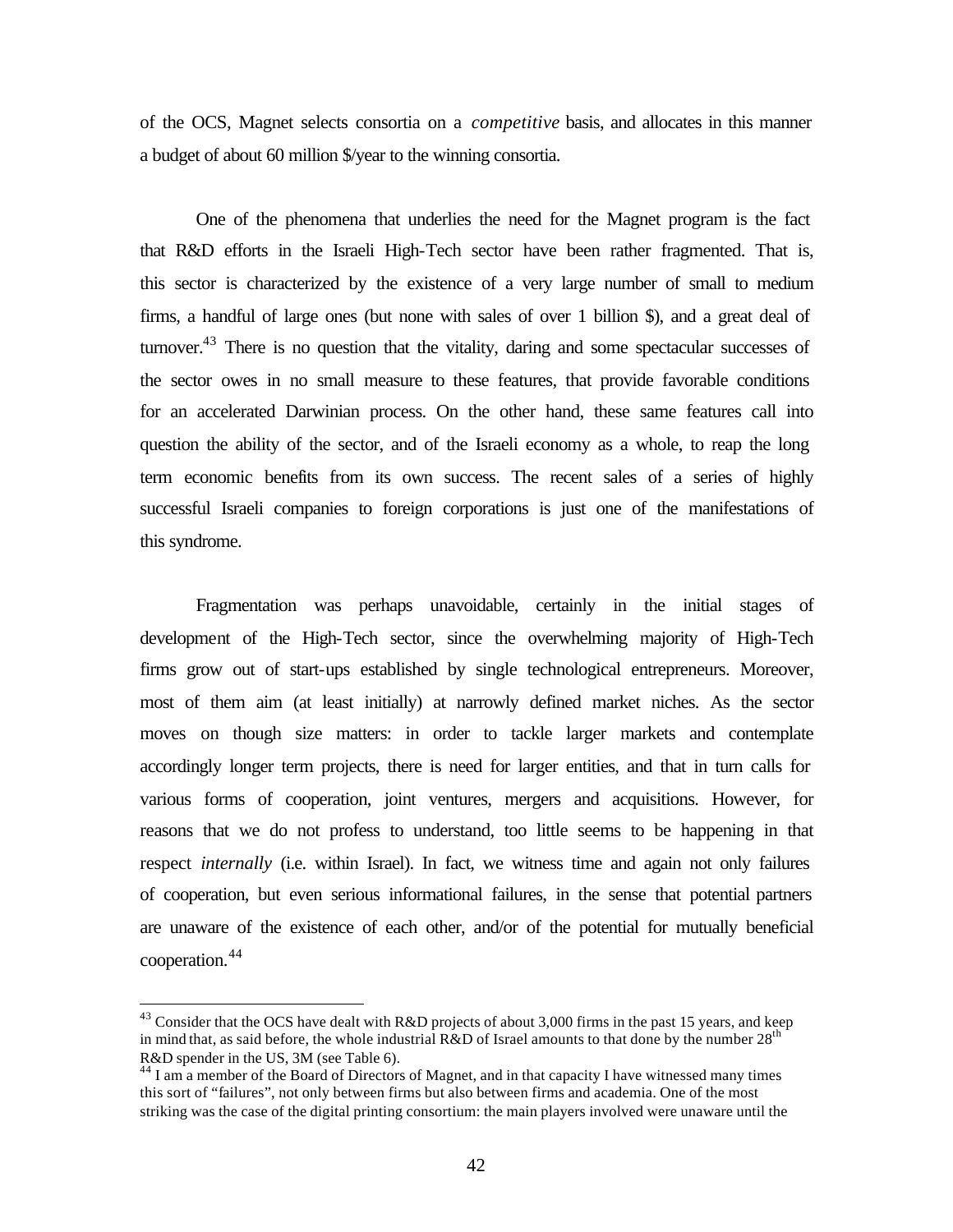Given this background, the importance of Magnet may lie not so much in its formally stated mission (i.e. supporting *generic* R&D), but in the fact that it fosters cooperation, it facilitates the creation of larger (sometimes "virtual") entities, it disseminates information about possibilities for joint ventures, and it encourages individual firms to seek such information. Contrary to deeply-rooted belief, one cannot just *assume* that if there are profitable opportunities for cooperation they will necessarily be realized - the institutional framework definitely has an impact in that sense.

It is therefore quite certain that the economic rationale for government support to R&D is stronger for a program such as Magnet, both because of the aforementioned reasons, and because of more traditional (but equally important) motives, namely, that it deals with "generic" projects and strongly emphasizes the sharing and dissemination of information. Thus, there is room to consider the expansion of Magnet as a policy instrument, perhaps increasing the share of the overall R&D support budget that it administers. There are a host of specific issues having to do with the way the Magnet Program is implemented, but that is beyond the scope of this paper.

#### **II.4 How Much Support to R&D?**

 $\overline{a}$ 

#### **II.4.1 Is there a basis for setting a policy target?**

As we have seen in section I.3, the budget of the OCS has stabilized since 1997 at a level of about \$400 million per year, following a decade of rapid growth. The High Tech sector has been lobbying for further increases, claiming that OCS grants play a key role in lowering R&D costs and hence in fueling innovation, in making Israeli companies more attractive to foreign investors, and in compensating for geo-political disadvantages.<sup>45</sup> The government has refused, arguing that the massive influx of Venture Capital and other forms of financing in recent years (primarily IPO's in Nasdaq) prove

formation of the consortium of crucial research on properties of ink that was being conducted at some academic institutions in Israel (virtually "next doors").

<sup>&</sup>lt;sup>45</sup> The High Tech sector is actually split in this respect: on the one hand the traditional electronics sector demands bigger budgets for the OCS; on the other hand, Internet-related ventures and some of the new software developers lobby instead for favorable tax breaks, particularly with regard to capital gains.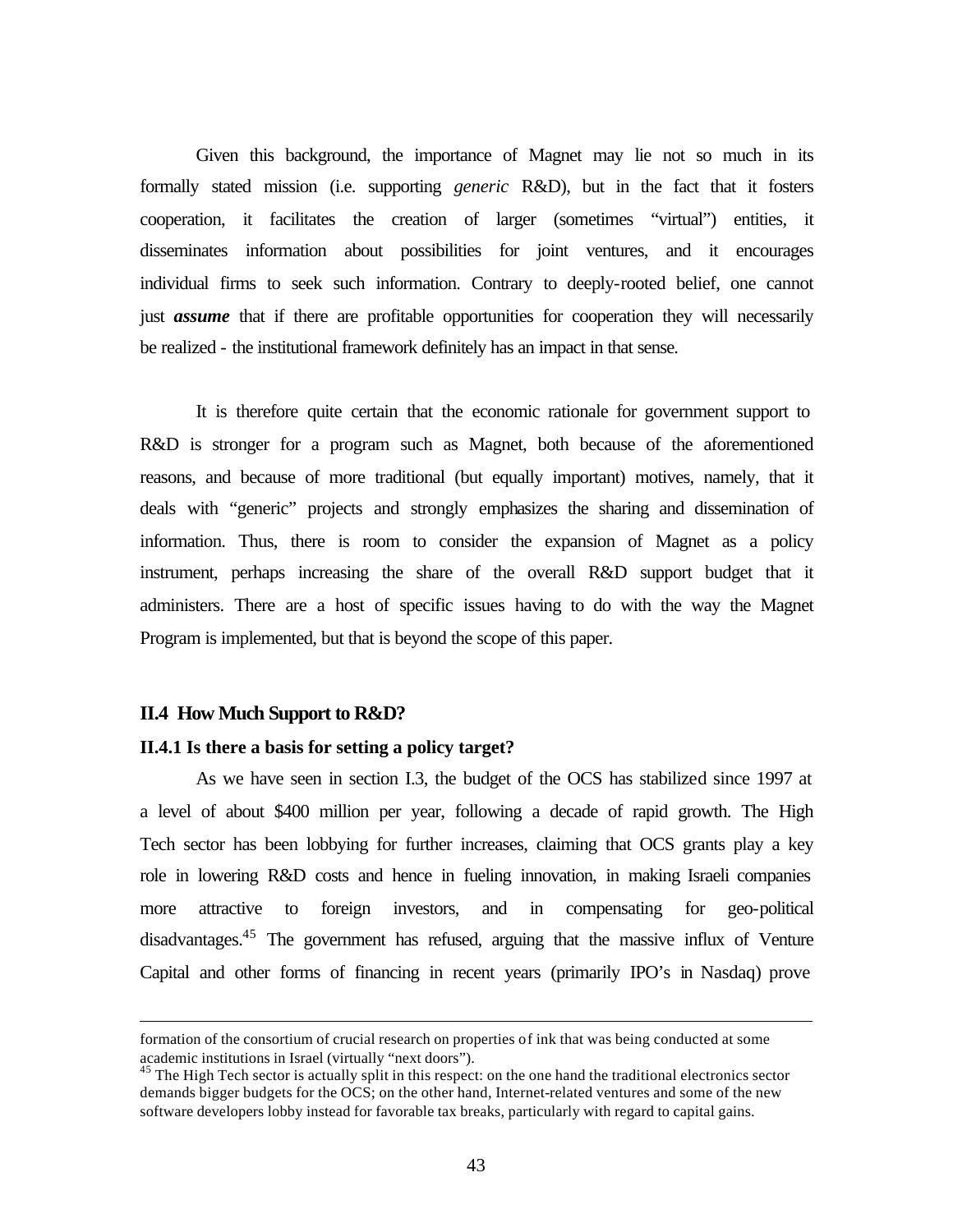that there is hardly a need for further R&D subsidies, and that in fact there may be room to reduce them. The result has been an impasse in policy making towards this sector, and the concomitant uncertainty has probably had a detrimental effect on it.

Stepping out from the political economy aspects of the issue, the question is, how should we think about setting a desirable level of R&D support? Is the current level of \$400 million "appropriate", and if not what sort of policy gradient should the government pursue? As we shall see, these questions pose serious conceptual and empirical difficulties that are well beyond the scope of this paper. Thus, we shall content ourselves just with outlining these difficulties, in the hope that they will soberly inform the policy debate and prompt further, much needed research.

The basic premise underlying the sort of "neutral", across-the-board R&D subsidies that the OCS dispenses is that, left to its own, the market will undertake too little R&D. If so, the question of how much R&D subsidies should the government give out amounts to asking how much of its resources should a country (in this case Israel) allocate to R&D? If this "optimal" R&D allocation exceeds the actual one, the R&D support budget should then be set so as to close the gap between them. Thus, there are two distinct problems to tackle: assessing the presumed gap between actual and optimal R&D spending in the economy, and devising ways to bring the economy to the desired level (and perhaps mix) of R&D spending through a subsidy program such as that of the OCS. Notice that the latter necessitates first and foremost a reliable estimate of the "additionality" factor.

Unfortunately, existing literature provides little guidance regarding the assessment of the gap, be it in modeling or in empirical implementation. One notable exception is Jones and Williams, 1998: they take the social rates of return to R&D estimated in a series of studies by Griliches and others (e.g. Griliches 1994, Scherer, 1982), and use them (as well as their own estimate) in the context of a Romer (1990) growth model to derive the optimal R&D to GDP ratio. Jones and Williams find that the US devotes far too little resources to R&D, and that even taking a lower bound of 30% for the social rate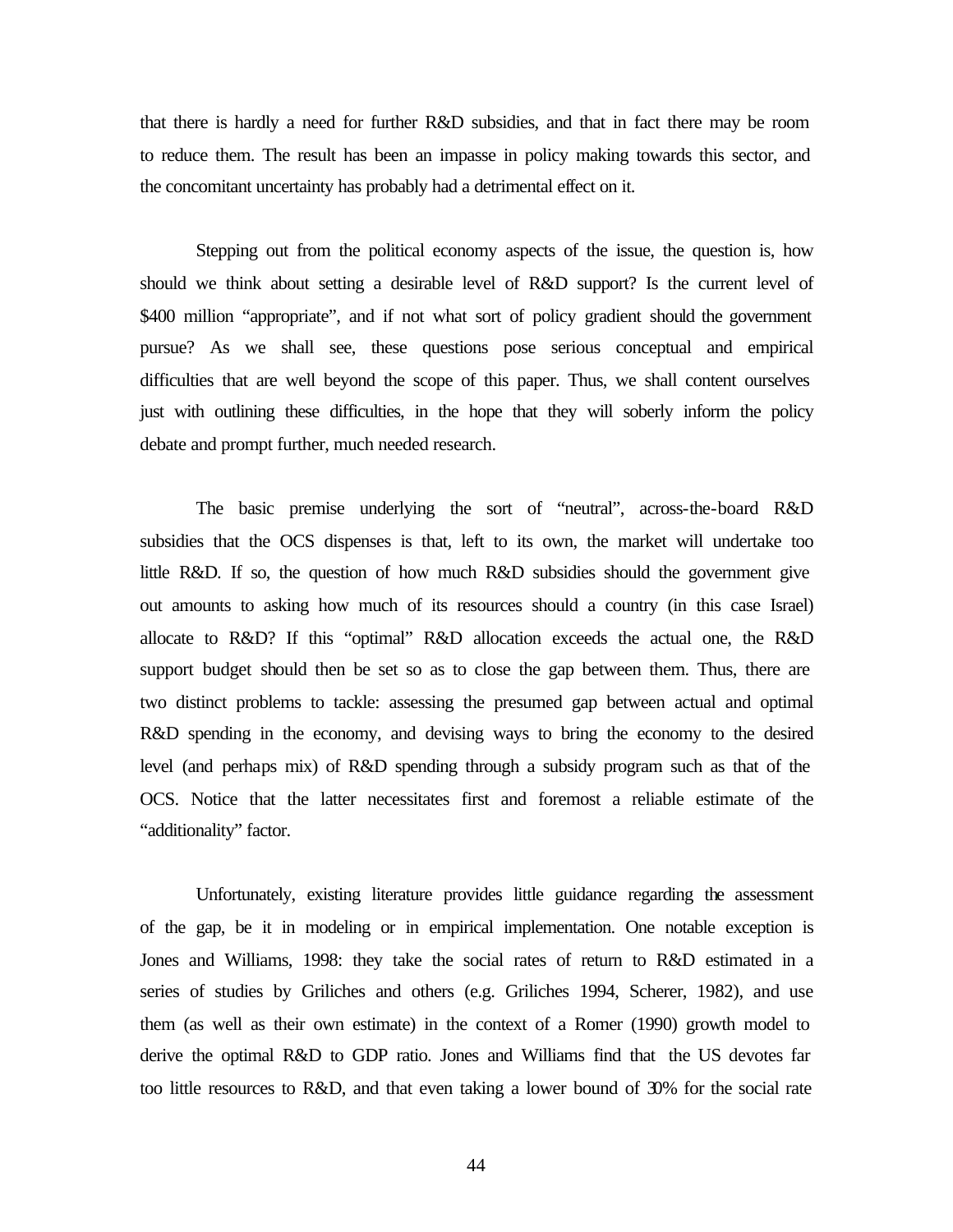of return to R&D, the optimal R&D/GDP ratio may be *2 to 4 times higher* than the present one of about 2.2%.

It is not clear though whether the results of Jones and Williams and the concomitant policy implications can be readily extended to other countries. First, the optimal R&D/GDP ratio depends critically on the ratio of the social rate of return to R&D, to the economy-wide real rate of return (e.g. the long term return on the stock market). On both accounts a country such as Israel may differ substantially from the US. Second, Jones and Williams consider R&D in the context of a close economy; in an open economy, whereby some of the benefits from own R&D spill over to other countries (see for example Coe and Helpman, 1995), the notion of a "social" rate of return is far less clear.

Eaton, Gutierrez and Kortum (1998) provide further support to the notion that countries may be underinvesting in R&D. They laid out a detailed model of the R&D process and of the transmission of research outcomes across countries (based on Eaton and Kortum, 1996), and proceed to calibrate it for the European Union countries, and to simulate its responsiveness to various policy levers. One of their conclusions is that increasing research activity in most European countries could make a substantial contribution to productivity levels not only in the EU but throughout the OECD. However, Eaton, Gutierrez and Kortum stop short of endorsing the channeling of additional resources into R&D, and they certainly do not attempt to compute an "optimal" R&D/GDP ratio that could serve as an actual target for policy in any specific country. Still, their conclusions are congruent with a policy gradient of increasing R&D/GDP ratios, at least for most European countries.

#### **II.4.2 R&D Ratios as Yardsticks for Policy**

Much of the discussion in the literature on R&D policy is cast in terms of various R&D ratios, particularly in terms of the ratio of total civilian expenditures on R&D to GDP (in short, R&D/GDP). Countries compare each other in terms of these ratios, and often set targets based on averages for various reference groups (e.g. the European Union,

45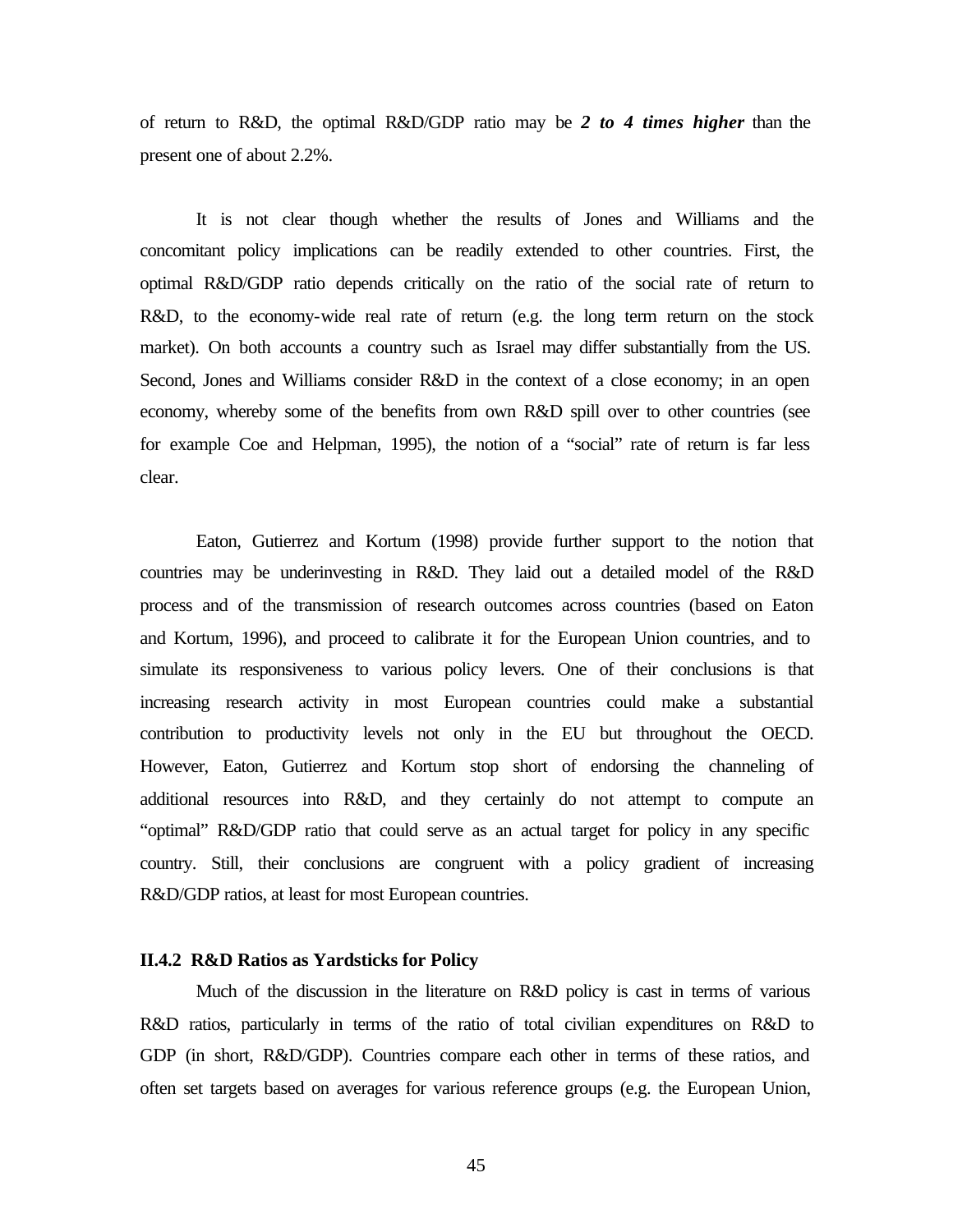the OECD, etc.) This is so not only because the amount of resources devoted to R&D obviously cannot be divorced from total resources available, but also because there is indeed a great deal of uncertainty in this respect, and hence political feasibility and expedience often requires such linkages.<sup>46</sup> Israel is no exception, and indeed Israel's standing vis a vis other countries in terms of R&D/GDP ratios figures prominently in the current debate. While they surely may play a useful role in informing policy making, we would like to argue that these ratios should be considered with great caution as yardsticks for policy, both because of measurement problems, and because of the importance of "critical mass" in the R&D context.

The measurement of R&D expenditures poses serious challenges to statistical agencies, both because it is very difficult to delimit the scope of what counts as R&D, and because of difficulties in computing appropriate deflators. Ever since the publication and widespread adoption of the Frascati Manual in the 1980's, there has been remarkable progress in achieving international harmonization in terms of what constitutes R&D. However, the changing nature of innovative activities poses renewed problems at every turn, as is the case for example with many types of software development and Internetrelated innovations.<sup>47</sup> Prompted by the sense that existing data collection procedures failed to account for substantial portions of R&D activities, the Israeli Central Bureau of Statistics (CBS) introduced in the late nineties a new and much more detailed survey of Business Sector R&D (BSRD), that resulted in drastic revisions of previously available estimates. Thus for example the newly computed BSRD for 1997 was 44% higher than the previous estimate, and as a consequence the R&D/GDP ratio jumped up by about half a percentage point to 3.1 for that year, reaching 3.5 in 1999.<sup>48</sup>

 $46$  Thus, advocating a move towards the mean R&D/GDP ratio of a "relevant" group of countries is politically easier to justify than persistent divergence from such reference ratios.

<sup>47</sup> Regarding the Internet, it is often hard to distinguish between developments that are purely the result of entrepreneurship as opposed to being the outcome of R&D as traditionally defined.

<sup>&</sup>lt;sup>48</sup> These are the latest (and still preliminary) ratios computed by CBS for international comparisons. CBS (1999) reports a R&D/GDP ratio of 2.3 for 1996, the latest such official figure there. The revisions put the figure for that year at 2.8, so the increase in the ratio due to the new survey is at least of half a percentage point.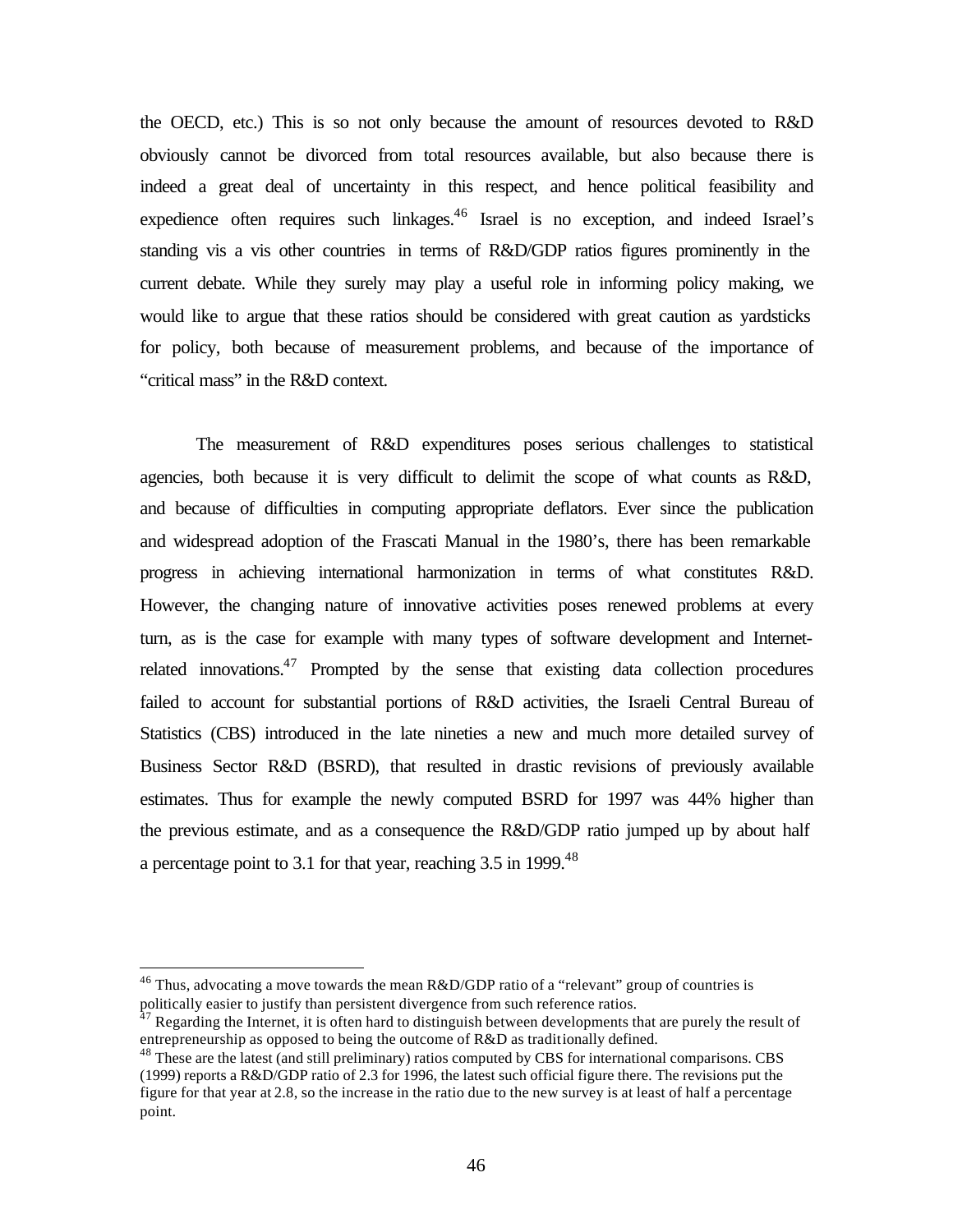The revision that the CBS has undertaken exemplifies the difficulties of setting policy according to these ratios: until the publication of the revised figures, existing estimates indicated that Israel's R&D/GDP was about average relative to the OECD, and moreover, that Israel's BSRD constituted a significantly smaller proportion of total R&D than in other countries (about 50-55%, compared to a median of 62% for the OECD). Thus, if these ratios were used as yardsticks for policy, it would have been reasonable to advocate further support to BSRD so as to increase its share, a move that would have resulted also in a moderate increase in the  $R&D/GDP$  ratio.<sup>49</sup> The current figures put Israel at the upper end of OECD countries in terms of R&D/GDP ratios, and about average in terms of BSRD/R&D. Thus, international comparisons of this sort would render at present very different policy recommendations.

The second measurement problem is that of devising appropriate deflators for R&D expenditures. The practice at the CBS has been to compute for each R&Dperforming sector an index based on the average wages in the sector on the one hand, and the costs of materials and capital outlays on the other hand (each component weighted by its appropriate share in R&D). However, a survey of wages conducted separately by the CBS (as part of its general survey of labor and wages), indicates that wages for *R&D personnel* in the business sector rose much faster than average wages in the sector. Thus, computing a deflator based on these wages renders a very different picture, as can be seen in the following comparison (see below for further discussion on the new index):

| Annual Average Rate of Growth of BSRD: 1994 - 1999<br>(using revised figures based on new CBS survey) $50$ |     |  |  |
|------------------------------------------------------------------------------------------------------------|-----|--|--|
| In nominal Israeli Shekels                                                                                 | 21% |  |  |
| Deflated by the CPI                                                                                        | 12% |  |  |
| Deflated by the CBS R&D deflator (1994-<br>98, prior to revision)                                          | 7%  |  |  |

 $49$  See for example an earlier version of this paper, Trajtenberg (2000).

<sup>&</sup>lt;sup>50</sup> We inflated the old 1996 figure by a factor of 1.44 (recall that the new estimate for BSRD 1997 was 44% higher than the previous one) in order to compute the rate of change for 1996-97. From then on we used the new figures.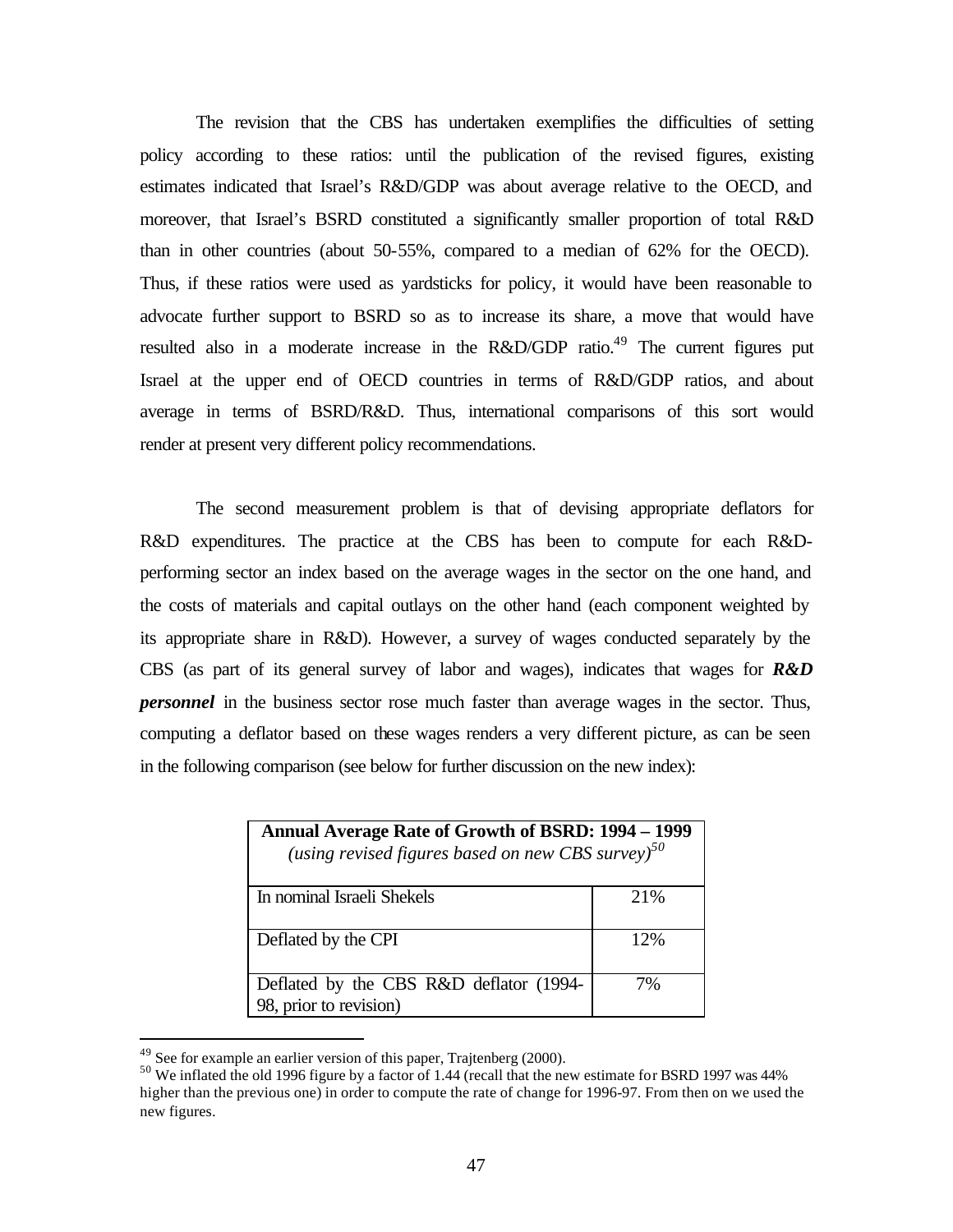| Deflated by new index based on wages of                     | $\sim$ 3% |  |
|-------------------------------------------------------------|-----------|--|
| R&D personnel in business sector*                           |           |  |
| *Provisional computations, hence figure is approximate only |           |  |

The impressive growth of BSRD in the past half-decade (12% per year, CPIadjusted) is thus greatly attenuated when deflating it by the new and still provisional index, i.e. just about 3% per year. Of course, the R&D/GDP ratio would be significantly lower as well if we were to compute it on the basis of these "real" magnitudes. Once again, these disparities are just meant to illustrate the extent to which the figures that might serve us as guideposts for policy are sensitive to the way we treat these measurement issues.

The second problem with international comparisons of R&D ratios for policy is that of critical mass. Contrary to other areas where the *relative* amount of resources may constitute a good enough yardstick (such as in health or education), what determines the impact of R&D on the economic performance of the economy is in many cases the *absolute* and not the relative amount invested. That is so basically because there are substantial indivisibilities in R&D both at the micro and macro levels. At the level of individual projects and/or firms, a wide range of technological areas require the commitment of relatively large amounts of R&D in order to make these projects at all feasible (in other words, the minimum efficient scale of projects in such areas is large). Thus, the development of communication satellites requires R&D budgets of hundreds of millions of dollars, and so do new ethical drugs.

At the economy-wide level, the conduct of R&D requires a vast array of supporting infrastructure and services, the availability of adequate manpower (not only scientists and engineers but also supporting personnel of various sorts), and of financial institutions and markets. All of these would come into being only if "enough" R&D is being carried out to justify the emergence of the required infrastructure, venture capital institutions, etc. Moreover, the ability of firms conducting R&D to capture the spillovers generated by others in the same region/country depend as well on the existence of a sufficiently large nearby R&D sector. This latter factor can be critical for the chances of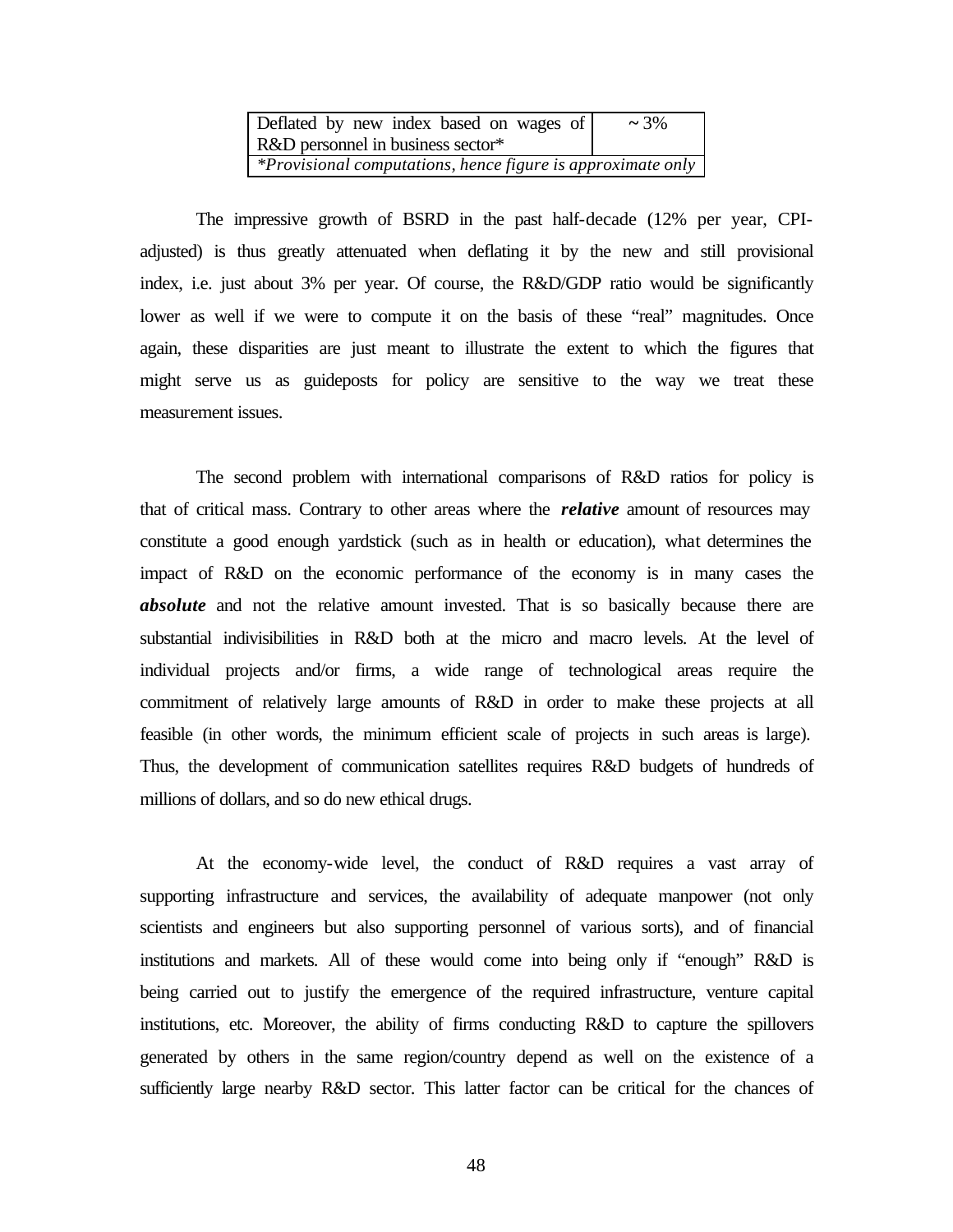the high sector in the country to become a "Silicon Valley". Thus, it is hard to compare R&D/GDP ratios for countries that vary a great deal in size, particularly when the differences are so extreme as between the US or Japan and Israel.<sup>51</sup>

Furthermore, the extent to which comparisons of R&D ratios are informative (and potentially telling from a normative point of view) depend *inter alia* on the growth strategy that the countries being compared have chosen. Israel has embarked long ago in a growth path that relies heavily upon the promotion of High-Tech, export-oriented sectors, reflecting its perceived comparative advantage in high-skilled labor. By contrast, countries such as Spain or New Zealand, while comparable to Israel in terms of current GPD per capita, have chosen a very different path (recall Part I, and Figure 4). Thus, while a R&D/GDP ratio of about 1% for Spain might be adequate given *its* growth strategy, Israel's much higher ratio may still be below mark.

In order to gain further perspective on the issue of absolute versus relative size of expenditures in R&D, consider Table 6, where we list the leading industrial R&D performers in the US, and compare them to Israel as a whole. Thus, in 1997 the absolute amount of resources allocated to civilian R&D in Israel was \$3,129 million, of which \$2,006 million was business sector  $R&D<sup>52</sup>$  That same year eight of the leading industrial R&D performers in the US spent *over 2 billion \$* in R&D, *each of them* more than Israel's industrial sector as a whole. To put it differently, *all* of Israel's business sector R&D amounted to the R&D done by Pfizer, and was slightly less than the R&D done by Johnson and Johnson. If we took instead Israel's total civilian R&D, that would place Israel as number 4, just in between IBM and Lucent. These gaps are well reflected also in patent statistics (see Trajtenberg, 1999): Israeli inventors were granted in 1997 a total of 653 patents, of which slightly less than half went to Israeli corporations, i.e. about 320 patents. By contrast, that same year IBM was granted 1,758 patents, Motorola 1,151, Intel 407, Hewlett-Packard 537, General Electric 667, and so forth.

<sup>&</sup>lt;sup>51</sup> If one could compute an optimal R&D/GDP ratio for different countries, chances are that it would be a concave, decreasing function of size.

 $52$  These figures are based on the revised estimates produced by the CBS on the basis of their new survey. The previous estimates placed Israel much lower in that scale:  $16<sup>th</sup>$  in terms of BSRD, and  $7<sup>th</sup>$  in terms of total R&D.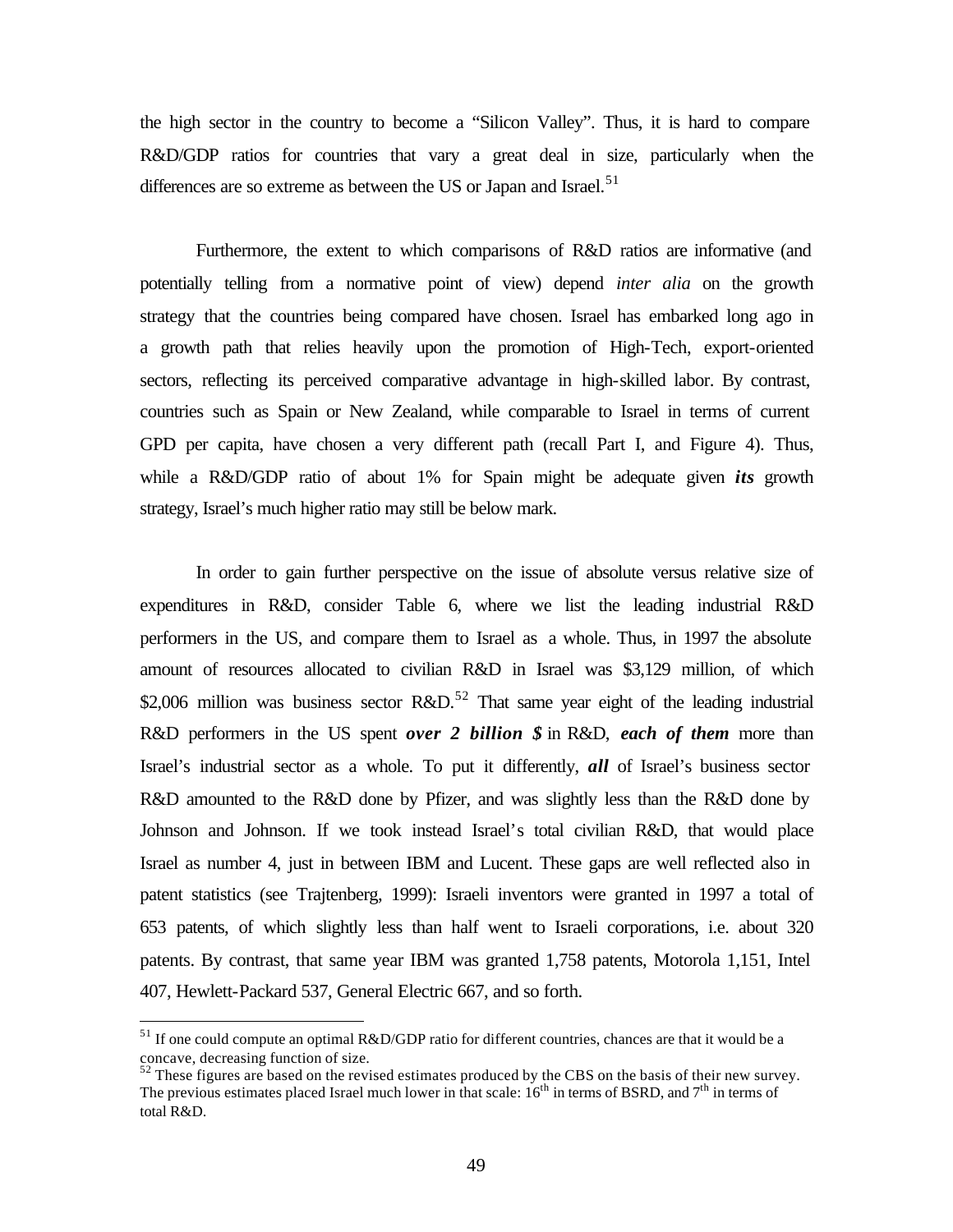## **Table 6**

| The 15 Leading Industrial R&D Companies<br>in the USA, and Israel |                                         |                       |                                       |  |  |  |
|-------------------------------------------------------------------|-----------------------------------------|-----------------------|---------------------------------------|--|--|--|
|                                                                   | <b>R&amp;D Expenditures in 1997</b>     |                       |                                       |  |  |  |
|                                                                   |                                         |                       | <b>R&amp;D Expenditures</b>           |  |  |  |
| 1997<br><b>Rank</b>                                               | <b>Company</b>                          | <b>Millions</b><br>\$ | <b>R&amp;D/Sales</b><br>$\frac{0}{0}$ |  |  |  |
| $\mathbf{1}$                                                      | <b>General Motors</b>                   | 8,200                 | 4.9                                   |  |  |  |
| $\overline{2}$                                                    | Ford Motor                              | 6,327                 | 4.1                                   |  |  |  |
| 3                                                                 | <b>IBM</b>                              | 4,307                 | 5.5                                   |  |  |  |
|                                                                   | <b>Israel's Total Civilian R&amp;D</b>  | 3,129                 |                                       |  |  |  |
| $\overline{4}$                                                    | <b>Lucent Technologies</b>              | 3,100                 | 11.8                                  |  |  |  |
| 5                                                                 | Hewlett-Packard                         | 3,078                 | 7.2                                   |  |  |  |
| 6                                                                 | Motorola                                | 2,748                 | 9.2                                   |  |  |  |
| 7                                                                 | Intel                                   | 2,347                 | 9.4                                   |  |  |  |
| 8                                                                 | Johnson & Johnson                       | 2,140                 | 9.5                                   |  |  |  |
|                                                                   | <b>Israel's Business Sector R&amp;D</b> | 2,006                 |                                       |  |  |  |
| 9                                                                 | Pfizer                                  | 1,928                 | 15.4                                  |  |  |  |
| 10                                                                | Microsoft                               | 1,925                 | 16.9                                  |  |  |  |
| 11                                                                | <b>Boeing</b>                           | 1,924                 | 4.2                                   |  |  |  |
| 12                                                                | Chrysler                                | 1,700                 | 2.9                                   |  |  |  |
| 13                                                                | Merck                                   | 1,684                 | 7.1                                   |  |  |  |
| 14                                                                | <b>American Home Products</b>           | 1,558                 | 11.0                                  |  |  |  |
| 15                                                                | <b>General Electric</b>                 | 1,480                 | 1.7                                   |  |  |  |

*Source: NSF Science and Engineering Indicators - Top 500 Firms in R&D by Industry Category,1999. http://www.nsf.gov/sbe/srs/nsf00301*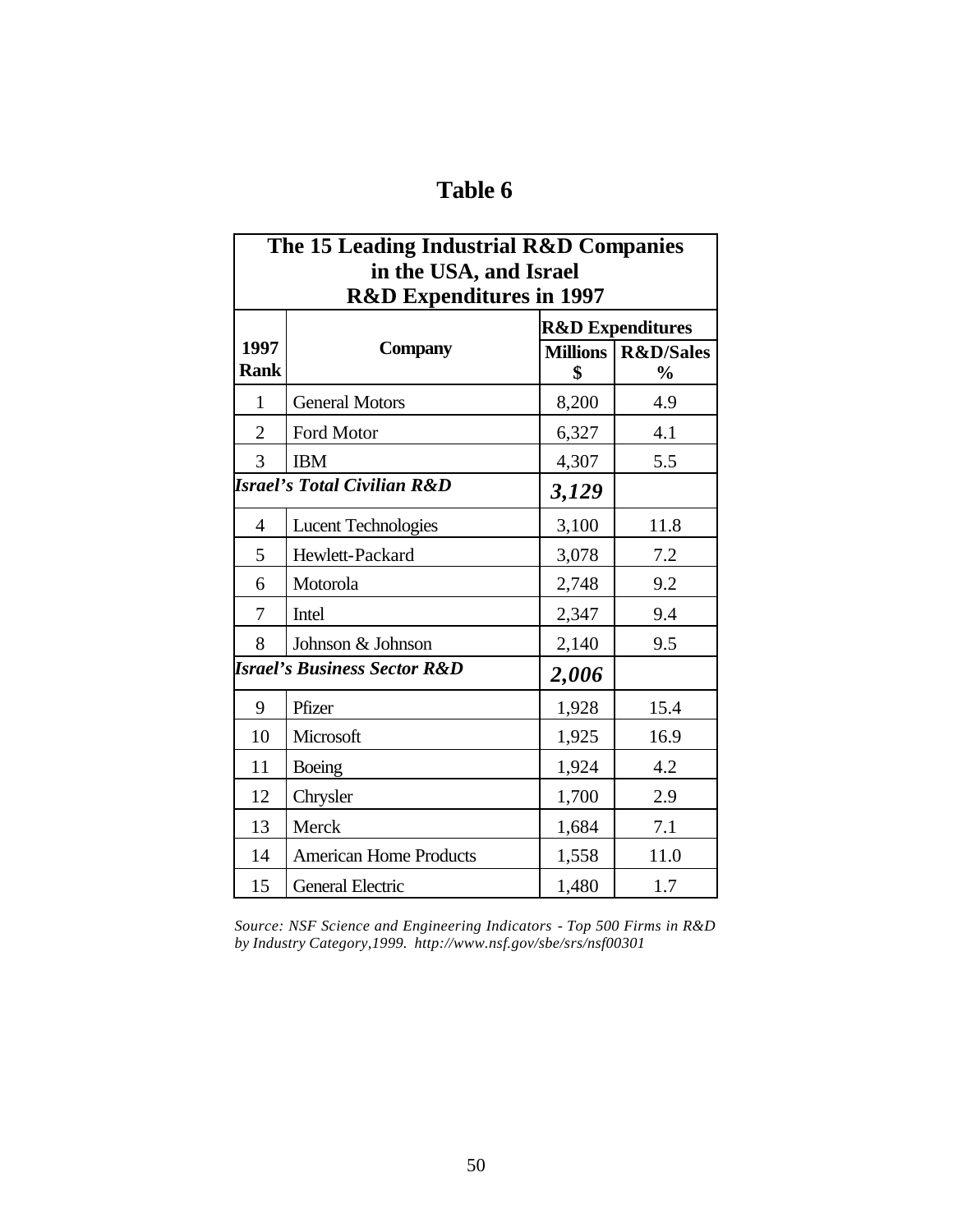#### **II.5 Prop up demand, or stimulate supply?**

As mentioned in Section I, the basic premise underlying Israeli R&D Policy has been all along that Israel enjoys a comparative advantage in high-tech, science-based industries, because of the abundance of high-skilled labor and scientific personnel. This, coupled with the presumption that the market is likely to underinvest in R&D, provides the rationale for the direct subsidization of industrial R&D, as done through the OCS programs. Viewed from the vantage point of the market for scientists and engineers, such policy is one that stimulates demand, implicitly assuming that supply is sufficiently elastic so as to provide the additional personnel called forth by the government supported R&D.

Figure 7 casts serious doubts on this set of premises: wages of R&D personnel in the business sector have risen extremely fast in the second half of the 1990's, much faster than economy-wide wages (by 1999 the index of wages in R&D had risen 54% more than all wages). Clearly, the dramatic increase in R&D outlays by the Business Sector during the same period fueled the inflation in wages of  $R&D$  workers.<sup>53</sup> Mirroring these developments, there is plenty circumstantial evidence of severe shortages in computer scientists and engineers, software developers, and related personnel.<sup>54</sup> The picture that emerges is thus of a very *inelastic* supply curve for qualified R&D workers in recent years, which implies that any additional financial resources channeled into BSRD would achieve little increase in real R&D in the short run, and instead would keep fueling wage inflation (see Goolsbee, 1998, for a similar argument regarding the effect of Governmentsupported R&D in the US).

Shortages of highly skilled personnel in cutting edge technologies seem to be a pervasive, worldwide phenomenon in recent years, certainly in the US as well as in

 $53$  The series for BSRD depicted in Figure 7 is not entirely consistent, in that the figures for 1997 onwards are those of the new survey of R&D in the Business Sector, which as said showed a large increase in the scope of R&D done by the sector. Thus, while the increase from say 1993-94 to 1997-98 is plausible, the path of the series in between is not necessarily accurate.

 $54$  As reflected for example in statistics of job openings, as well as the frequent reports of increasing difficulties of existing companies in retaining R&D personnel.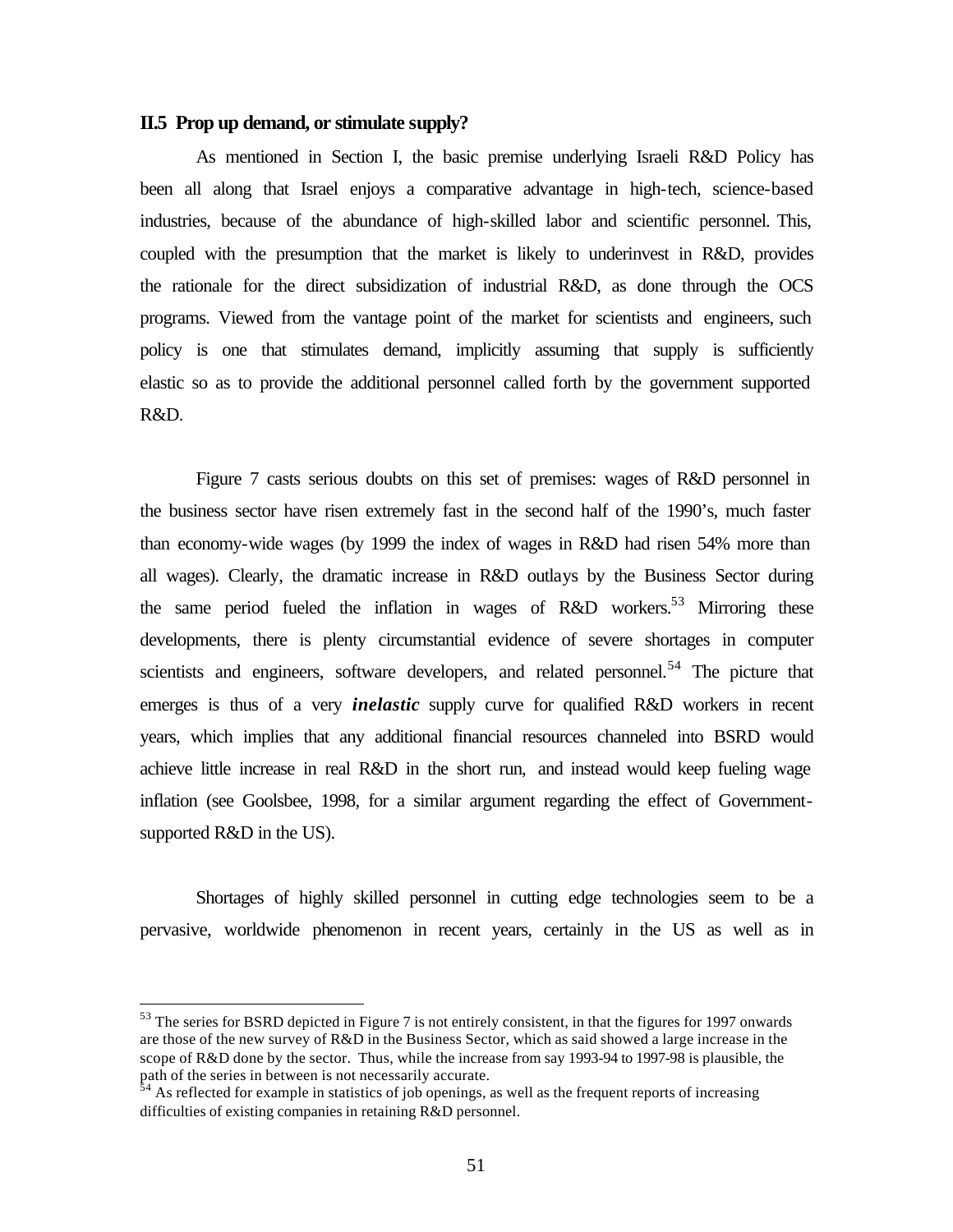**Figure 7 Indices of Wages in R&D and Business Sector R&D** *(1994: 100)*

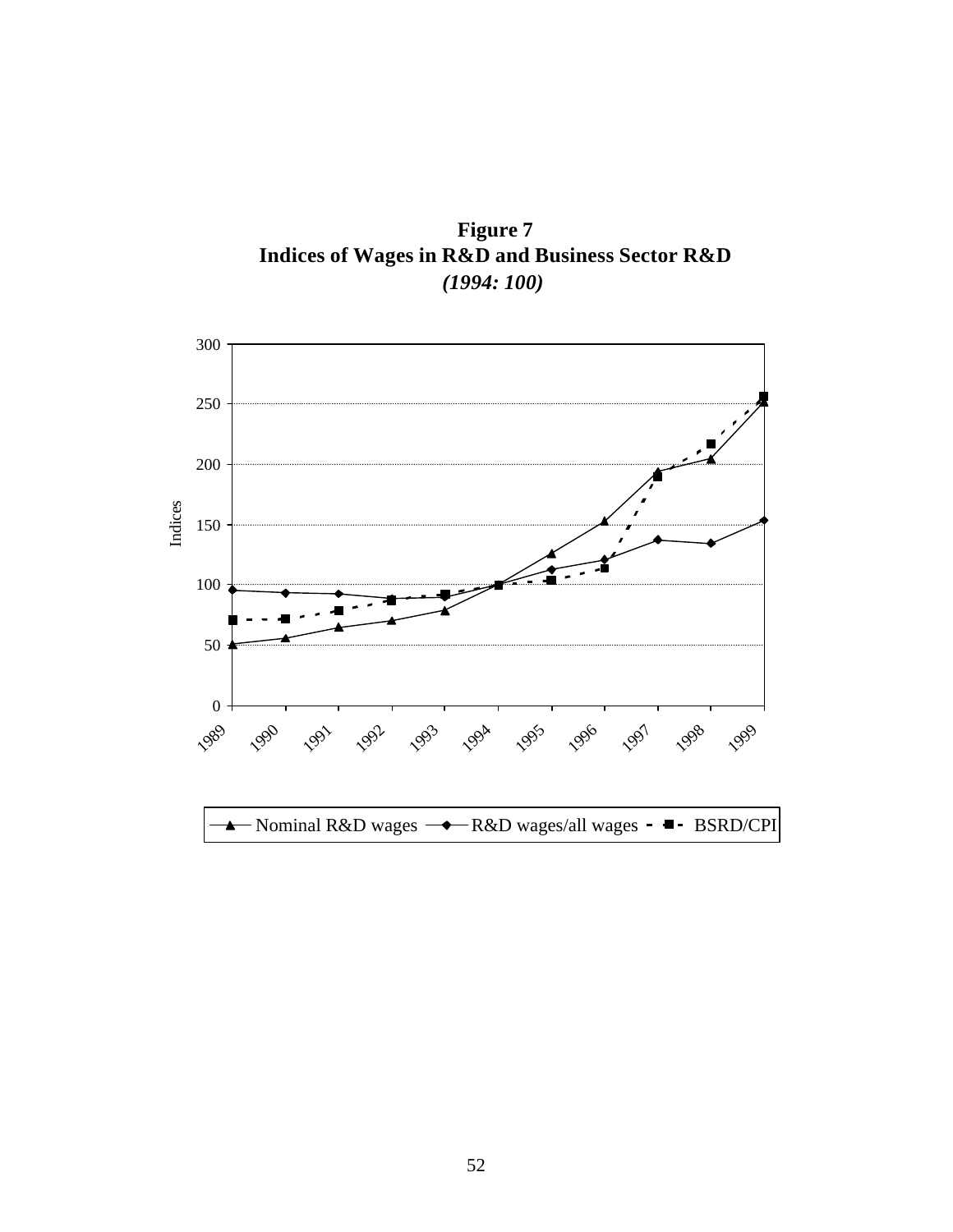leading European countries.<sup>55</sup> Romer (2000) suggests that existing institutional arrangements in the US higher education system limit the "supply response" to these market signals, and hence necessitate corrective policy changes. In essence, the incentive system within universities is not necessarily conducive to the timely supply of graduates in fields of high demand, both in terms of the number of students admitted to different fields, the mix of courses offered, the channeling of graduate students into lengthy, often dead-end post-doc positions, etc.<sup>56</sup> Thus, Romer advocates a shift of focus in government policy towards R&D, from the traditional subsidization of R&D itself that stimulates the *demand* for scientists and engineers, to programs that would directly encourage the *supply* of newly trained qualified manpower. In light of the trends depicted in Figure 7, it is clear that government policy towards R&D in Israel ought to address *both* sides of the market: the relative abundance of qualified manpower is no longer to be taken for granted, and there are plenty of institutional rigidities and frictions in the educational system to cast doubt on its ability to respond by itself in a timely fashion to market needs.

One specific problem in Israel in this respect, is that there are relatively large groups of the population that have acquired significant levels of "general" human capital, but not the skills that are required for the High Tech sector, and that essentially do not participate in the relevant labor markets. These are primarily ultra-orthodox Jews, Israeli Arabs, and residents in the "development towns" located in the geographically more distant areas. The impediments to their partaking in the job opportunities offered by the "New Economy" are numerous, ranging from cultural barriers to geographical isolation. It is clear that tapping their potential could alleviate the shortages alluded to, and at the same time improve the economic standing of these groups.<sup>57</sup> This would involve providing the appropriate training, setting up an institutional framework that would allow

<sup>&</sup>lt;sup>55</sup> One of the related, hotly debated policy issues in many countries is the extent to which foreign high tech workers should be allowed in. This has become also a highly controversial issue in Israel.

<sup>&</sup>lt;sup>56</sup> Romer's view would seem to contradict Rosenberg's (1999, 2000), who has persuasively argued that one of the key sources of strength underlying the technological and scientific prowess of the US has been the responsiveness of Universities to market needs and new technological developments. However, it could well be that what had characterized universities throughout most of the  $20<sup>th</sup>$  century does not quite hold in recent years, and/or that the pace of change has accelerated, and hence the response of universities seems more sluggis h now.

<sup>&</sup>lt;sup>57</sup> These are mostly in the lowest income brackets, and account for a large fraction of the unemployed.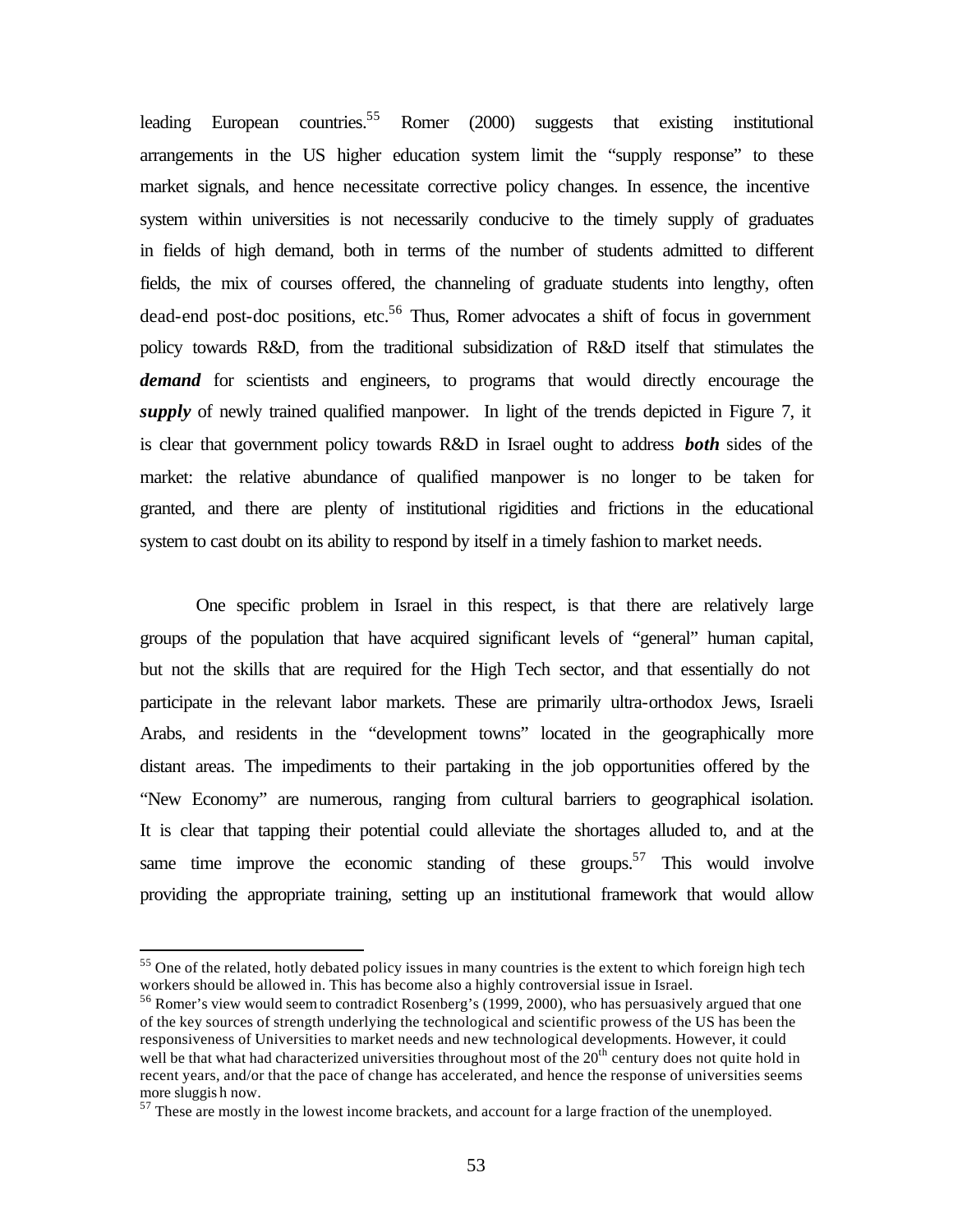their employment in the High Tech sector without violating their cultural sensitivities, and investing in infrastructure to bring them closer to the centers of economic activity.

The case of Bangalore in India exemplifies the wide range of possibilities opened in terms of employing skilled labor in R&D-related activities from the distance, without the workers having to migrate and adapt to the environment of the employer. Indeed, as documented in Arora and Arunachalam (2000), a large part of the burgeoning software sector in India does subcontracting development work for US-based firms. It would seem that a similar model could be applied *within* Israel vis a vis the population groups mentioned above, that is, provide them with training *in situ*, and employ them in *their* communities via subcontracting employment relationships. There seem to be a host of coordination failures that prevent that from happening without intervention, and hence there is room for the government to undertake a facilitating role.

Developments in the labor markets associated with High Tech have of course wider implications. In fact, one of the most striking trends in the Israeli economy of the past two decades has been the rapid rise in pre-tax income inequality. Attempts by the government to keep a lid on after-tax inequality have necessitated a dramatic increase in the share of the budget (and of GDP) going to welfare, a trend that seems unsustainable. The rapid rise in the relative wages of workers in the High Tech sector has undoubtedly contributed to the growing income gap in recent years. Clearly, policies that shift up the demand for these workers would further increase inequality, at least in the short run, whereas policies that stimulate the supply response would presumably do the opposite. This is obviously a normative issue, and hence it lies well beyond the scope of this paper. However, what is becoming increasingly clear is that, as the sectors and activities associated with advanced technologies gain in importance throughout the economy, policies towards them would have to be guided by a wider set of considerations, including their distributive implications.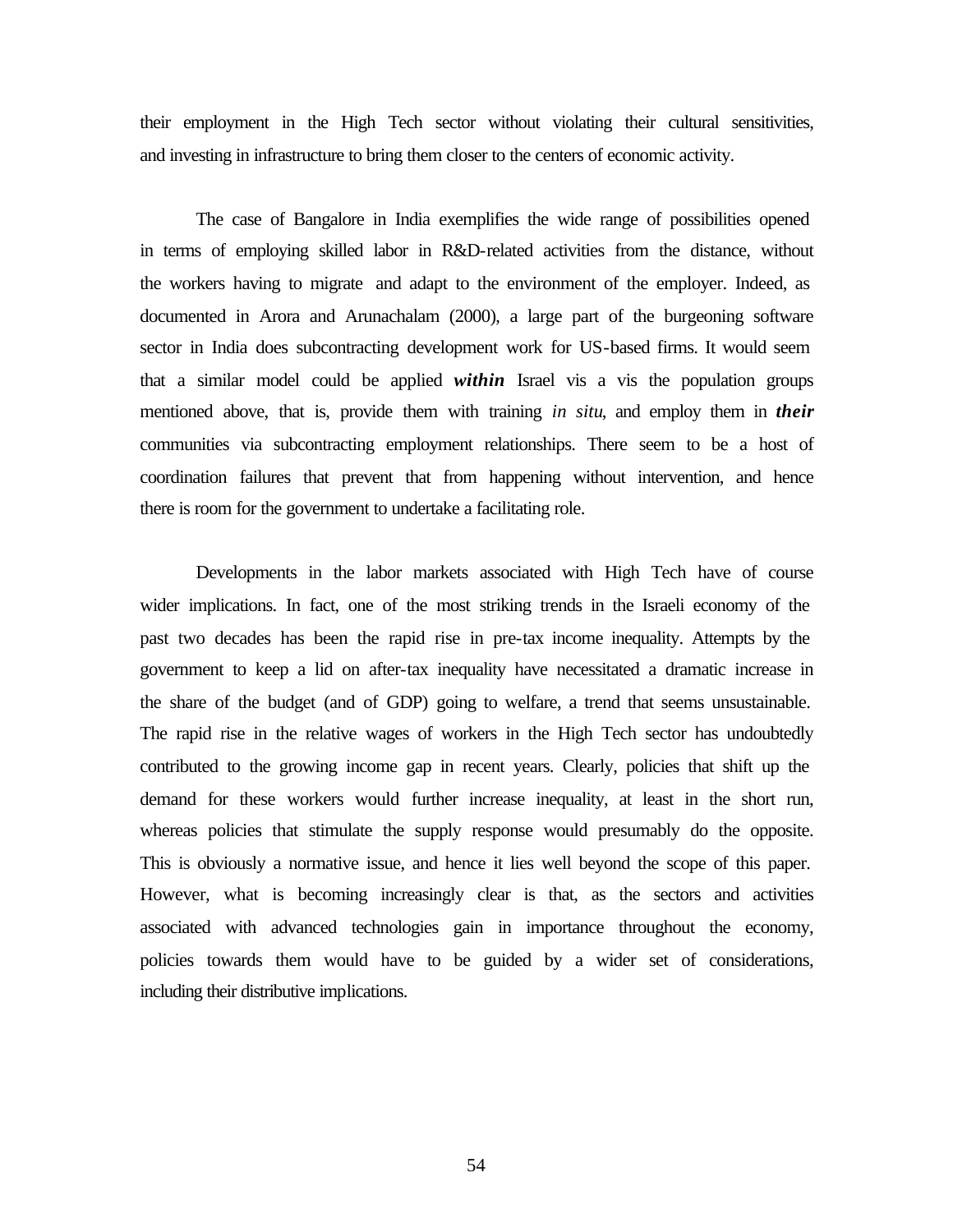### **References**

Arora, Ashish, and V.S. Arunachalam, "The Globalization of Software: The Case of the Indian Software Industry." A report submitted to the Sloan Foundation, Carnegie Mellon University, 2000.

Bregman, A, and Merom, A. "Productivity and its Causes in Israeli Industry, 1960 – 1996". Bank of Israel, Research Department, Discussion Paper Series 98.03, February 1998.

Bregman, A., Fuss, M. and H. Regev, "High Tech and Productivity: Evidence from European Economic Review 35, pp. 1199-1221, 1991.

Busom, Isabel, "An Empirical Evaluation of the Effects of R&D Subsidies". Economics of Innovation and New Technology, 2000.

Coe, David T and Helpman, Elhanan. "International R&D Spillovers." European Economic Review. Vol. 39 (5). p 859-87. May 1995.

David, P.A. and B. Hall, "Heart of Darkness: Modeling Public-Private Funding Interactions Inside the R&D Black Box." NBER WP W753, February 2000.

David, P.A., Hall, B. and A.A. Toole, "Is Public R&D a Complement or Substitute for Private R&D? A Review of the Econometric Evidence." NBER WP W7373, October 1999.

David, Paul, Bronwyn Hall and Andre Tool, "Is Public R&D a Complement or a NBER WP # 7373, October 1999.

Eaton, Jonathan, and Kortum, Samuel, "Trade in Ideas: Patenting and Productivity in the Journal of International Economics 40, 251-278, 1996.

Eaton, Jonathan, Gutierrez, Eva and Kortum, Samuel, "European Technology Policy: Research Efforts in Europe Matter." Economic Policy Vol. 0 (27), 403-30, October 1998.

Feldman, Maryann P. and Maryellen R. Kelley, "Winning an Award from the Advanced Technology Program: Economic Potential, Quality, and Risk." Advanced Technology Program, NIST, forthcoming as a NISTIR, 2000.

Goolsbee, Austan, "Does Government R&D Policy Mainly Benefit Scientists and American Economic Review, Vol. 88 (2), 298-302. May 1998.

Griliches, Z. and H. Regev, "Firm Productivity in Israeli Industry 1979 Journal of Econometrics 65, 175-203, 1995.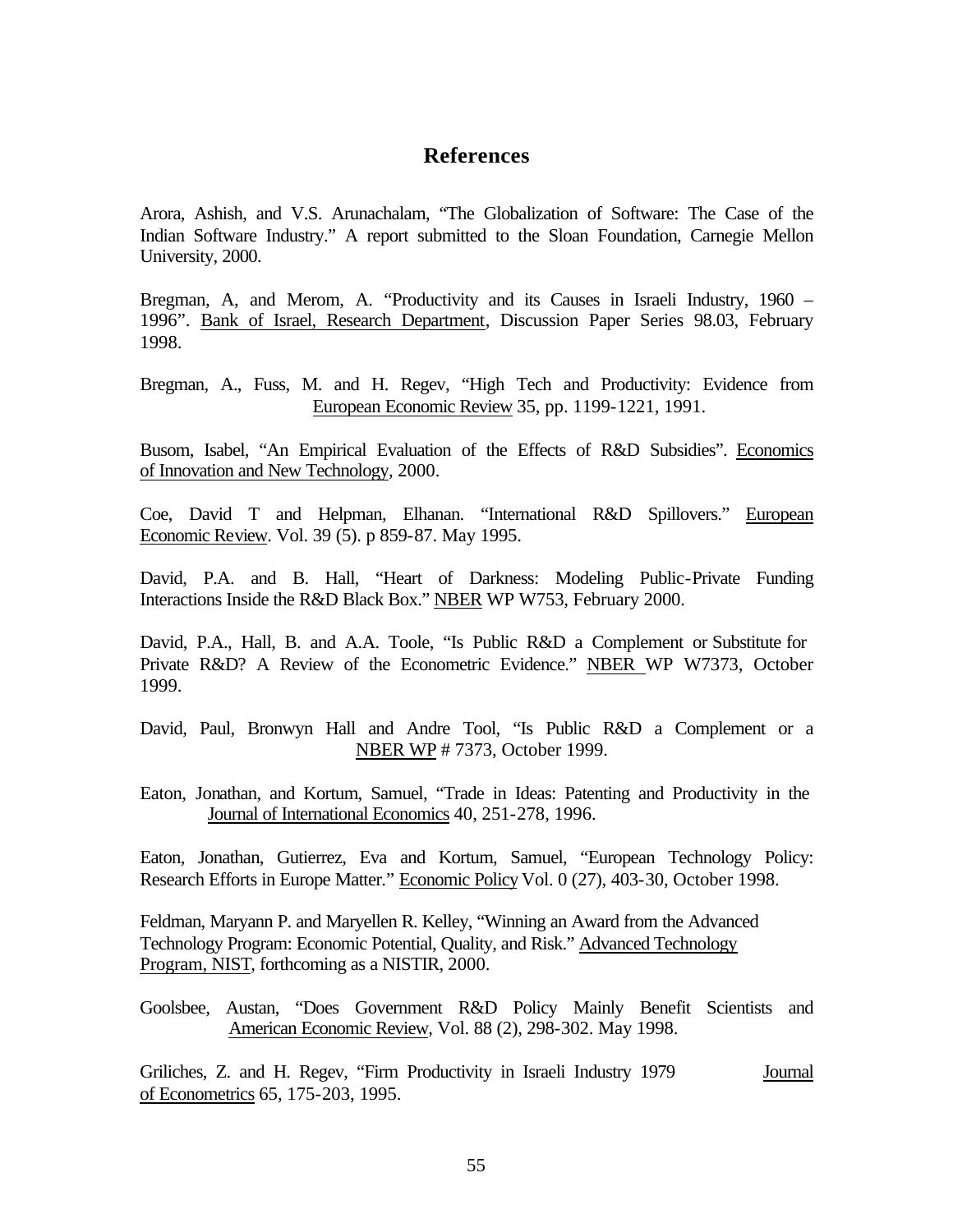American Economic

Review, Vol. 84, pp. 1 – 23, 1994.

Guellec, Dominique and Bruno van Pottelsberghe, "The Impact of Public R&D Organization for Economic Cooperation and Development, STI Working Paper 2000/4, Paris, 2000.

Hunt, J. and J. Tybout, "Does Promoting High Tech Products Spur Development?" Mimeo, March 1998.

Israel Central Bureau of Statistics (CBS), "National Expenditure on Civilian Research and Development 1989-1997." CBS Publication No. 1086. Jerusalem, May 1998.

Israel Central Bureau of Statistics (CBS), "National Expenditure on Civilian Research and Development 1989-1998." CBS Publication No. 1121. Jerusalem, October 1999 (b).

Israel Central Bureau of Statistics (CBS), "Survey of Structure of Labor Force, Patterns of Work and Innovation in Manufacturing - 1997." CBS, August 1999 (a).

Israel Ministry of Industry and Trade, Office of the Chief Scientist (OCS), "Israeli Innovations and Technologies 1994". Jerusalem, 1994.

Israel Ministry of Industry and Trade, Office of the Chief Scientist (OCS), "Encouragement of Industrial R&D in Israel". Jerusalem, September 1999 (a).

Israel Ministry of Industry and Trade, Office of the Chief Scientist (OCS), "Magnet Program 1998 – Drawing Potential for Progress". Jerusalem, 1999 (b).

Israel Ministry of Industry and Trade, Office of the Chief Scientist (OCS), "Start-ups & Innovations – A Guide to Israeli Start-Ups and High-Tech Projects. Jerusalem, 1999 (c).

Jones, C.I, and J.C.Williams, "Measuring the Social Returns to R&D." Quarterly Journal of Economics, p.1119-1135, November 1998.

Klette, T.J., and J. Moen, "From Growth Theory to Technology Policy Coordination Problems in Theory and Practice." Statistics Norway, Research Department, Discussion Paper No. 219, April 1998 (a).

Klette, T.J., and J. Moen, "R&D Investment Responses to R&D Subsidies: A Theoretical Analysis and a Microeconometric Study." Oslo, Mimeo, June 1998 (b).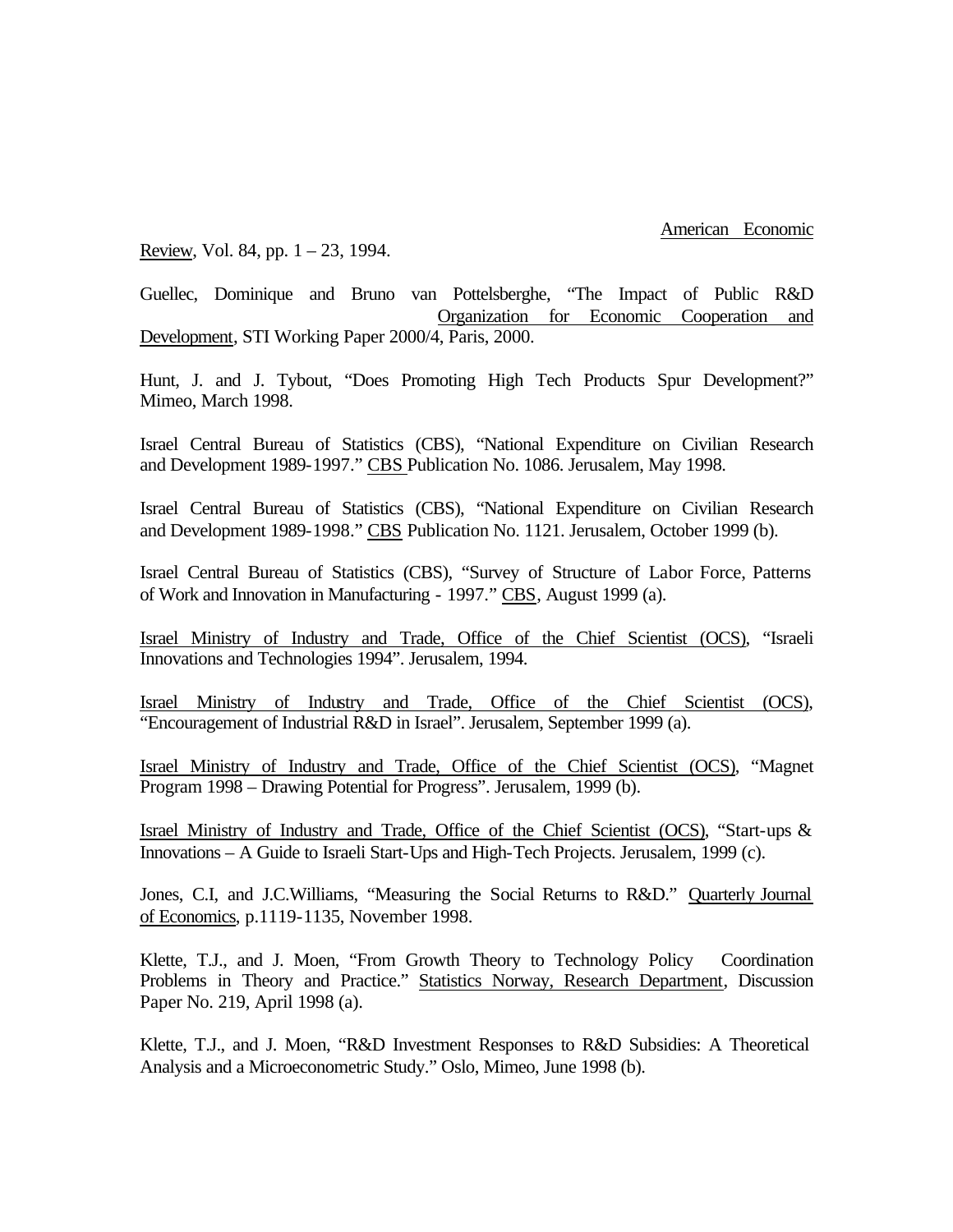Unpublished mimeo. April 1999.

National Science Foundation, Science and Engineering Indicators 1998. Washington, DC: US Government Printing Office, 1998.

Romer, Paul M., "Endogenous Technological Change." Journal of Political Economy, 98, October 1990, S71-S102.

Rosenberg, Nathan, "American Universities as Endogenous Institutions." Mimeo. Department of Economics, Stanford University, 1999.

Rosenberg, Nathan, "America's University/Industry Interfaces, 1945–2000." In Törnqvist, Gunnar and Sörlin, Sverker (eds.), The Wealth of Knowledge. Universities in the New Economy. Forthcoming, 2000.

Scherer, Frederic M. "Inter-Industry Technology Flows and Productivity Growth." Review of Economic and Statistics, 64, 1982, pp. 627-634.

Teubal, Morris, "Towards an R&D Strategy for Israel". The Economic Quarterly 46, November 1999, pp. 359-383 (in Hebrew).

Toren, Benny, "R&D in Industry". In Brodet, D., M. Justman and M. Teubal (eds.) Industrial Technological Policy for Israel. The Jerusalem Institute for Israeli Studies, 1990.

Trajtenberg, Manuel, "Innovation in Israel 1968-97: A Comparative Analysis Using Patent Data." NBER WP 7022, March 1999 (forthcoming, Research Policy).

Trajtenberg, Manuel, "R&D Policy in Israel: An Overview and Reassessment". Foerder Institute for Economic Research, WP No. 7-2000, February 2000.

Wallsten, Scott J. "The Effects of Government-Industry R&D Programs on Private R&D: The Case of the Small Business Innovation Research Program." Rand Journal of Economics, Vol. 31 (1), pp. 82-100. Spring 2000.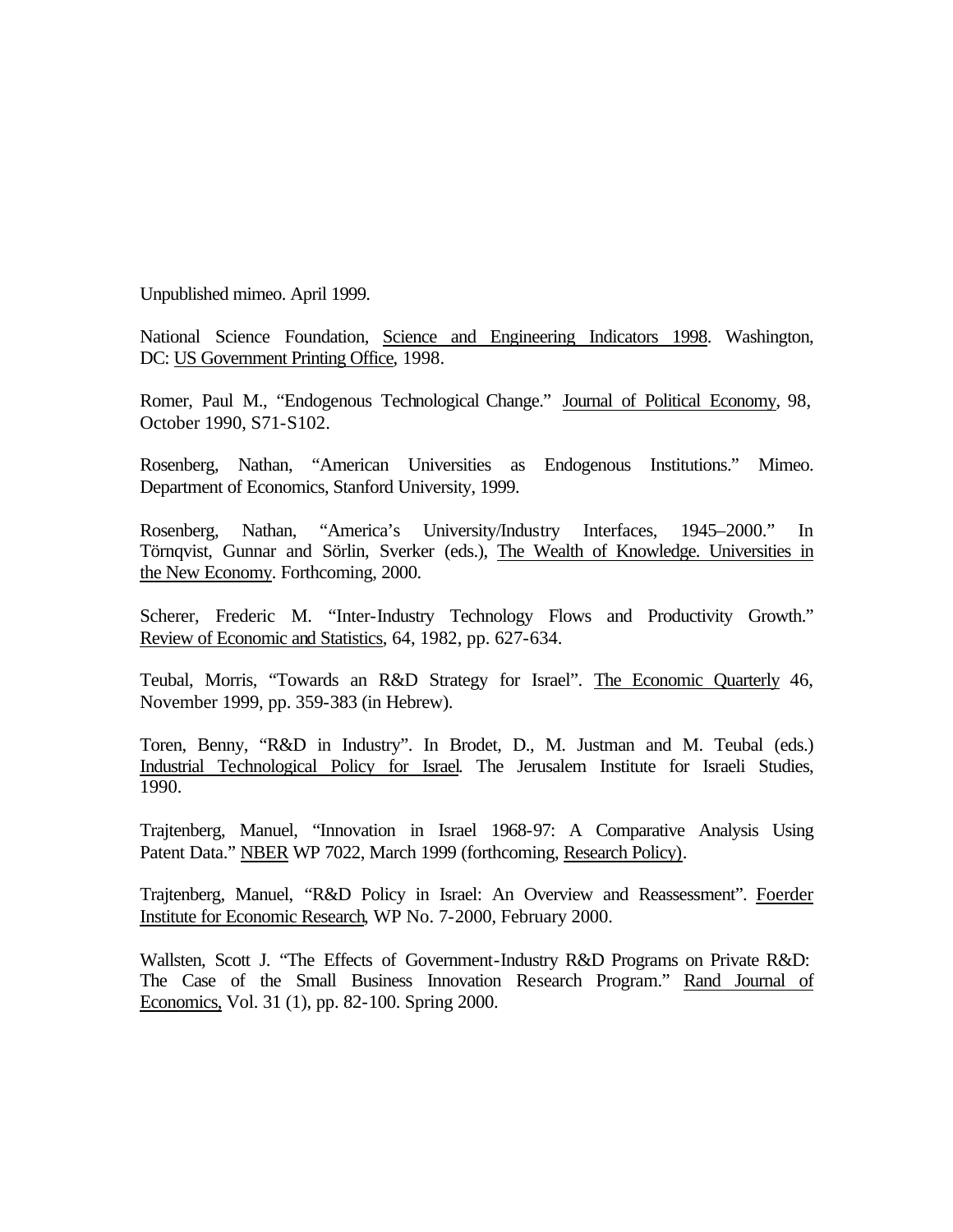## **Appendix 1 Additional Support Programs of the OCS**

Beyond the main programs described above (the "regular" R&D Grants, Magnet, and the Incubator Centers), the OCS offers a variety of additional assistance programs, aimed at specific stages along the innovation cycle or at particular segments in the progression from a innovative idea to a full-fledged commercial enterprise. Although much smaller in terms of budget, these programs may play an important role in making sure that potentially viable projects don't fall in between the cracks along the hazardous way towards successful commercial implementation. Following is a concise description of some of these programs.

#### *1. Bridging Aid*

This program offers support for the transition between R&D and manufacturing and marketing. The intention is to enable companies that have completed the R&D stage to manufacture a number of prototypes for installation on the premises of potential clients, especially abroad. In the case of chemical innovations, the program supports the setting up of a pilot plant, enabling the manufacturer to obtain feedback on the performance of the new product or process.

Companies with sales of up to \$6 million may receive a grant of 50% for these purposes, whereas larger ones (with annual sales of up to \$30 million) are eligible for 30% grants. Total approved spending may not exceed \$600,000 over a 30-month period. Recognized "transition period" expenses generally include:

- $\Box$  Construction of prototypes;
- **Q Adaptation to standards in foreign countries;**
- $\Box$  Registration of the product for marketing abroad;
- **q Operation of a pilot plant, not including construction costs;**
- □ Patent registration fees.